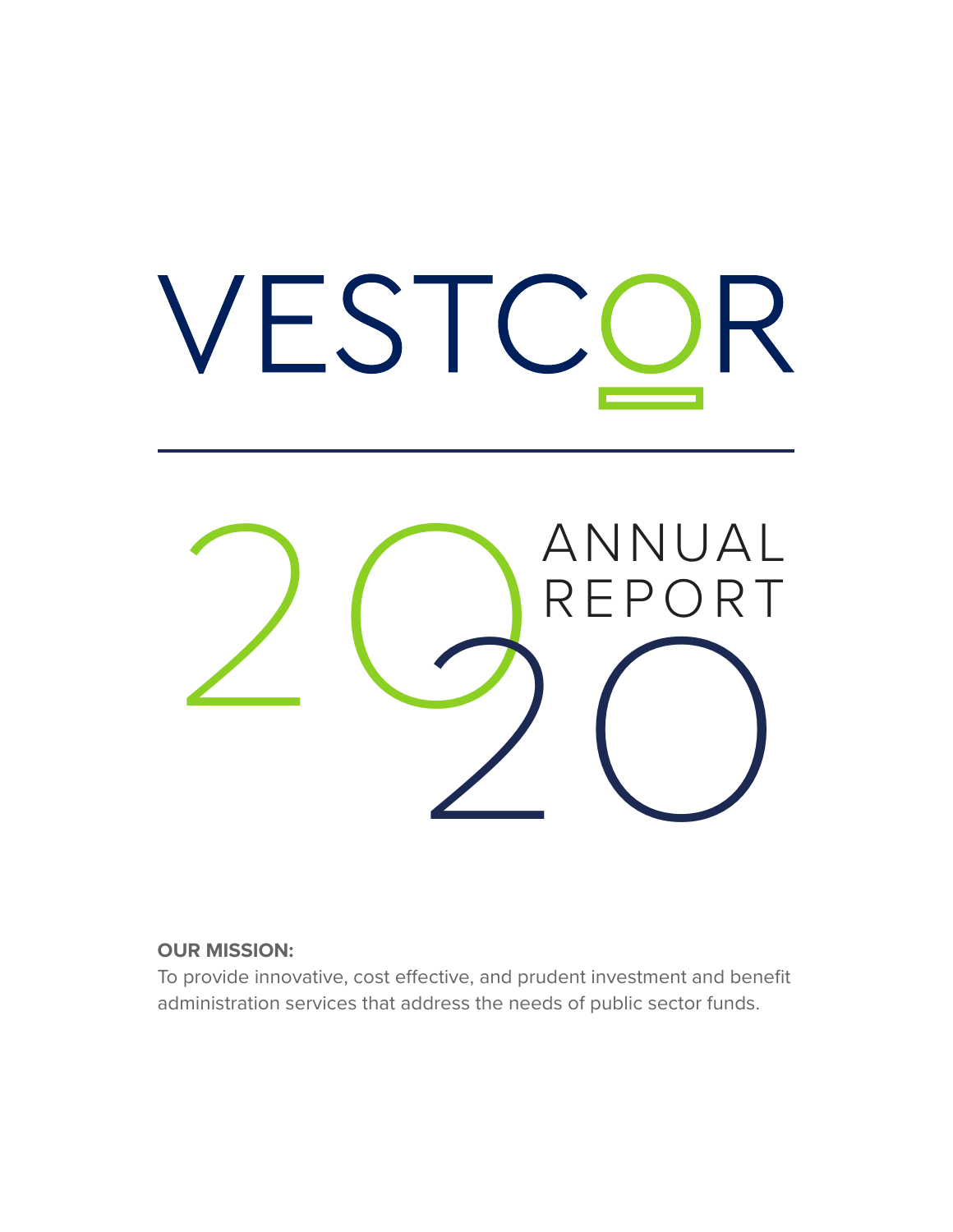# BOARD OF DIRECTORS

#### **MICHAEL W. WALTON**

Chairperson of the Board Member – Human Resources and Compensation, Audit and Governance Committees

#### **MICHEL ALLAIN, FCIA, FSA**

Director Member – Human Resources and Compensation Committee

#### **TANYA CHAPMAN, CPHR**

Director Member – Human Resources and Compensation Committee

#### **TIM MAWHINNEY, FCIA, FSA, CERA**

Director Member – Human Resources and Compensation Committee

#### **CATHY RIGNANESI, FCPA, CA**

Director Chairperson – Governance Committee Member – Audit Committee

# CORPORATE OFFICERS

**JOHN A. SINCLAIR** President and Chief Executive Officer

**JAN IMESON, CPA, CA** Chief Financial Officer

**JENNIE NOEL-THÉRIAULT, GPC.D** Corporate Secretary

#### CONTACT INFORMATION

#### **VESTCOR INC.**

140 Carleton Street, Suite 400 Fredericton, NB E3B 3T4

#### **DAVID LOSIER, CPA, CGA, ICD.D**

Vice-Chairperson of the Board Chairperson – Human Resources and Compensation Committee Member – Audit and Governance Committees

#### **DONNA BOVOLANEAS, FCPA, FCA**

Director Chairperson – Audit Committee Member – Governance Committee

#### **ELEANOR MARSHALL, CPA, CA, CFA**

Director Member – Audit Committee

#### **DANIEL MURRAY, CPA, CA**

**Director** Member – Audit Committee

**JONATHAN SPINNEY, CFA** Chief Investment Officer

**BRENT HENRY, CPA, CA** Chief Compliance Officer

#### **MARILYN MCCONNELL, CPA, CGA** Chief Pensions and Benefits Officer

Telephone: 1-800-561-4012 Fax: (506) 444-5025 Website: **vestcor.org**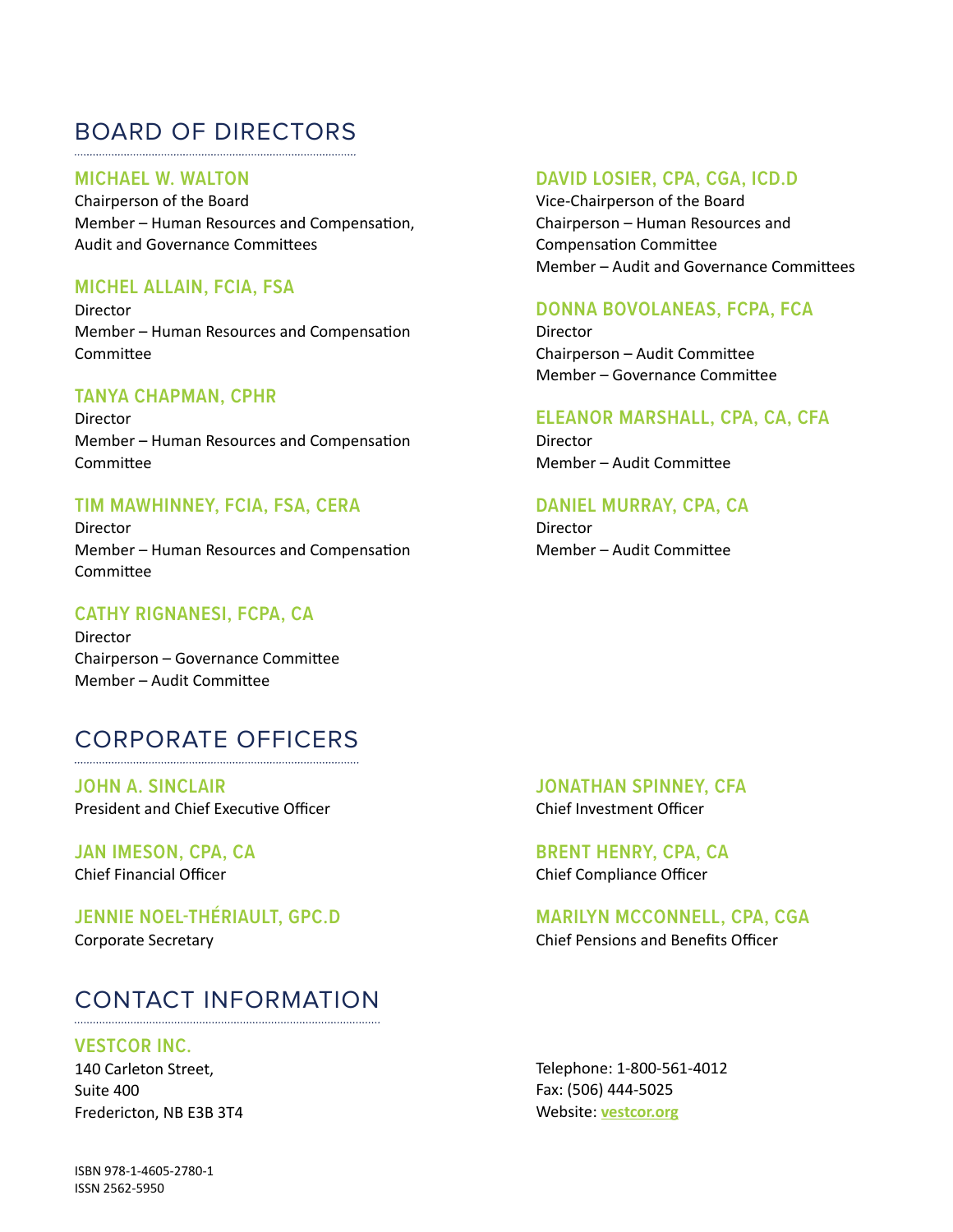# **WHO WE ARE**

Vestcor Inc. is an integrated investment management, pension and benefit administration organization offering services to public sector entities. We provide tailored services to many risk-controlled target benefit pension plans and other pools of investment capital, and our notfor-profit business model results in very cost effective services for our clients.

Located in Fredericton, New Brunswick we are the largest investment manager in Atlantic Canada providing global investment management services to nine different client groups representing approximately \$19.4 billion in assets under management. We also provide administration services to eleven pension plans and four employee benefit plans.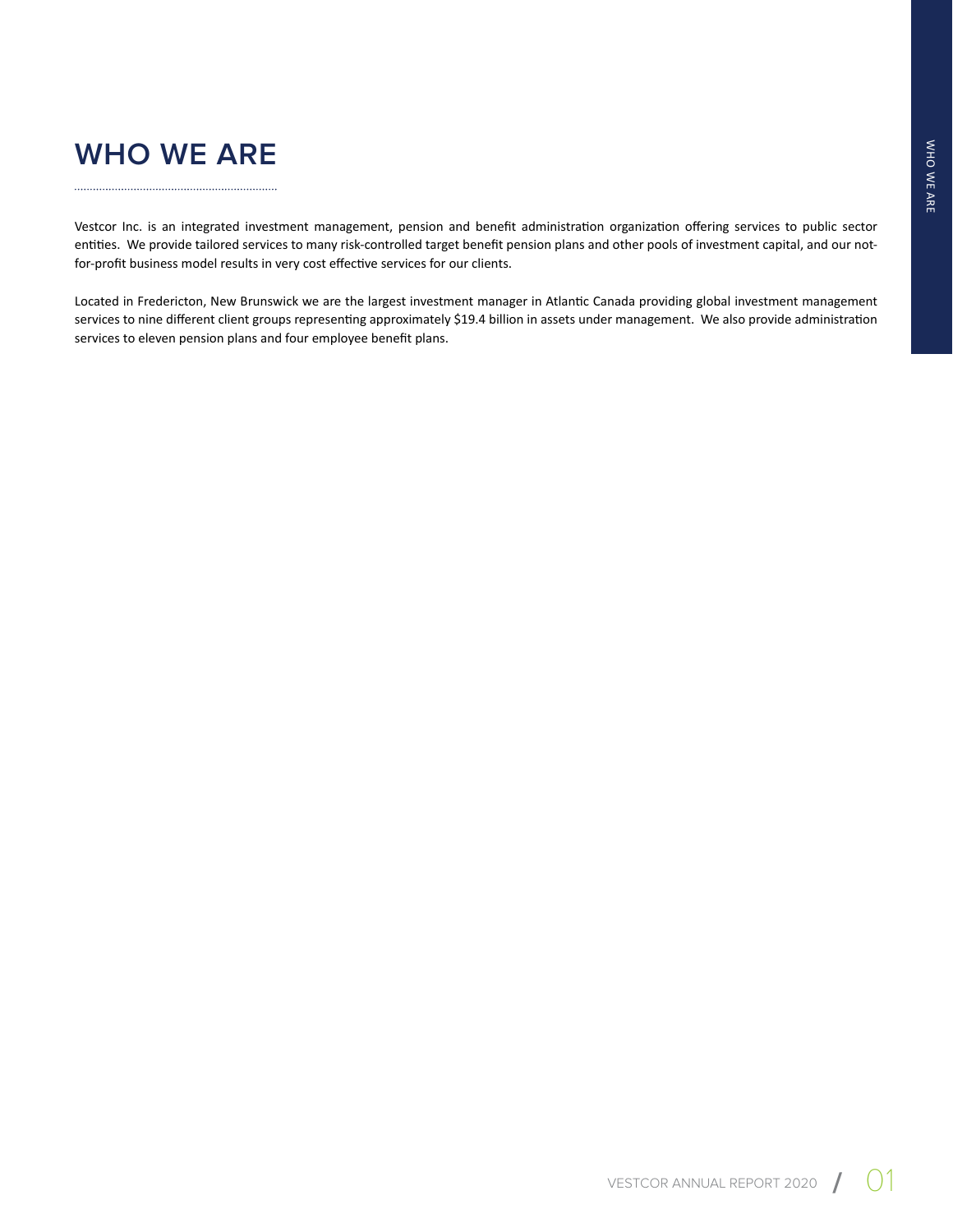# **2020 HIGHLIGHTS**

## VESTCOR INVESTMENT DIVISION:

- Client portfolios for which we provide investment advice continued to exceed their overall long-term investment risk and return targets.
	- Their long-term investment risk and return performance also remained strong versus other pension fund and diversified investment manager alternatives.
- Although our one year Total Funds result underperformed client policy benchmarks for assets under discretionary management net of all investment management costs, by 0.17%, we continued to outperform by 0.57% for the longer term four-year annualized result. This represented approximately \$369.4 million of additional return over client investment policy benchmarks.
- Our annual Management Expense Ratio (MER) remained low at 0.11% of total funds under management. This was the seventh consecutive year that our clients have benefited from a steady or declining MER.
- Assets under discretionary management increased to \$19.4 billion at year end.

## VESTCOR ADMINISTRATION DIVISION:

- Completed a major project to modernize our plan administration technology capabilities.
- Continued to provide uninterrupted services to client members since the on-set of the COVID-19 pandemic.
- Coordinated a number of education and trustee onboarding opportunities, communication activities, research material and strategic education sessions for our clients' Boards of Trustees.
- Expenses remained low versus other public sector peers.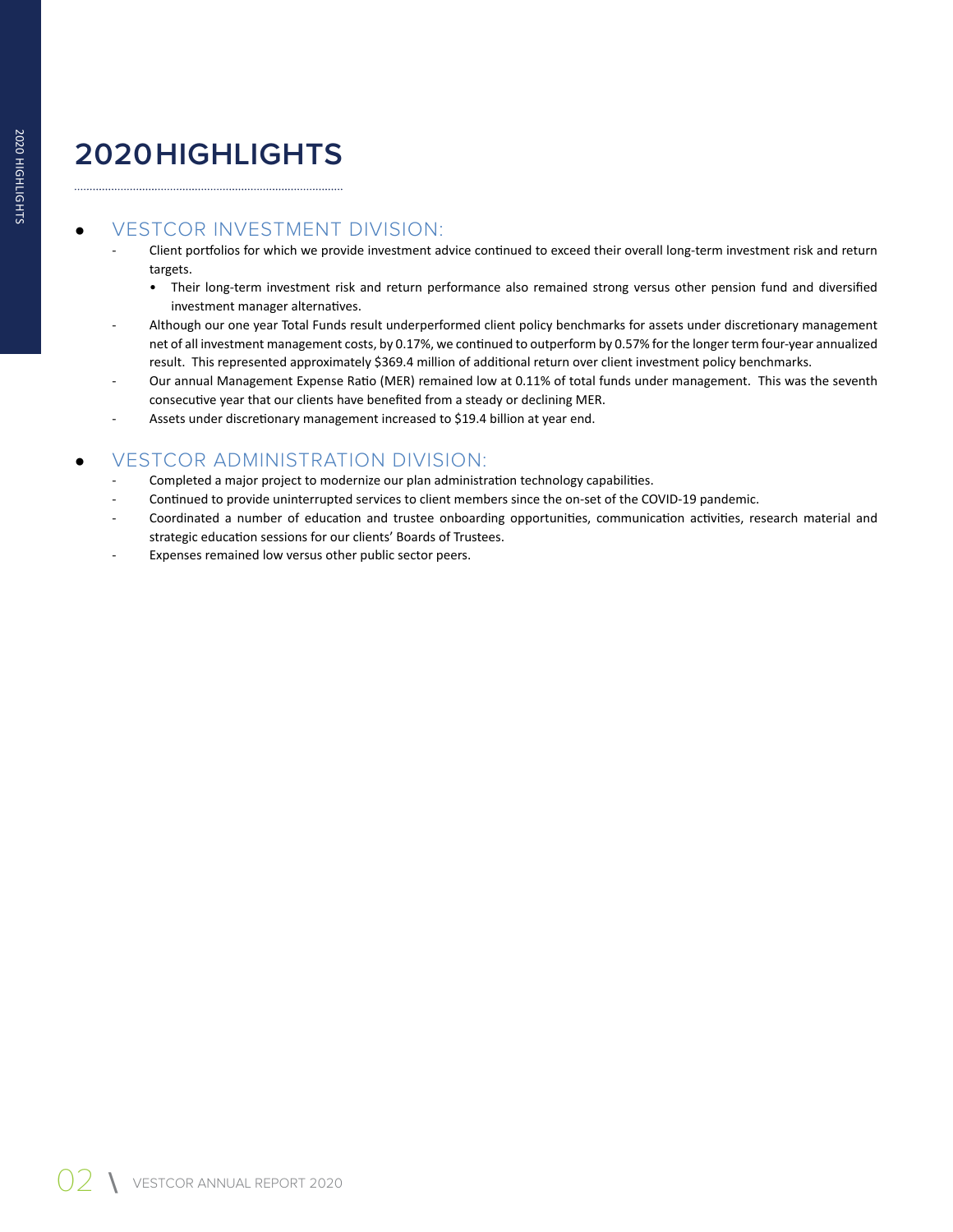# **CONTENTS**

| 2020 Highlights 2020 Highlights 2020 Highlights 2020 Highlights 2020 Highlights 2020 Highlights 2020 Highlights 2020 1999                                                                                                           |  |
|-------------------------------------------------------------------------------------------------------------------------------------------------------------------------------------------------------------------------------------|--|
| Message from the Chairperson <b>Commission Commission</b> 4                                                                                                                                                                         |  |
|                                                                                                                                                                                                                                     |  |
| Management's Discussion & Analysis <b>Election 2018</b> - Analysis 2018 - 2018 - 2018 - 2018 - 2019 - 2019 - 2019 - 201                                                                                                             |  |
|                                                                                                                                                                                                                                     |  |
|                                                                                                                                                                                                                                     |  |
|                                                                                                                                                                                                                                     |  |
|                                                                                                                                                                                                                                     |  |
| Assets Under Management <b>Management</b> Alleman Management of the Alleman Management of the Management of the Management of the Management of the Management of the Management of the Management of the Management of the Managem |  |
|                                                                                                                                                                                                                                     |  |
|                                                                                                                                                                                                                                     |  |
|                                                                                                                                                                                                                                     |  |
|                                                                                                                                                                                                                                     |  |
|                                                                                                                                                                                                                                     |  |
|                                                                                                                                                                                                                                     |  |
| Public Equity Portfolios <b>Construction Construction</b> 20                                                                                                                                                                        |  |
|                                                                                                                                                                                                                                     |  |
| Risk Management <b>Management</b> 23                                                                                                                                                                                                |  |
| Corporate Governance <b>Commission Commission</b> 26                                                                                                                                                                                |  |
| Board Committee Reports <b>Committee Reports</b> 28                                                                                                                                                                                 |  |
|                                                                                                                                                                                                                                     |  |
|                                                                                                                                                                                                                                     |  |
|                                                                                                                                                                                                                                     |  |
| Compensation Discussion and Analysis <b>Machinese Strategie and Analysis</b> 35                                                                                                                                                     |  |
| Compensation Governance <b>Company 35</b>                                                                                                                                                                                           |  |
|                                                                                                                                                                                                                                     |  |
|                                                                                                                                                                                                                                     |  |
|                                                                                                                                                                                                                                     |  |
|                                                                                                                                                                                                                                     |  |
|                                                                                                                                                                                                                                     |  |
| Annual Incentive Plan (AIP) Overview <b>Construction</b> Construction Construction A1                                                                                                                                               |  |
| Long-Term Incentive Plan (LTIP) Overview <b>Construction Construction</b> Construction Construction Construction Const                                                                                                              |  |
| Responsible Investing Guidelines <b>Manual Community and September 2018</b>                                                                                                                                                         |  |
|                                                                                                                                                                                                                                     |  |
| Employee Activity in Our Community <b>Employee Activity</b> in Our Community <b>Algorithms</b>                                                                                                                                      |  |
| Vestcor Investment Entities Performance <b>Manual Communities</b> 50                                                                                                                                                                |  |
| Vestcor Financial Statements <b>Commission Commission Commission</b> 53                                                                                                                                                             |  |
| Management's Responsibility for Financial Statements <b>Manual Community Constructs</b> 54                                                                                                                                          |  |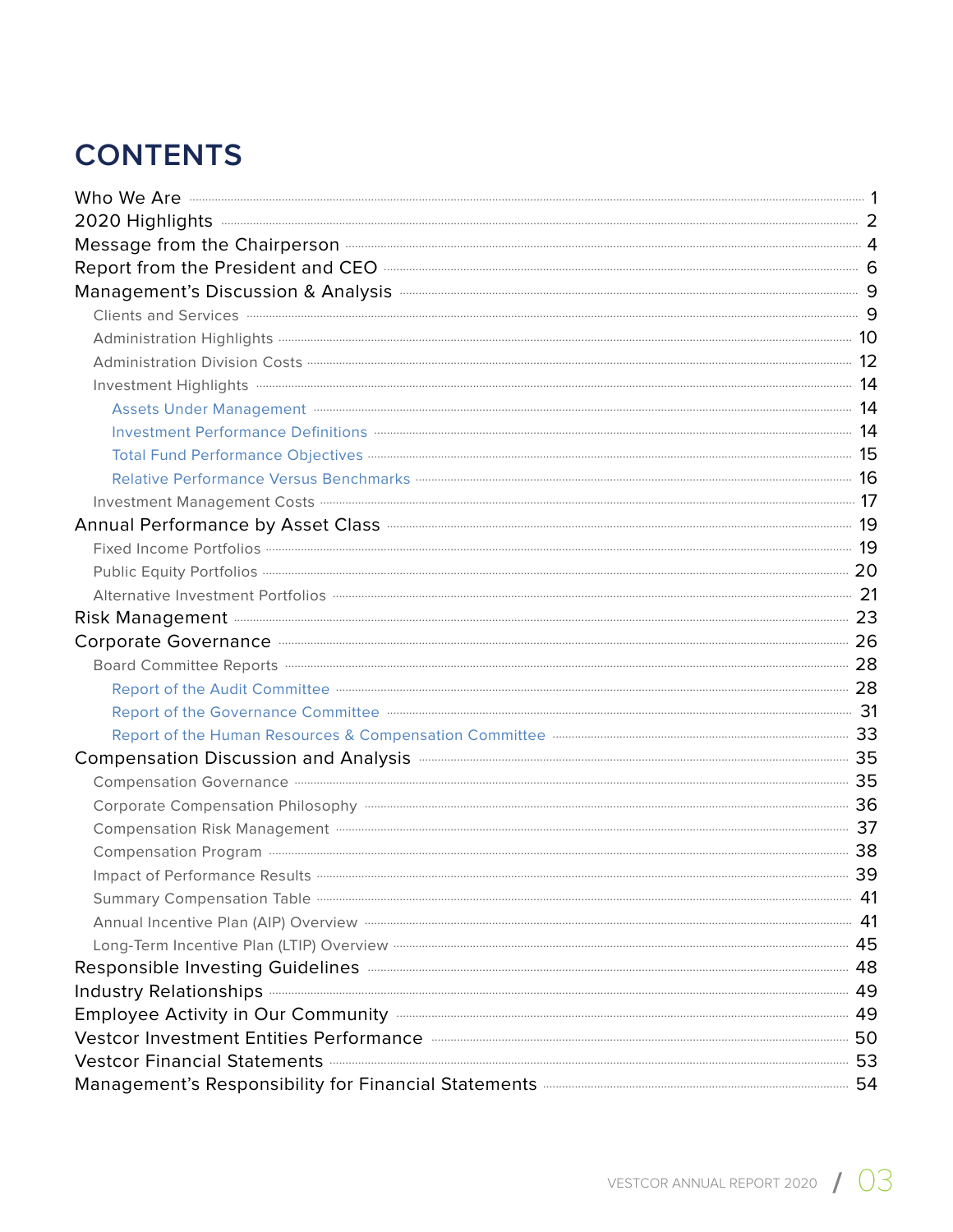# **MESSAGE FROM THE CHAIRPERSON**

On behalf of the Board of Directors (the Board) and the Management team of Vestcor Inc. (Vestcor), I am pleased to introduce our 2020 Annual Report. This Annual Report provides an accounting for our pension and benefits administration, investment, and corporate service operating activities in a format consistent with our prior Annual Reports.

The Vestcor Inc. Board of Directors is responsible for the independent governance, stewardship and strategic direction of the company. The Board is assisted in its endeavors by the efforts of three Committees: the Audit Committee, the Human Resources and Compensation Committee and the Governance Committee. Ad-Hoc Committees are formed from time to time to assist with special Board projects.

Transparency and accountability continue to be an important focus of our Board. In addition to our regular owner and client reporting activities, we also publish a significant amount of governance related information on our website at **vestcor.org/governance**.

## LONG-TERM SUCCESS DURING A CHALLENGING YEAR

Vestcor's team realized another successful year under the guidance and stewardship of our Board of Directors. As readers know, 2020 was a particularly challenging year due to the impact of the COVID-19 pandemic and associated state of emergency orders that significantly impacted our business operations and global economic activity. While the pandemic also challenged the implementation of our new more modernized administration and pension payroll system, as well as the transition of our operations to a new office facility, the Board was very pleased that Vestcor Management was able to continue to provide the essential services that our clients and their members depend on.

Our independent, not-for-profit business model continues to align well with our clients' objectives while also delivering excellent value through materially lower expenses and a customized focus on client goals and service requirements.

While global financial markets were significantly impacted by COVID-19 uncertainty during the year, our clients' investment portfolios continued to realize strong long-term investment returns on both an absolute basis and relative to their investment policy benchmarks. Our Administration team also successfully navigated many pandemic related challenges ensuring that our client members continued to receive the pension payments and related services they rely on.

## FUTURE CHALLENGES REMAIN

While 2020 ended the year with strong investment returns, financial market valuation levels have reached even more elevated levels than those that concerned us in last year's Annual Report. Our Investment team remains engaged in investment policy reviews with many of our clients to ensure that they continue to be able to meet their long-term goals and objectives. We expect our long-term focus and low risk approach will continue to assist our clients meet their future challenges in this difficult investment environment.

In addition to our traditional Board of Director oversight activities, Vestcor Directors continue to be closely engaged with our Management team and owner company Vestcor Corp. in addressing the COVID-19 pandemic challenges. The Board will continue to work closely with Management in fulfilling our many oversight obligations, including our financial reporting, external audit, and securities regulation requirements.

Vestcor also continues to be focused on being a responsible corporate partner by making sure our operations, and those of our clients, have access to environment, social, and governance best practice insights. During the year, our Board of Directors endorsed the Canadian Coalition of Good Governance (CCGG) Stewardship Principles alongside a number of other Canadian-based institutional investors. The CCGG Principles, available at **ccgg.ca/policies** are specifically meant to guide "institutions who invest in Canadian public equities be active and effective stewards of their investments and are directed to both asset owners and asset managers". While they make it very clear that our role as an investment manager is not to manage the public companies in which we invest, the Principles provide focus on ensuring that we fulfill our role as a fiduciary on behalf our clients and beneficiaries through our responsibilities to exercise voting rights, monitor board oversight, and conduct other related engagements.

## SPECIFIC 2020 GOVERNANCE ACTIVITIES

The Vestcor Board of Directors continued to provide input and oversight with respect to annual corporate business plan goals and objectives and their link to industry best practices. Updated human resource strategic and related succession plans were completed during the year. Our Board has also reviewed and updated our Board of Directors Skills Matrix and with the assistance of our Risk Manager and other members of the Management team have begun a review of our Enterprise Risk Management Framework.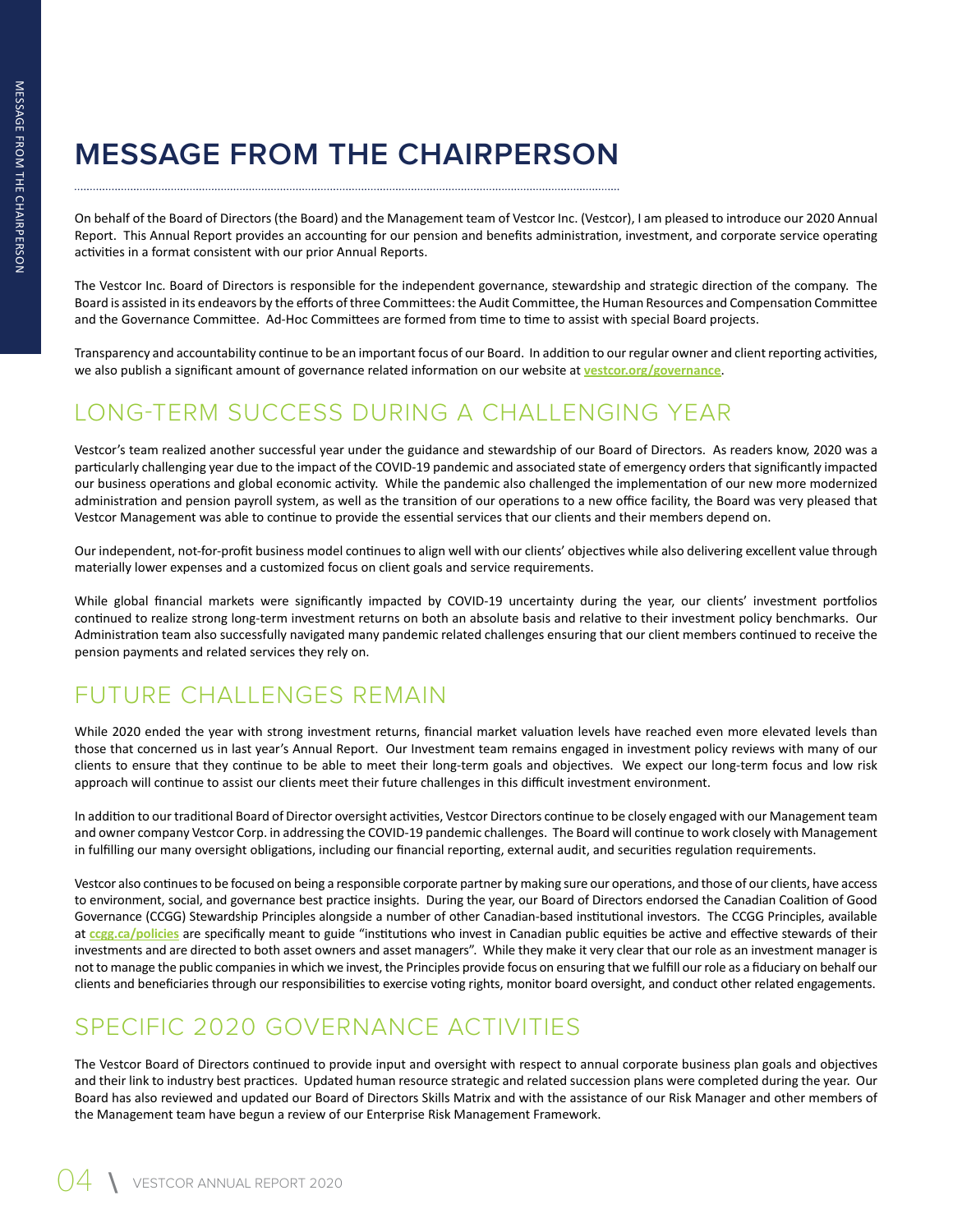The Board also undertook an important independently facilitated Board and peer Director self assessment process. The related feedback has been analyzed by the Board and has subsequently led to the development of a series of Board governance improvement objectives that will be worked on over the next two years.

As a follow-up to the update of our Strategic Plan conducted last year, the Board appointed an Ad-Hoc Compensation Review Committee to complete a review of our overall Compensation Principles, Philosophy, and related policies. The Committee retained the nationally recognized firm Willis Towers Watson, to assist with this review. In advance of the study proceeding, the Committee approved a peer comparison group that consisted of a combination of nationally based internal pension fund managers with similar sized assets under management and Atlantic Canadian professional service businesses of similar complexity. This work will ensure that our compensation polices will continue to allow us to attract and retain the professionals we require while meeting industry best practices. We expect this work to be completed in early 2021.

Vestcor Director appointments are set-out with staggered appointment terms to provide for the opportunity to annually refresh Director membership while also reducing the risk of having a concentration of term expirations. Two of our current Directors advised during the year that they were not offering to be reappointed upon the expiration of their current terms. Ms. Nancy Whipp's term expired in October 2020, and our long-serving Director Donna Bovolaneas advised that she would not be re-offering when her term expires in June of 2021. These vacancies, in addition to two other Director term expirations that occurred in October 2020, resulted in our Board forming an Ad-Hoc Nominating Committee to assist in filling these positions. I am pleased to report that our Shareholder, Vestcor Corp., reappointed Mr. Michel Allain and Mr. Tim Mawhinney to new three-year terms during the year, and the Ad-Hoc Committee plans to be in a position to nominate two additional candidates to fill the other two vacancies in June 2021. We look forward to providing an update in next year's Annual Report while thanking Ms. Whipp and Bovolaneas for their service.

## OTHER ACTIVITIES

Our Board of Directors and its Governance, Audit, and Human Resources and Compensation Committees continued to be very active during the year as outlined in their respective sections later in this report. It also remains important to recognize the support and accountability oversight activities of our Vestcor Corp. Shareholder Board (**vestcor.org/vestcor-corp**) and to recognize and thank our employees for their continued achievements. It was particularly encouraging to see Vestcor was able to provide essential operations to our clients through the COVID-19 pandemic operating environment.

Finally, we feel that it is important for us to again address concerns that arose earlier this year in the Auditor General's 2020 Volume II Report. It is very important that we closely follow all legislation, regulation, and oversight we are subject to, and the *Vestcor Act* clearly states that Vestcor is not an agent of the Crown. Our Management team reports to our independent expert Board of Directors and provides services to clients based on specific contractual service agreements. We provide a significant amount of public disclosure including detailed investment performance, operational results, compensation analysis and disclosure, and annual financial reporting information that is externally audited by a national public accounting firm with access to specific pension fund and investment expertise. Our compensation arrangements are based on industry best practices and are subject to oversight by our Board of Directors. They are open and transparently detailed further in this Annual Report and other associated material that is available on our website.

The Board is very proud of the Management team and our employees for what they have accomplished in very difficult circumstances as the world navigated though the global pandemic. We remain focused on building on Vestcor's independent financial services platform right here in New Brunswick to bring increased value to our current clients while looking for strategic new opportunities.

I trust this report provides a thorough accounting of our corporate activities in 2020, however we continue to remain available to address any questions or provide further information by contacting us at **comments@vestcor.org** at your convenience. Please also note that a significant amount of other governance related material is available on our website at **vestcor.org**.

Sincerely,

**[signed by]**

Michael W. Walton, Chairperson Vestcor Inc.

March 29, 2021 Fredericton, New Brunswick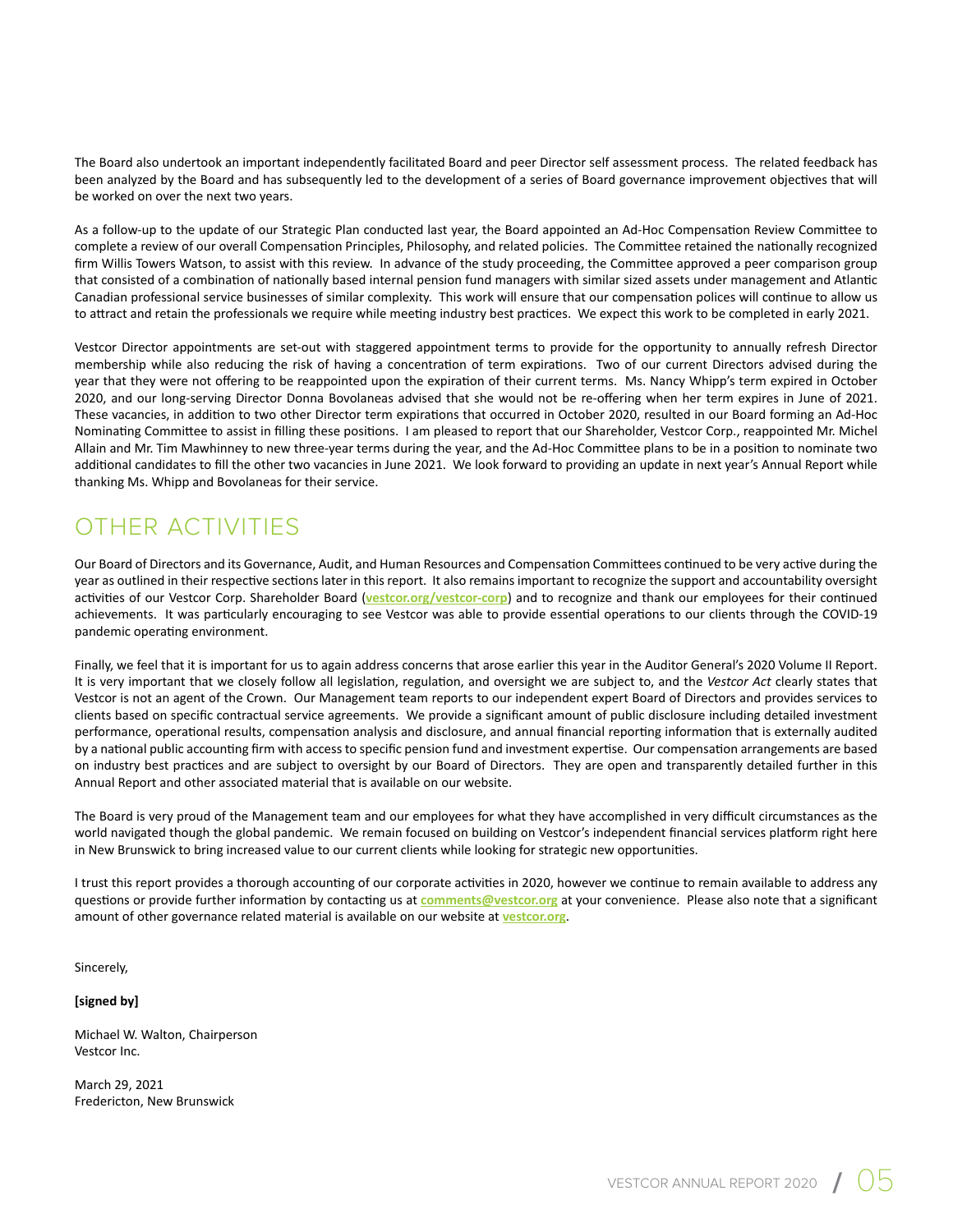# **REPORT FROM THE PRESIDENT AND CEO**

I am pleased to report that even during a year that was significantly impacted by a global pandemic, Vestcor was once again able to accomplish solid long-term investment management performance and administration service results on behalf of our clients. We continue to provide services to nine investment clients, eleven pension plans, and four employee benefit plans. These clients now represent over \$19.4 billion of financial assets, and over 103,300 plan members.

We are particularly proud that we have been able to continue to provide essential pension and benefit service support, and uninterrupted global investment management services, to our client members throughout the COVID-19 pandemic period. Strong results from our fall 2020 biennial employee Workplace Environment Survey confirmed that our employees continue to remain motivated and engaged in our corporate activities. The intelligence we gained in the early stages of the pandemic from a number of our global relationships allowed us to efficiently leverage our Business Continuity Plan to disperse our staff between a socially distanced office setting, our separate business recovery facility, and work from home deployments well before governmental state of emergencies were declared. As evident from the continued strong results of our member service client feedback surveys, these actions have allowed us to continue to seamlessly meet the pension and benefit expectations of our client members.

Client communication became extremely important during the year. Our Communications team did an outstanding job in both assisting Vestcor Management to provide frequent operational updates and interactions with our client Trustees, while at the same time assisting the Trustees to continue to communicate with their membership. Our Vestcor website **vestcor.org** acts as an important resource for our client pension and employee benefit plans.

Risk management was again a significant focus during 2020 as our internal independent Risk Management team worked closely with both Management and our Board of Directors, in utilizing our Enterprise Risk Management Framework to ensure operations continued to work smoothly. Cybersecurity risk continues to be a main emphasis at Vestcor and our Information Technology team administers best practice software and hardware solutions for our various business units, while also acting as a related resource for our clients.

The Vestcor Board of Directors and our clients were able to conduct their various oversight obligations during the year. In February 2020, our securities regulator the Financial and Consumer Services Commission (FCNB) closed their initial compliance review file of Vestcor's investment operations. This was their first review since Vestcor became subject to FCNB oversight upon our formation in late 2016. This review primarily took place in late 2019 and included Vestcor providing numerous documents as well as actively participating in interviews with FCNB staff.

During the year Vestcor was able to take advantage of the upcoming lease expiration of our long serving office space to move to a new more efficiently designed facility. In partnering with a local commercial real estate developer and manager we were also able to co-invest directly on behalf of a number of our client groups in an attractive, local real estate opportunity in which they are also indirectly a significant tenant. It has allowed Vestcor to create more open workspaces and well thought out meeting rooms, while also providing the ability to employ a more enhanced technology and cybersecurity environment. The new office also provides for more efficient client meeting spaces and will allow room for additional growth in our business and the services we provide to our clients, while also providing for operational flexibility with current social distancing requirements.

## INVESTMENT MANAGEMENT

At the time of writing this report last year, we were concerned by both the high valuation levels of most investment asset classes and the global economic growth uncertainty from the then recent outbreak of the COVID-19 virus. These concerns were well founded as most public and private investments were initially impacted by a significant drop in global economic demand followed quickly by a rebound from an unprecedented level of monetary and fiscal policy support.

Global risk markets were particularly negatively impacted from the outbreak in COVID-19 during the first quarter, however they began to quickly rebound based on government support and positive news later in the year on vaccine progress. Equity market index levels recovered quickly however these gains became very bifurcated. Strong gains were realized in most technology, remote consumer service, and logistics companies, while many traditionally less risky commercial real estate and public infrastructure businesses suffered significant demand declines.

Investment performance remained strong for those shared risk / target benefit plan clients to whom we provide investment policy advice. Their total fund returns ended the year ahead of their annual return objectives, while their low-risk focused portfolios also held up well during the significant financial market drop experienced during the first quarter of the year.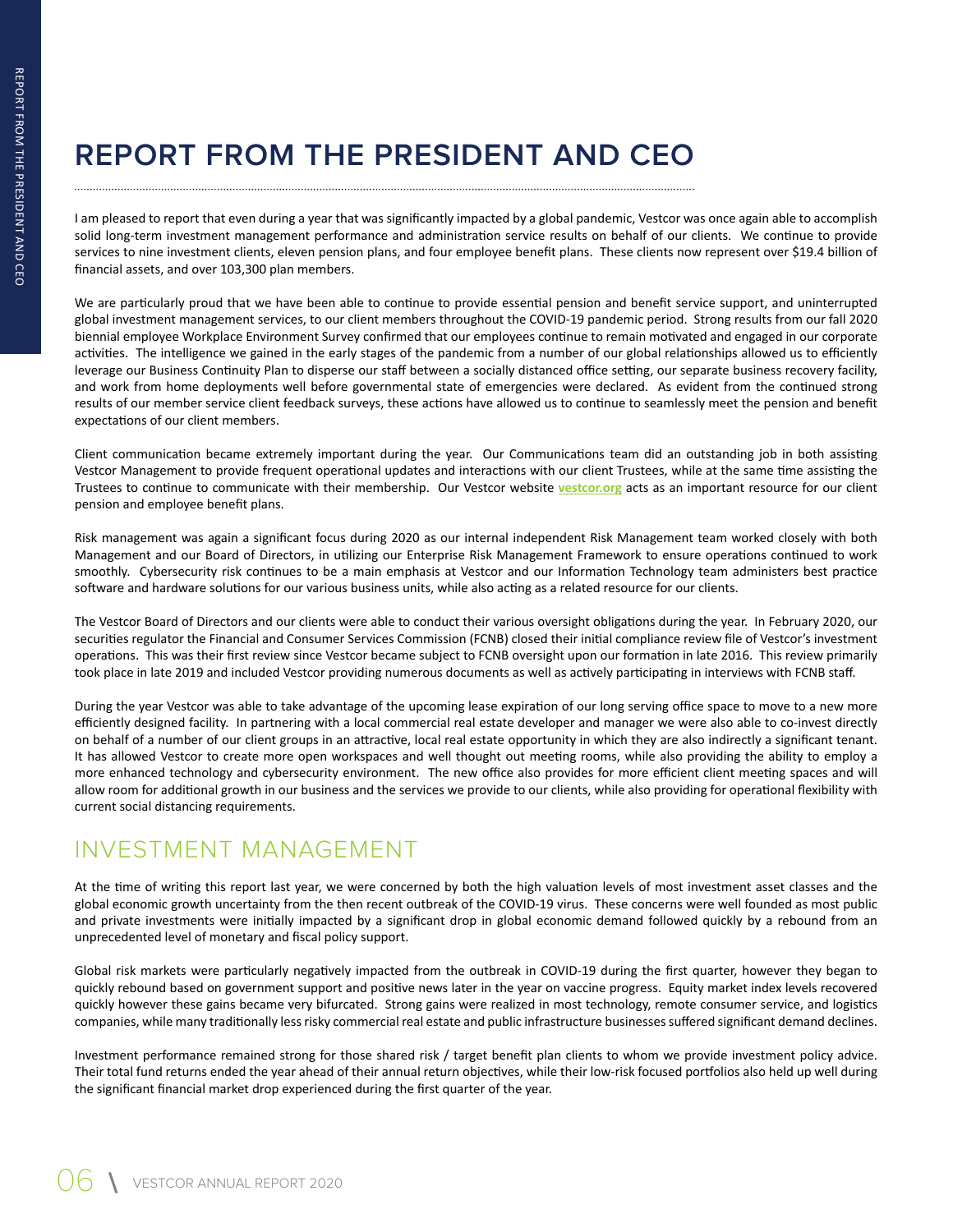On a total funds under management basis, the gross return from overall Vestcor investment management activities was 6.96% or approximately \$1.2 billion for the year ended December 31, 2020. This return was achieved with a continued year over year decline in our low management expense ratio of approximately 0.11%. Overall Pension Fund clients' returns were 7.01% during the year.

More importantly our long-term investment performance continues to exceed the targets of our many shared risk / target benefit pension plan clients. Our four-year annualized overall pension client return of 7.13% per annum was achieved with much lower realized risk than traditional defined benefit pension plans in line with their legislated requirements. This long-term low risk performance confirms what our strategic advice brings to clients, by focusing on generating more consistent returns that protects client assets in more difficult market environments. Please note that specific client returns are reported to their members through their own communication process, and many of these reports are available through their specific sections of our website.

The challenging financial market environment presented difficulties for our Investment team in outperforming client investment policy benchmarks during the year. The stronger performance of technology company securities and other higher risk investments during the year did not fit well with our more diversified, risk adverse approach. Our pension fund specific performance outperformed client benchmarks by 0.01% during the year while our overall total funds' portfolio performance lagged client benchmarks by 0.06%. Over a longer four-year period, we have exceeded both the blended client investment policy benchmarks and our investment management costs by 0.57% per year. This performance has provided our clients with additional returns of approximately \$370 million of investment earnings over their investment policy benchmarks during the four-year period after covering our investment operating costs.

Total assets under management increased in 2020 to a new all-time high of \$19.4 billion from \$18.5 billion in the prior year. This increase in assets resulted from \$1,234 million in net investment earnings, net client payouts of \$(855.9) million and \$532.2 million of additional client capital contributions.

We are pleased to provide much more detailed information and attribution in the investment section later in this Annual Report.

## PENSION AND BENEFITS OPERATIONS

The Pension and Benefits Administration team were very focused on the continued implementation of our new pension and benefits administration system during the year. As we noted last year, we expect that the new system will significantly reduce the operational risks of our older pre-Vestcor legacy system. It has also allowed us to take more control of our pension payroll process whereby we began successfully making direct pension payments to our client members at the beginning of the year.

Unfortunately, the onset of the COVID-19 pandemic impacted the many stakeholders who were critically involved in our system implementation. State of emergency orders and various confinement restrictions in different jurisdictions created unavoidable delays in our original implementation schedule. Our Operations and Member Services teams were however able to efficiently prioritize critical member requirements during this period to make sure that existing pensions were continued to be paid on-time, new pensioners were set-up and added to the payroll as required, and other critical employer associated services were completed in a timely fashion. While these challenges impacted our Key-Performance-Indicator (KPI) service standards in the earlier stages of the pandemic, I am pleased to note that our team was able to advance our KPIs closer to Client targets by the fall of the year. I am very proud of our team's efforts, as demonstrated by our continued strong member service scores, to ensure that members continue to receive critical services throughout this pandemic.

It is also important to note that our Board Support Services team continued to make a significant contribution in assisting a number of our client group Trustees. The team has been able to effectively help these Trustee groups pivot to a fully remote working environment while ensuring that they were able to continue to achieve their governance and other operational objectives.

Much more detail is provided on our pension and benefits administration activities later in this report.

## OUTLOOK

While the well-coordinated government fiscal and monetary assistance has helped to support both economic growth and the financial market's performance in 2020, significant uncertainties remain. Central bank balance sheets have almost doubled over the year and developed country government debt levels have neared all time high debt to gross domestic product (GDP) levels. Most financial asset valuations remain very high as central banks continue to keep interest rates at historic lows.

Most economic forecasts expect a broad-based recovery in 2021 with strong GDP global growth due to successful vaccine roll outs and continued government spending and central bank monetary support. We continue to be concerned with a number of the challenges and risks that remain. The current high valuation levels indicate that forward looking returns should be more modest for global markets relative to long term averages.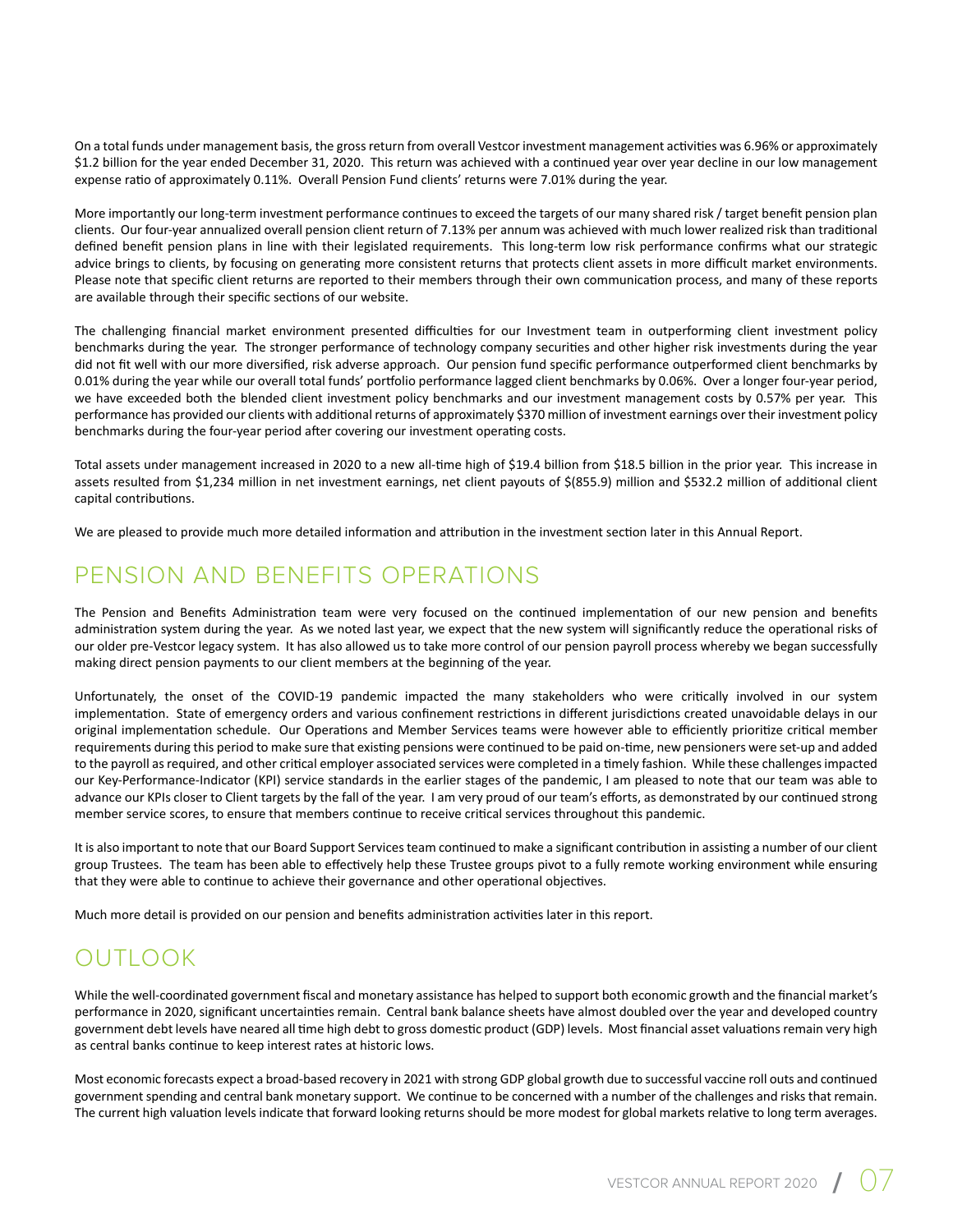As noted last year, we continue to advise our clients that a well-diversified portfolio strategy biased towards lower volatility equity assets, and our absolute return strategies, should continue to meet their long-term return objectives while minimizing volatility as many require through their shared risk / target benefit plan requirements. We also still expect that it will be even more important in the future to continue to be able to improve client returns via active portfolio management within their investment policy guidelines, while keeping investment management costs low.

In closing I would like to recognize the contribution of three long serving members of the Vestcor team. We unfortunately lost our colleague Jeff Carr to his heroic battle with cancer during the year. Jeff began his career as an Accountant with the NB Investment Management Corporation back when it was formed in 1996 and had successfully transitioned into the role of a Senior Portfolio Manager with our Fixed Income team. Our Chief Financial Officer Jan Imeson and our Money Market Portfolio Manager Brian Allen are both retiring on March 31, 2021. I would like to thank each of them on behalf of the Vestcor organization for their many years of dedicated service.

Vestcor looks forward to continuing to help our clients meet their challenges and questions and comments are always welcome at **comments@vestcor.org** or by telephone through our Reception team at 1-800-561-4012.

Sincerely,

#### **[signed by]**

John A. Sinclair, President and Chief Executive Officer Vestcor Inc.

March 29, 2021 Fredericton, New Brunswick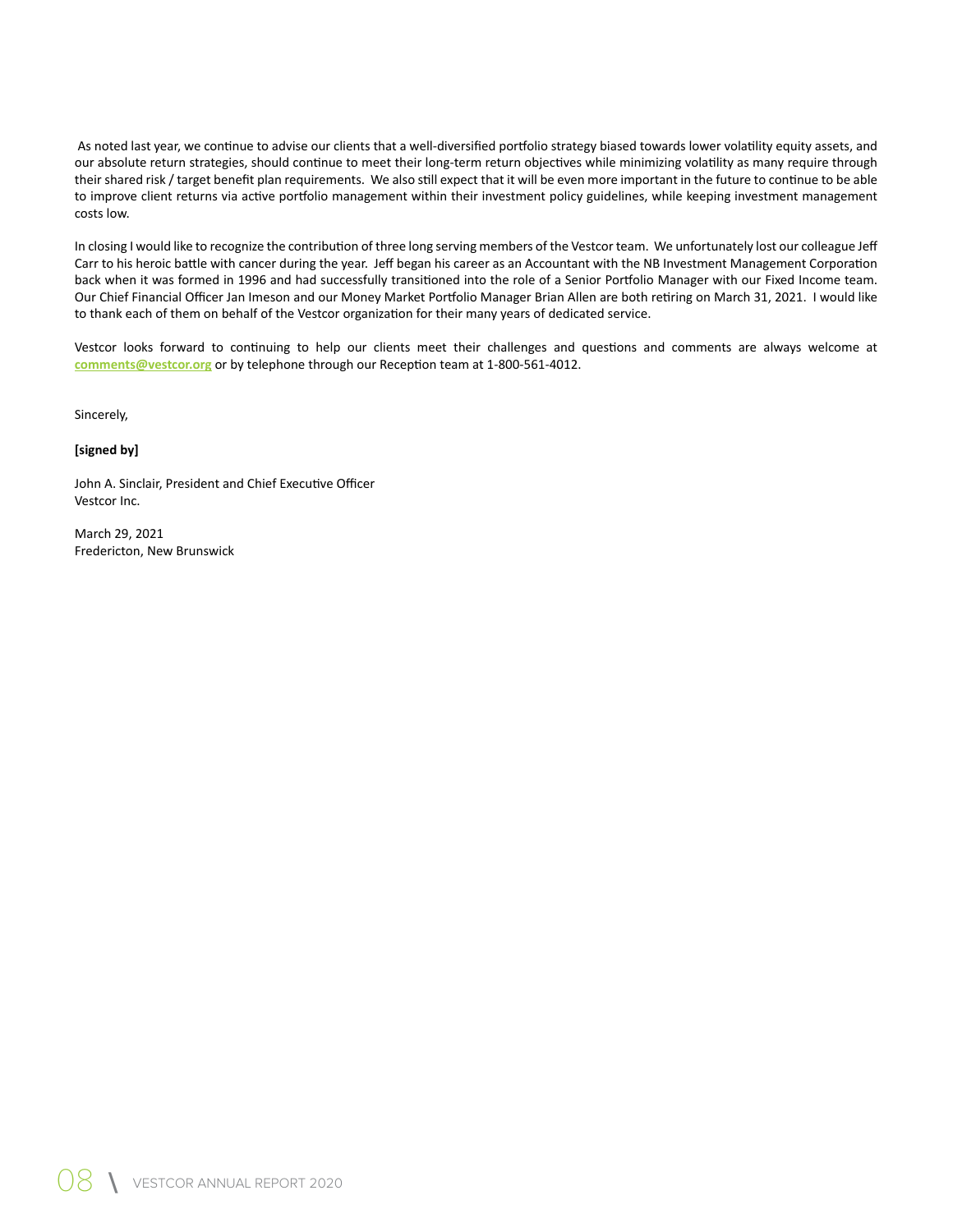# **MANAGEMENT'S DISCUSSION & ANALYSIS**

*Management's Discussion & Analysis (MD&A) is provided to enable the reader to interpret the material trends, the results and the financial condition of the organization. Key elements of the annual financial statements are explained, and this MD&A should be read in conjunction with these annual financial statements and related notes.* 

*As well, this MD&A may contain forward-looking statements reflecting management's objectives, outlook and expectations which involve risks and uncertainties. Forward-looking statements are usually preceded by words such as "believe", "expect", "may", "could", "intend", "continue" and "estimate". We caution readers not to place undue reliance on these statements as a number of important factors could cause our actual results to differ materially from the expectations expressed in such forward-looking statements.*

This Management's Discussion & Analysis provides an outline of the operations for Vestcor Inc. (Vestcor) for the year ended December 31, 2020. Our operations consist of two business lines: Administration Services and Investment Management Services. These lines of business are supported by three divisions – the administration division, investment division and corporate services division. Our website at **vestcor.org** also has available the audited financial statements for the various Vestcor Investment Entities for the year ended December 31, 2020. The Vestcor Investment Entities are pooled investment funds structured as either unit trust funds for which Vestcor serves as trustee or as limited partnerships for which a wholly owned subsidiary of Vestcor, Vestcor Investments General Partner, Inc., serves as general partner. These Vestcor Investment Entities have been created to facilitate the efficient investment of assets into separate investment strategies that deliver our clients' asset mix decisions.

This year was unlike any other. Vestcor, and everyone around the world, was faced with unprecedented disruption from the coronavirus sweeping the globe. This disruption manifested itself early in 2020 with fears of contagion that caused Vestcor to activate its business continuity plan in early March. We split our employees into separate groups, some working from the office, some working from our alternate business location and some working from home to minimize the risk of key functions suffering from COVID-19 exposure. The sudden and significant global market volatility at that time heightened the importance of ensuring appropriate cross-training and separation of duties as a key response to mitigate pandemic risk. As we have gradually emerged from the full business continuity plan activation, the reliance on technology and paperless workflow have become a new reality.

## CLIENTS AND SERVICES

Vestcor provides both pension and benefits administration services as well as investment management services to a wide range of public sector clients. In total, Vestcor provides services to 19 clients at December 31, 2020. Administration activities cover over 103,300 plan members and investment assets under management (AUM) at December 31, 2020 were \$19.4 billion.

We continue to strive to realize on our corporate vision of being the public sector's provider of choice for pension and benefit administration services and investment management services by providing assistance in any or all of the following service offerings:

- Investment Management (Equity / Fixed Income / Inflation Linked / Alternatives)
- Investment Strategy Advice
- Compliance and Performance Measurement Services
- Pension Plan Administration
- Employee Benefits Plan Administration
- Client Trustee Governance Services and Support
- Financial Reporting
- Risk Management
- **Communications**

Clients are free to choose some, or all, of the services provided by Vestcor. Vestcor incurs expenses in connection with its services as investment manager and in connection with its services as a pension and benefits plan administrator. It is important to note however that the expenses for each of these service areas are allocated to the best of our ability only to the respective clients of those service areas.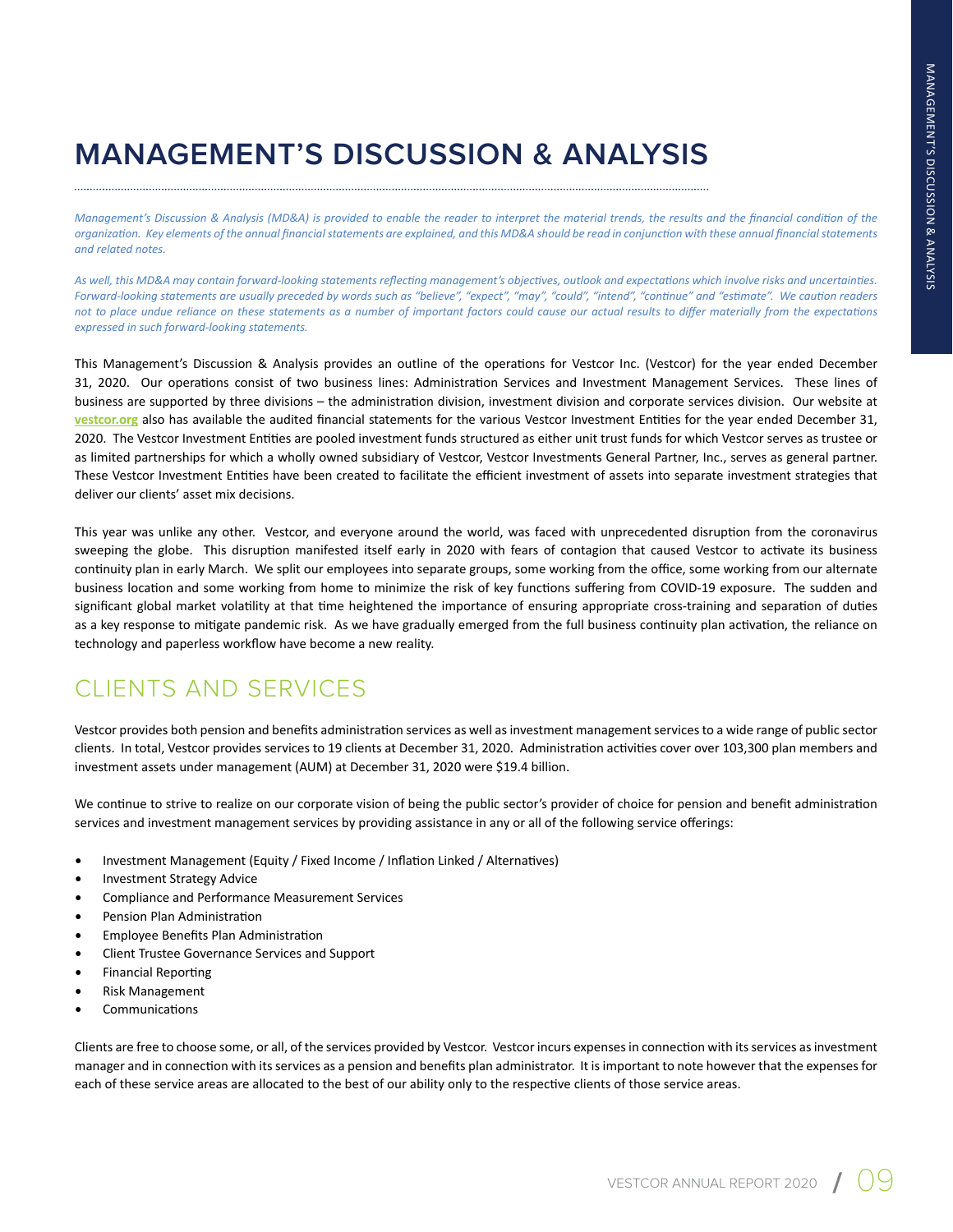Investment management expenses are allocated to investment clients based on their proportionate share of total assets under management on the day an invoice is paid. If a client requires a more specific investment service, the costs to provide that service are fully allocated to that client.

For clients who use our plan administration services, the cost of our human resources to provide those services are allocated according to an annual evaluation of effort expended. Information systems and other general office and business costs are allocated based on a periodic historical analysis of transaction volumes and number of members in each plan.

## ADMINISTRATION HIGHLIGHTS

The Vestcor Administration team is responsible for the day-to-day operations of 11 pension plans as well as 4 employee benefit programs. We provide service to approximately 65,800 active and 37,500 retired members. Our members include employees from the provincial public service sector, the education sector, provincial health authorities, crown corporations, and other quasi-public sector organizations.

The Administration team is divided into four areas: Member Services, Plan Operations and Pension Policy, Communications, and Board and Committee Support Services. Highlights for 2020 from each of these areas are as follows:

#### MEMBER SERVICES

In 2020, the Member Services team had over 34,000 contacts with plans members through telephone calls, emails and pre-COVID-19 pandemic visits to our office, an increase of 3.84% as compared to 2019, where a 12.12% increase had been experienced.

To ensure that we continued to meet the needs of our clients, Vestcor administered client satisfaction surveys, as initially launched in 2017. The surveys were sent to members who received a specific service from Vestcor during the year relating to pension estimates, purchases of service, terminations or retirements. The overall satisfaction score from the surveys was 94.58%, slightly down from 95.14% in 2019.

#### MEMBER SERVICES SATISFACTION SURVEY RESULTS

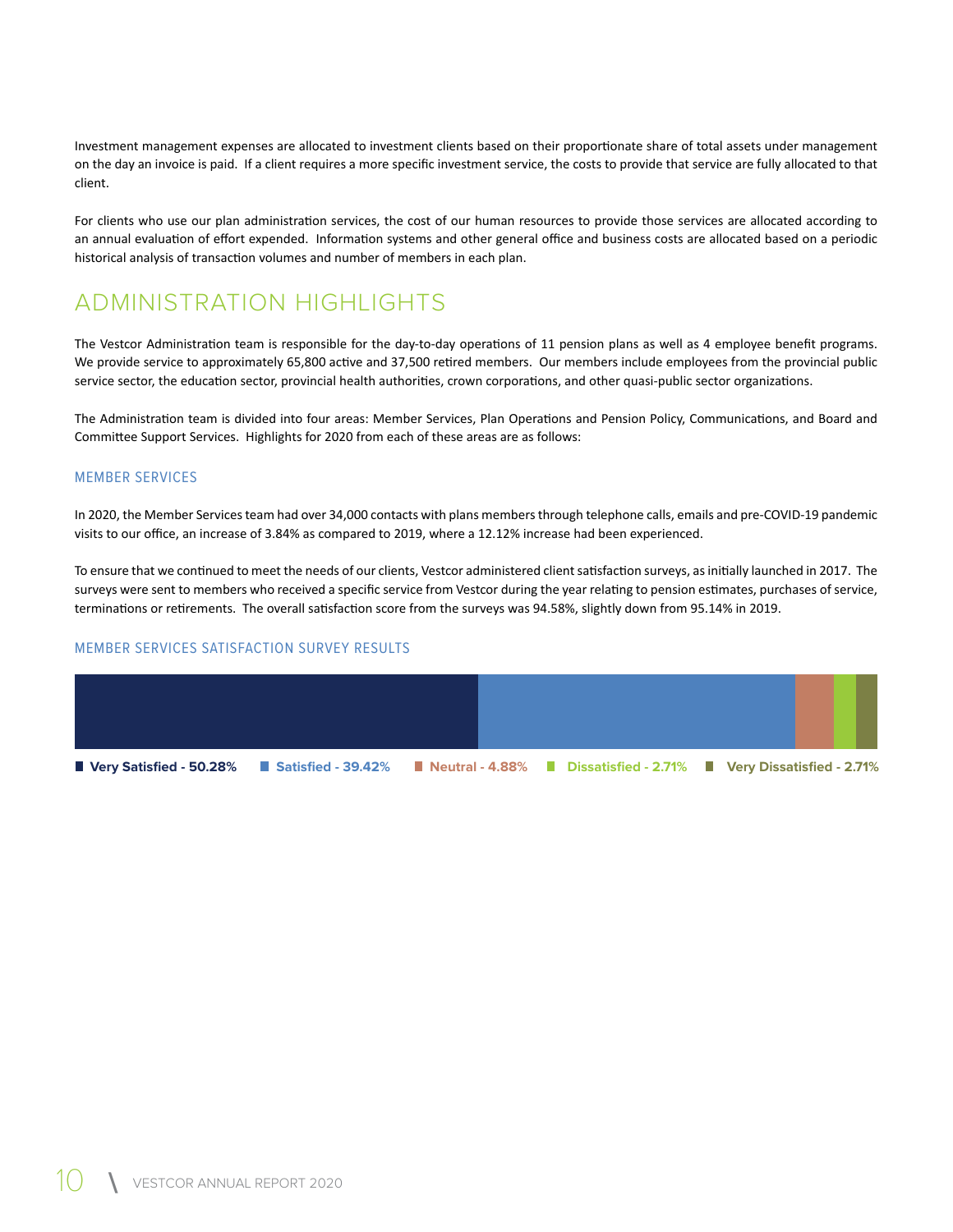In addition to the services noted, Vestcor provided both member and employer education sessions. In 2020, despite COVID-19 restrictions for much of the year, 433 plan members attended these sessions. The member sessions provided them the opportunity to learn more about the provisions of their pension and employee benefit plans, while the employer sessions provided information to better service their employees who are members of the plans. Those who attended either type of session were very satisfied with the information they received, as outlined in the following tables.

#### MEMBER SERVICES EDUCATION SESSION SATISFACTION RESULTS

#### EMPLOYEES



## **Strongly Agree - 17.54% Agree - 73.69% Neutral - 8.77%**

#### PLAN OPERATIONS AND PENSION POLICY

During 2020, the team continued to focus on implementation of our new modernized Administration system with the launch of a web-based employer portal module as well as operationalizing all pension payroll processing changes. The new system provides opportunity to further enhance services provided to members and employers and replaces our aging legacy pension and employee administration system. This work, including staff and employer training, was significantly impacted by the COVID-19 pandemic. During this time, internal administrative resources focused on successfully executing time sensitive/critical client services which include pension payroll processing for over 36,000 retirees, new retirement set-ups, employment terminations, and division of pension assets due to marriage breakdowns.

Unfortunately, the compounding impact of these events has had an interim impact on the Key Performance Indicators that Vestcor has established with each of its client boards. Below are the results for some of our key services.

| <b>Service</b>                      | <b>Target</b> | 2020 Number<br><b>Processed</b> | 2020<br><b>Achieved</b> | 2019<br><b>Achieved</b> |
|-------------------------------------|---------------|---------------------------------|-------------------------|-------------------------|
| <b>Purchase of Service Requests</b> | 60 days       | 587                             | 42.8%                   | 100.0%                  |
| <b>Pension Estimates</b>            | 60 days       | 1,317                           | 63.7%                   | 100.0%                  |
| <b>Retirements</b>                  | 60 days       | 1,849                           | 86.6%                   | 100.0%                  |
| <b>Terminations</b>                 | 30 days       | 1,304                           | 87.9%                   | 100.0%                  |
| Marriage Breakdowns                 | 42 days       | 148                             | 86.5%                   | 100.0%                  |

The results for Q4 2020 however have indicated that the Key Performance Indicators are on track to return to prior outstanding service levels.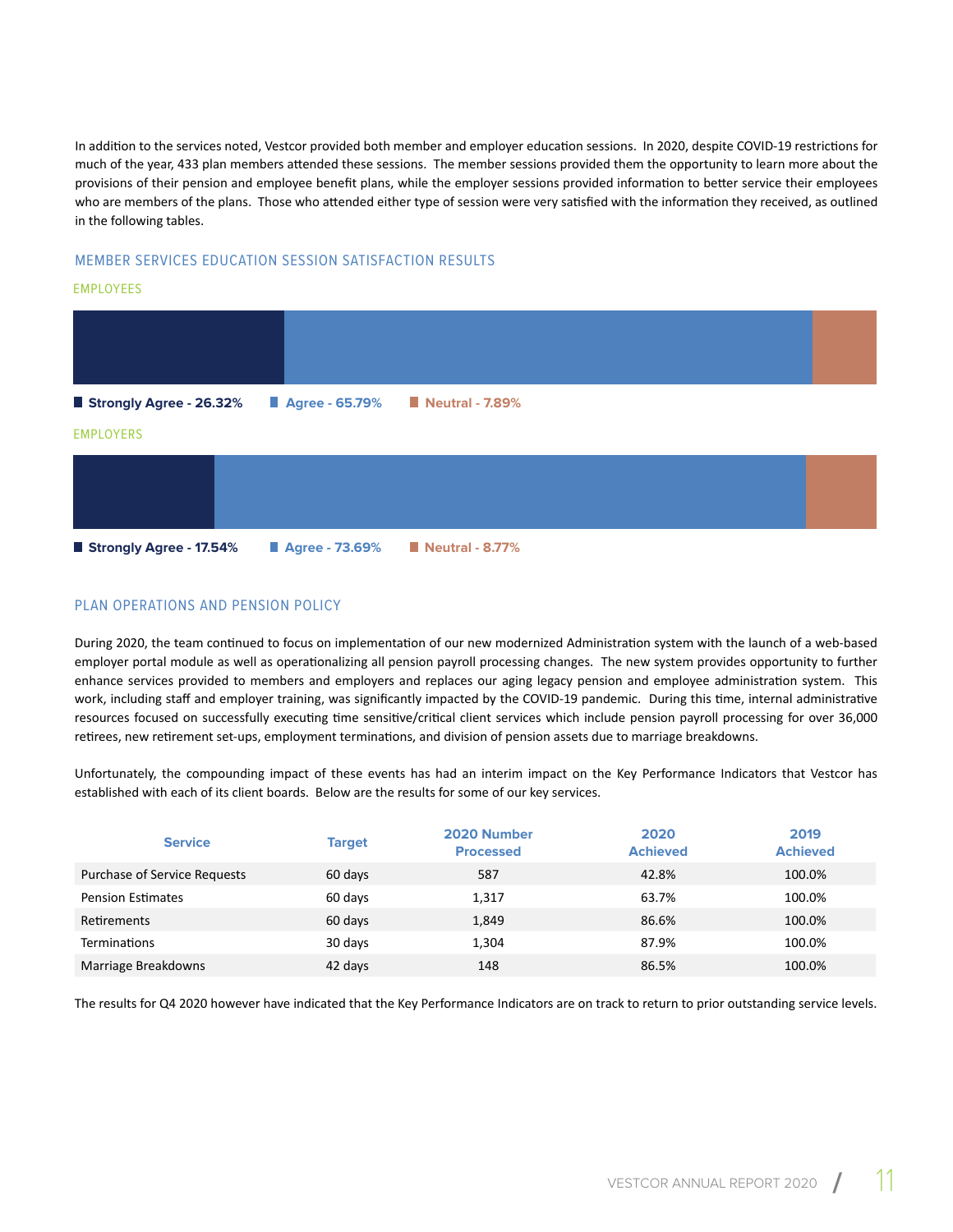#### MEMBER COMMUNICATIONS

The Member Communications team continued to refine and expand our efforts amid the challenges posed by the COVID-19 pandemic. These efforts included the transition of our two most significant annual events to an online format. The Annual Information Meeting offered to members of the New Brunswick Public Service Pension Plan (NBPSPP) was held exclusively online, and was moved from the evening to the lunch hour period. This resulted in the highest participation level thus far for an NBPSPP annual meeting, and members surveyed after the event responded positively to this new format. Likewise, Vestcor's annual Client Forum was transformed into an online Speaker Series facilitated by the Member Communications team, offering topics including Board Governance and Ethics, Cybersecurity Risk Mitigation, as well as Financial Market Updates.

In collaboration with the Member Services team, we also created two Employee Presentation Video Series. These videos provide plan members of the NBPSPP and New Brunswick Teachers' Plan (NBTPP) with on-demand access to online versions of the member education sessions conducted by the Member Services team. Individual videos are short-form and divided by topic, allowing members to choose the subject matter most relevant to them. This project resulted in 50 videos being posted on the clients' respective websites and to YouTube.

Continued enhancements were made to the newsletters provided to plan members. Members of the NBPSPP and NBTPP now have access to separate retiree and active member editions, and convenient interactive online versions of plan newsletters are now available on the Vestcor website, eliminating the need for members to download PDF versions of their newsletter.

#### BOARD SUPPORT SERVICES

Vestcor has successfully altered its board support services delivery model to enable remote and virtual service offerings during the pandemic. In this regard, the team was able to seamlessly continue to provide robust operational support to our various client boards and committees. In 2020, the Board Support Services team coordinated multiple educational opportunities via videoconference and research material to assist these groups in achieving their governance and fiduciary objectives. These activities included providing best practices to client boards related to topics such as Board effectiveness and risk management, support in regard to the drafting of internal board policies and coordinating the delivery of various externally facilitated sessions such as board triennial assessments, code of conduct and ethics, pension plan's regulatory and legal requirements.

## ADMINISTRATION DIVISION COSTS

Vestcor administration clients continue to benefit from our cost-effective not-for-profit model and our focus on their specific needs and service requirements. Our overall Administration Division costs of \$9.9 million increased by approximately \$629 thousand, or 6.7% versus the prior year.

|                                | <b>Year ended</b><br><b>December 31, 2020</b><br>(\$ thousands) | Year ended<br><b>December 31, 2019</b><br>(\$ thousands) |
|--------------------------------|-----------------------------------------------------------------|----------------------------------------------------------|
| Salaries and benefits          | \$<br>6,430                                                     | \$<br>6,388                                              |
| Information systems            | 1,394                                                           | 1,641                                                    |
| Client directed administration | 467                                                             | 418                                                      |
| Office rent                    | 468                                                             | 369                                                      |
| Office and business            | 305                                                             | 293                                                      |
| Professional services          | 245                                                             | 85                                                       |
| Amortization                   | 615                                                             | 101                                                      |
|                                | 9,924                                                           | \$<br>9,295                                              |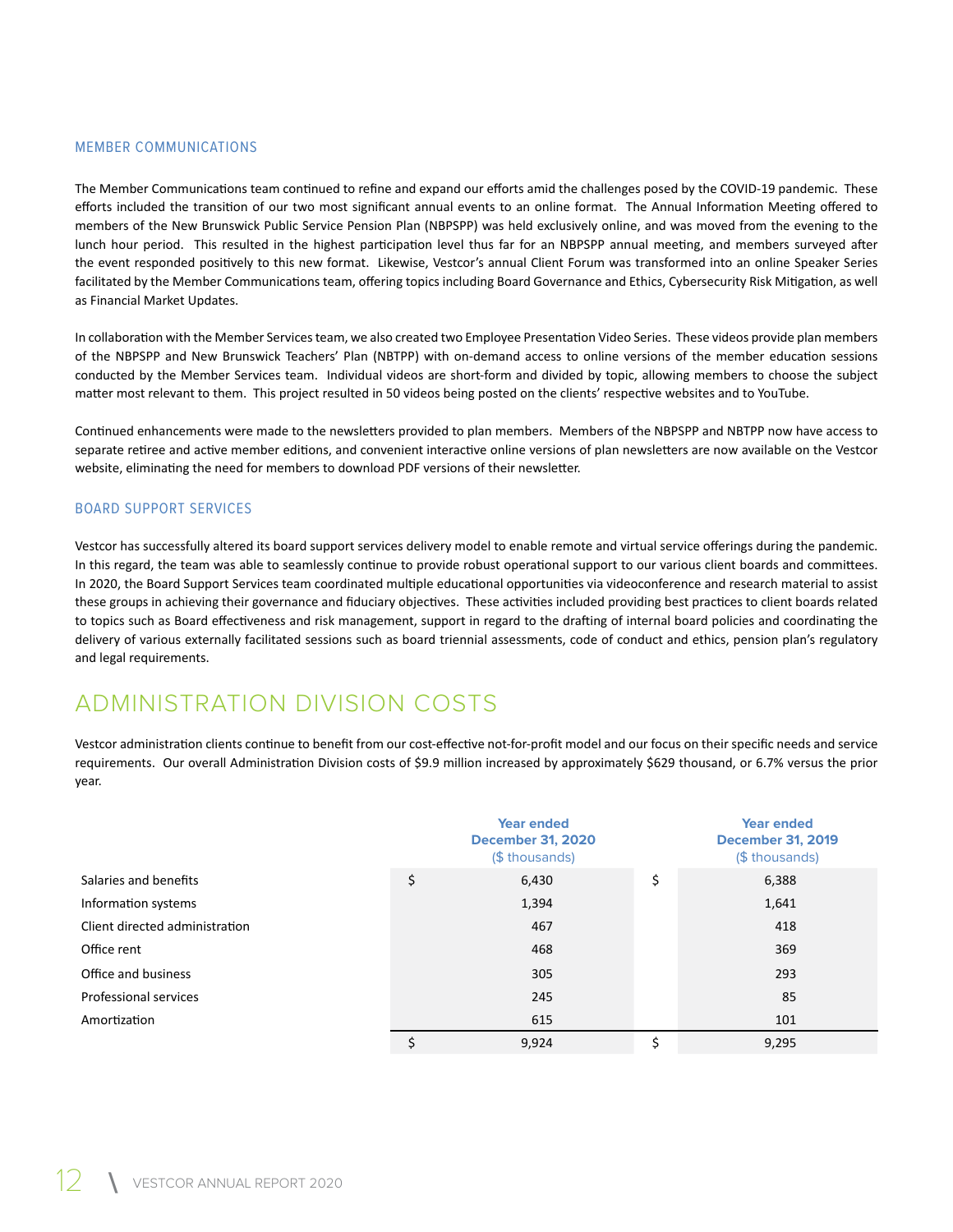The Administration Division expenses include salaries and benefits for approximately 80 employees on a full-time, part-time, casual or contract basis. Salaries and benefits for the year ended December 31, 2020 were 0.7% higher than the costs in 2019. This reflects modest annual compensation increases partially offset by a number of vacant positions. Further information on Vestcor's compensation program can be found in the Compensation Discussion and Analysis section of this Annual Report (see page 35).

Information systems costs for the year ended December 31, 2020 decreased by 15.1% from the prior year. This decrease primarily reflects the substantial completion by the end of 2019 of our previously announced administration system replacement project. Roll-out of the final phase of the project, implementation of a new employer portal module, was delayed, however as both Vestcor and participating employers implemented their COVID-19 operational plans. These activities delayed the necessary system training for employer contacts until September 2020. Project implementation costs incurred in the year ended December 31, 2020 were approximately \$0.3 million. These intangible asset costs are capitalized on the Statement of Financial Position.

Professional services costs in the amount of \$0.25 million for the year ended December 31, 2020 were \$0.16 million more than the prior year reflecting the administration division's proportion of the costs of office design consulting, executive search consulting and an independent compensation review.

Amortization costs of \$0.6 million reflect the commencement of amortization of the administration system project costs of approximately \$4.5 million.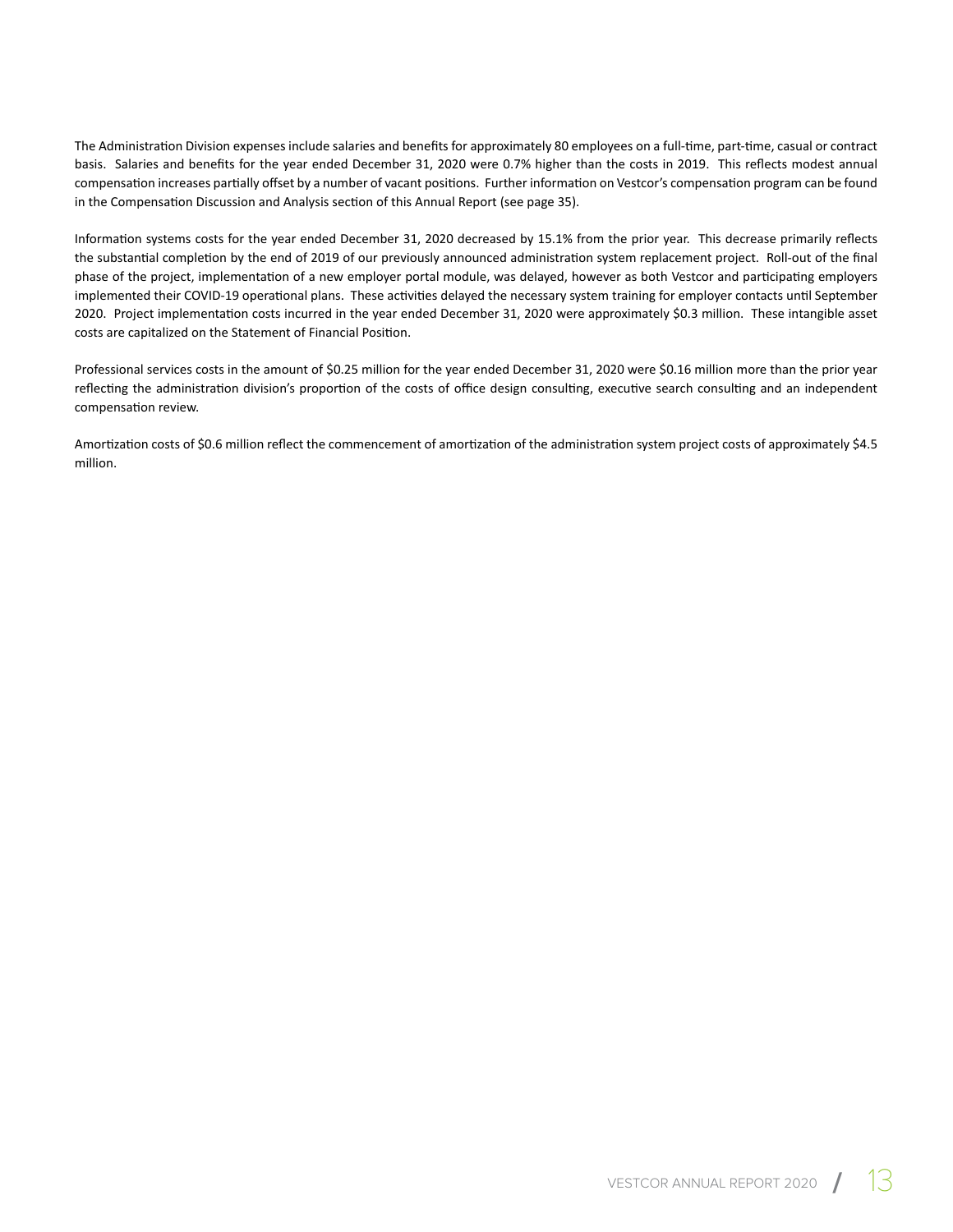## INVESTMENT HIGHLIGHTS

The following description of the investment management services covers the year ended December 31, 2020.

## ASSETS UNDER MANAGEMENT

Assets under management (AUM) at December 31, 2020 were approximately \$19.4 billion consisting of the following client mandates:

| <b>Client</b>                                                                         |               | 2020<br>(\$ millions) |               | 2019<br>$($$ millions) |
|---------------------------------------------------------------------------------------|---------------|-----------------------|---------------|------------------------|
| New Brunswick Public Service Pension Plan<br>(NBPSPP)                                 | \$<br>8,746.1 | 45.0%                 | \$<br>8,333.9 | 45.0%                  |
| New Brunswick Teachers' Pension Plan (NBTPP)                                          | 6,518.2       | 33.5%                 | 6,266.3       | 33.8%                  |
| Provincial Court Judges' Pension Plan (Judges)                                        | 57.5          | 0.3%                  | 54.8          | 0.3%                   |
| New Brunswick Power Corporation (NBPC):                                               |               |                       |               |                        |
| Point Lepreau Decommissioning Fund                                                    | 418.6         | 2.2%                  | 396.2         | 2.1%                   |
| Point Lepreau Used Fuel Management Fund                                               | 225.8         | 1.2%                  | 221.0         | 1.2%                   |
| Nuclear Fuel Waste Trust                                                              | 204.3         | 1.0%                  | 182.9         | 1.0%                   |
| Management Employees of New Brunswick<br>School Districts Pension Plan (NBSD)         | 1.2           | 0.0%                  | 2.5           | 0.0%                   |
| Shared Risk Plan for Academic Employees of<br>University of New Brunswick (AESRP)     | 411.3         | 2.1%                  | 395.4         | 2.1%                   |
| University of New Brunswick Endowment<br>Fund (UNBE)                                  | 58.1          | 0.3%                  | 58.6          | 0.3%                   |
| Shared Risk Plan for Certain Bargaining<br>Employees of New Brunswick Hospitals (CBE) | 2,561.4       | 13.2%                 | 2,395.0       | 12.9%                  |
| Shared Risk Plan for City of Fredericton (CoF)                                        | 239.4         | 1.2%                  | 230.1         | 1.3%                   |
| <b>Total AUM</b>                                                                      | 19,441.9      | 100.0%                | 18,536.7      | 100.0%                 |

Each client mandate invests in a specific and unique combination of units of the Vestcor Investment Entities but may have also previously invested directly in an opportunity for which oversight is now provided by Vestcor portfolio managers.

## INVESTMENT PERFORMANCE DEFINITIONS

Investment performance consists of any income and realized and unrealized capital gains or losses achieved on a portfolio(s) of assets over a defined length of time. Vestcor measures and reports returns in Canadian dollars using the aggregate return method on a daily basis. Daily returns are linked geometrically to calculate periodic returns.

Investment returns expressed on a gross basis are after the deduction of all trading and other directly associated expenses but before the deduction of Vestcor's investment management costs (see page 17). Investment returns expressed on a net basis are after the deduction of all investment management expenses charged for the assets under management.

In addition to investment performance, a significant consideration in portfolio management is the amount of investment risk. Investment risk is the probability or likelihood of an investment loss relative to the expected return.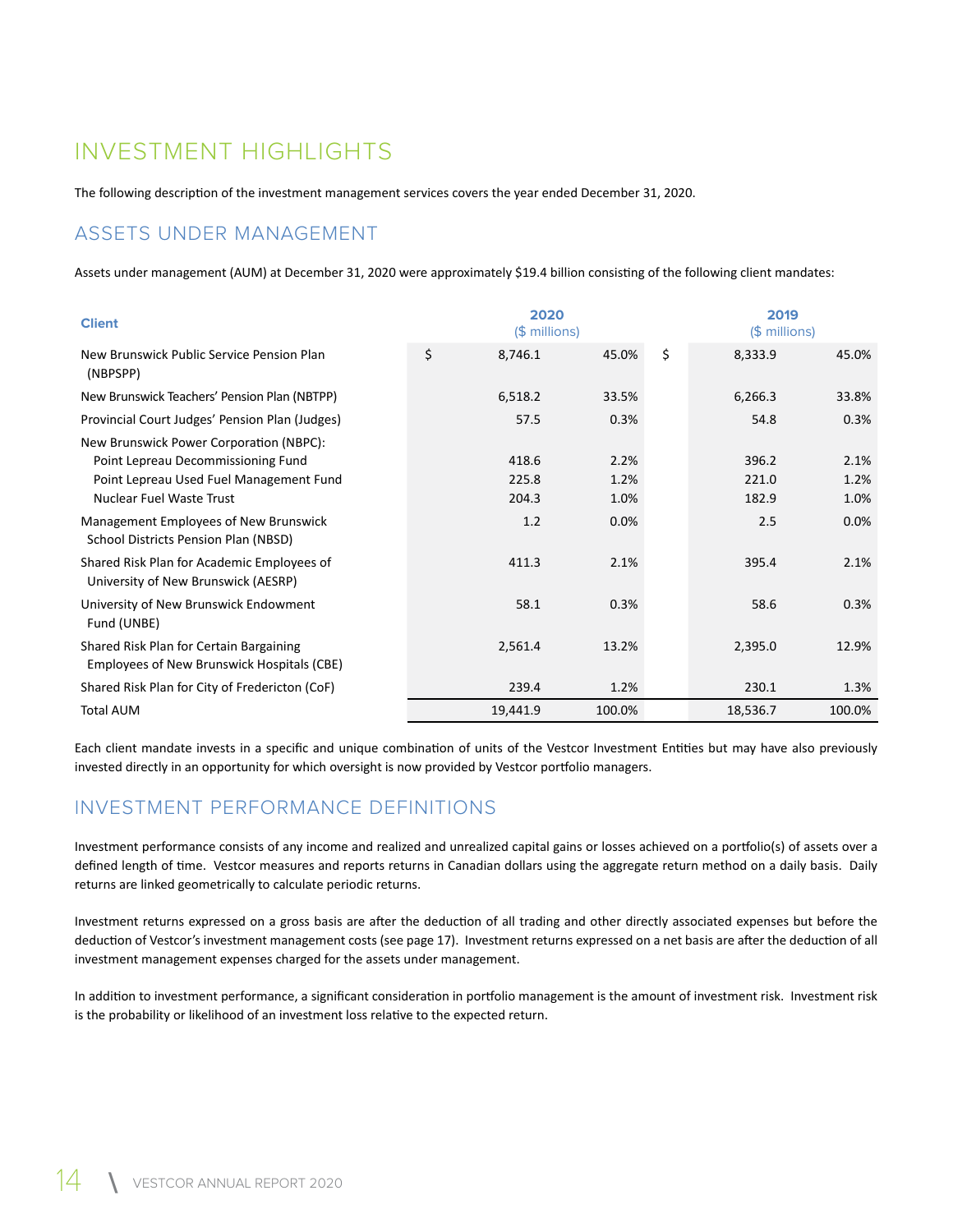## TOTAL FUND PERFORMANCE OBJECTIVES

Vestcor's main investment performance objectives can be summarized as follows:

- a. The **primary investment performance objective** is to achieve the long-term return and risk performance that meet each client's specific return and risk targets, and
- b. The **secondary investment performance objective** is to exceed the investment performance benchmarks, over the long-term net of all investment management costs, by the value-added target(s) published in each client's respective Investment Policy Statement or other such directives / guidelines.

Vestcor has also developed a series of other investment-related key performance indicators (KPIs), as **continuous performance objectives**, that correspond to our 2019 - 2024 Strategic Plan. These KPIs are monitored on a quarterly basis.

#### CONTINUOUS PERFORMANCE EFFICIENCY OBJECTIVES

| <b>Objective</b>                                                                                            | <b>Target</b>                                                                                                                | <b>Year ended</b><br><b>December 31, 2020</b><br><b>Actual</b> | 4 Year<br><b>Annualized</b>      |
|-------------------------------------------------------------------------------------------------------------|------------------------------------------------------------------------------------------------------------------------------|----------------------------------------------------------------|----------------------------------|
| Trade-Matching Efficiency:<br>Securities Custodian<br>Prime Broker #1<br>Prime Broker #2<br>Prime Broker #3 | <b>Regulatory 90% + 2.5%</b><br><b>Regulatory 90% + 2.5%</b><br><b>Regulatory 90% + 2.5%</b><br><b>Regulatory 90% + 2.5%</b> | 97.1%<br>95.5%<br>96.9%<br>97.9%                               | 97.1%<br>95.8%<br>97.4%<br>95.8% |
| <b>Budget Efficiency</b><br>(excluding performance incentives)                                              | 100%                                                                                                                         | 91.6%                                                          | 90.8%                            |
| Absenteeism (%)                                                                                             | $\leq$ 2%                                                                                                                    | 1.1%                                                           | 2.0%                             |
| <b>Employee Engagement</b><br>(maximum score of $6$ )                                                       | $>= 4.98$                                                                                                                    | 5.01                                                           | n/a                              |
| IT Network Availability                                                                                     | 99%                                                                                                                          | 99.9%                                                          | 99.7%                            |
| IT Applications Availability<br>Administration system<br>Portfolio management system                        | 99%<br>99%                                                                                                                   | 99.4%<br>100.0%                                                | n/a<br>99.9%                     |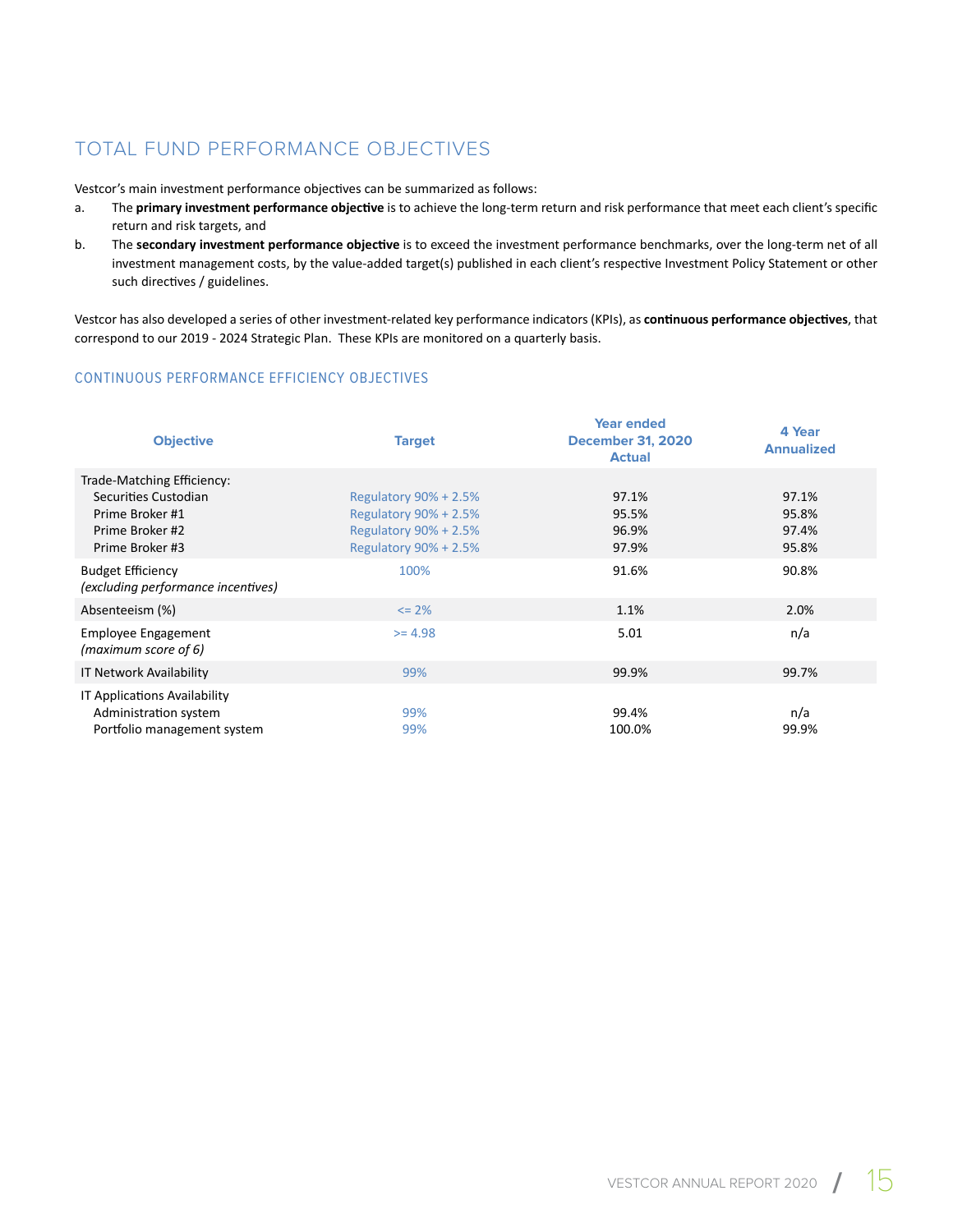## RELATIVE PERFORMANCE VERSUS BENCHMARKS

As noted above, our **second investment performance objective** is to add value (i.e. returns in excess of benchmarks) above our clients' various asset class benchmarks through active management strategies. This value added is expected to first cover all investment management costs and subsequently targets an additional 42 basis points (0.42%) per annum. This is a key measure for our clients and accordingly is also a key measure considered in Vestcor's variable performance compensation incentives.

#### SECONDARY INVESTMENT PERFORMANCE OBJECTIVE

| <b>Objective</b>                                                                              | Long-Term<br><b>Targets</b> | <b>Year ended</b><br><b>December 31, 2020</b><br><b>Actual</b> | 4 Year<br><b>Annualized</b> | <b>Annualized Since</b><br>Inception (1996) |
|-----------------------------------------------------------------------------------------------|-----------------------------|----------------------------------------------------------------|-----------------------------|---------------------------------------------|
| Net Relative Return<br>(in basis points (bps) after<br>all investment management<br>expenses) | $>= 42$ bps<br>per annum    | (16.8)                                                         | 56.9                        | 17.5                                        |

The onset of the COVID-19 pandemic resulted in a very challenging year for active investment management due to the large swings in the global financial markets. Our overall active management activities for the year underperformed by 5.6 basis points of gross value and 16.8 basis points of net value, or approximately \$31.9 million, after covering all investment management costs.

Our longer-term four fiscal year annualized value-added return, net of costs, remained strong at approximately 56.9 basis points or approximately \$369.4 million in additional value over the four fiscal years. The four fiscal year term aligns well with our client's long-term investment objectives and remains the most significant term used to measure our active management performance. The following chart shows the history of our value-added activities over our most recent ten fiscal reporting periods.



#### RESULTS OF ACTIVE MANAGEMENT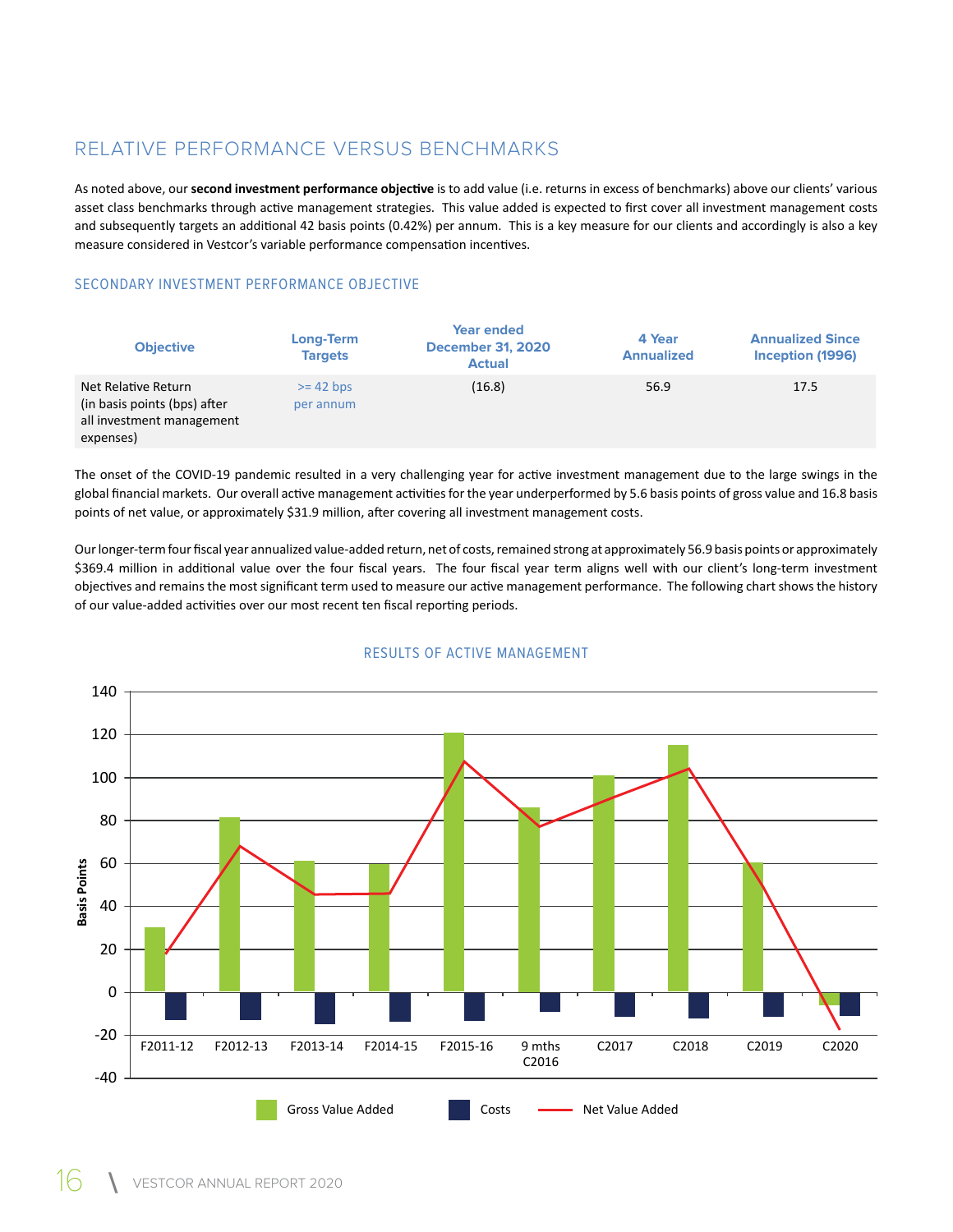## INVESTMENT MANAGEMENT COSTS

An important consideration in assessing investment performance is the cost incurred. Although the industry standard for investment performance is to report gross returns, it is the return net of costs that contributes to client asset growth. All else being equal, lower costs result in higher comparative net returns and help to maximize the assets available to fund client objectives.

Investment management costs are influenced by many factors. Industry cost comparisons prove that it is generally more efficient to manage assets internally than to outsource the investment process to third parties. Also, passive investment strategies, those strategies that are designed to replicate a market index, are less expensive than active strategies which depend on expert judgment to differentiate return opportunities from the benchmark.

Investment structure also impacts total costs. For example, private market investments can be made directly, through limited partnerships, co-investments or through fund of funds structures. These structures may incur management and carried interest fees, interest expenses, taxes, asset acquisition and or disposition expenses, and other related charges that get reflected in the net asset value of the investments. This complexity continues to make cost transparency and monitoring an ongoing challenge in the investment industry.

Vestcor Investment Entities incur transaction costs associated with the trading of securities in each portfolio. For portfolios holding publicly traded securities, these may include broker commissions and securities borrowing fees which are dependent upon the volume of trading activity undertaken. These costs are reflected in the net asset value of the investment pools rather than in the corporate financial statements. Lastly, an important factor for consideration is that Vestcor operates under a not-for-profit business model, compared to third party "for-profit" investment managers. This model not only results in considerable cost savings for our clients, but also provides for a better alignment in ensuring investment advice is truly in the best interests of specific client requirements.

Vestcor's independently audited corporate financial statements (see pages 53 - 66) reflect the following investment management costs to manage the \$19.4 billion of AUM for the year ended December 31, 2020:

|                                                                                            | 2020<br>(\$ thousands) |    | 2019<br>(\$ thousands) |
|--------------------------------------------------------------------------------------------|------------------------|----|------------------------|
| <b>Internal Operational Expenses</b>                                                       | 17,582.8               | \$ | 17,717.6               |
| <b>Third Party Service Providers</b><br>Investment counsel fees<br>Securities custody fees | 3,711.5<br>21.8        |    | 3,351.9<br>24.1        |
| <b>Total Investment Management Costs</b>                                                   | 21,316.1               | ¢  | 21,093.6               |
| Total AUM (in \$ millions)                                                                 | 19,441.9               | ċ  | 18,536.7               |

Using our technology systems for global trading activities, our investment management professionals internally manage the majority of the AUM from our location in Fredericton, New Brunswick. This permits a significant cost savings to the benefit of our clients. At December 31, 2020, Vestcor internally managed approximately \$16.9 billion or 87% of client AUM (2019 - \$16.2 billion and 88% respectively). The costs incurred to manage investment strategies **internally**, measured against average internally managed AUM for the year ended December 31, 2020, were 0.106% or 10.6 basis points (bps) (2019 – 11.4 bps).

Approximately \$2.6 billion, or 13% of investments, are **externally** managed as at December 31, 2020 (2019 - \$2.3 billion and 12% respectively). These mandates arise when access to a desired investment opportunity or specific strategy expertise is not available internally. Of this, \$1.8 billion of assets are related to externally managed private investments and \$0.8 billion are related to publicly traded mandates.

As mentioned above, the external costs to manage the private investments may include direct and indirect manager fees, carried interest, professional fees and other associated expenses. These costs are not included in the Vestcor investment management costs but instead have been deducted in reporting the investment performance of each pooled fund as per industry practice *(see Vestcor Investment Entities Performance on page 50)*. The audited financial statements for each of the Vestcor Investment Entities are available under the Publications tab on our website at **vestcor.org**.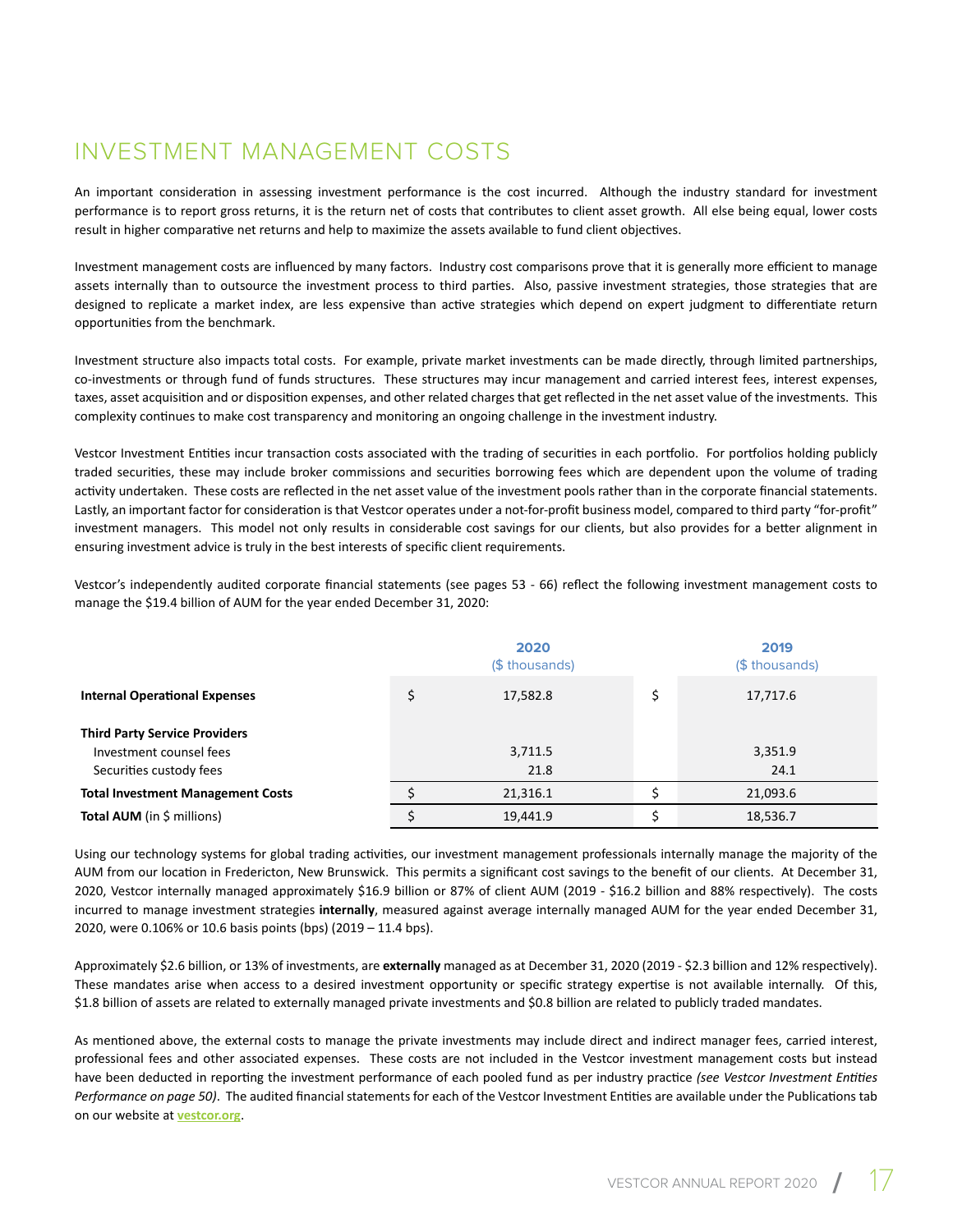The costs of externally managed publicly traded investments are charged directly to Vestcor Inc. in its capacity as trustee of these pooled funds and are reflected in the Statement of Operations and Changes in Net Assets in Vestcor's audited financial statements on page 53. Measured on average externally managed AUM, these **external** costs, were 51.0 bps for the year ended December 31, 2020 (2019 – 52.1 bps).

**In total**, investment management costs reflected in Vestcor's audited financial statements for the year ended December 31, 2020 were approximately 11.2 bps of average AUM. This is lower than the investment management costs of 11.9 bps for the year ended December 31, 2019 due primarily to AUM growth and demonstrates the continuing cost efficiencies achieved by Vestcor for our clients.

We benchmark our investment management costs annually. We continue to compare favourably to publicly available information offered by other public sector peer funds. We also participate in an annual survey of defined benefit pension plans conducted by CEM Benchmarking Inc. Through this benchmarking activity, we conservatively believe that our costs continue to be approximately 25 bps lower than the average of our peers and 35 bps lower than private sector asset managers. This cost differential means that for the year ended December 31, 2020 our clients were able to retain approximately \$59.2 million (2019 - \$61.1 million) due to our lower cost advantage. This significant cost advantage has been a cornerstone of our service delivery value since our inception twenty-three years ago.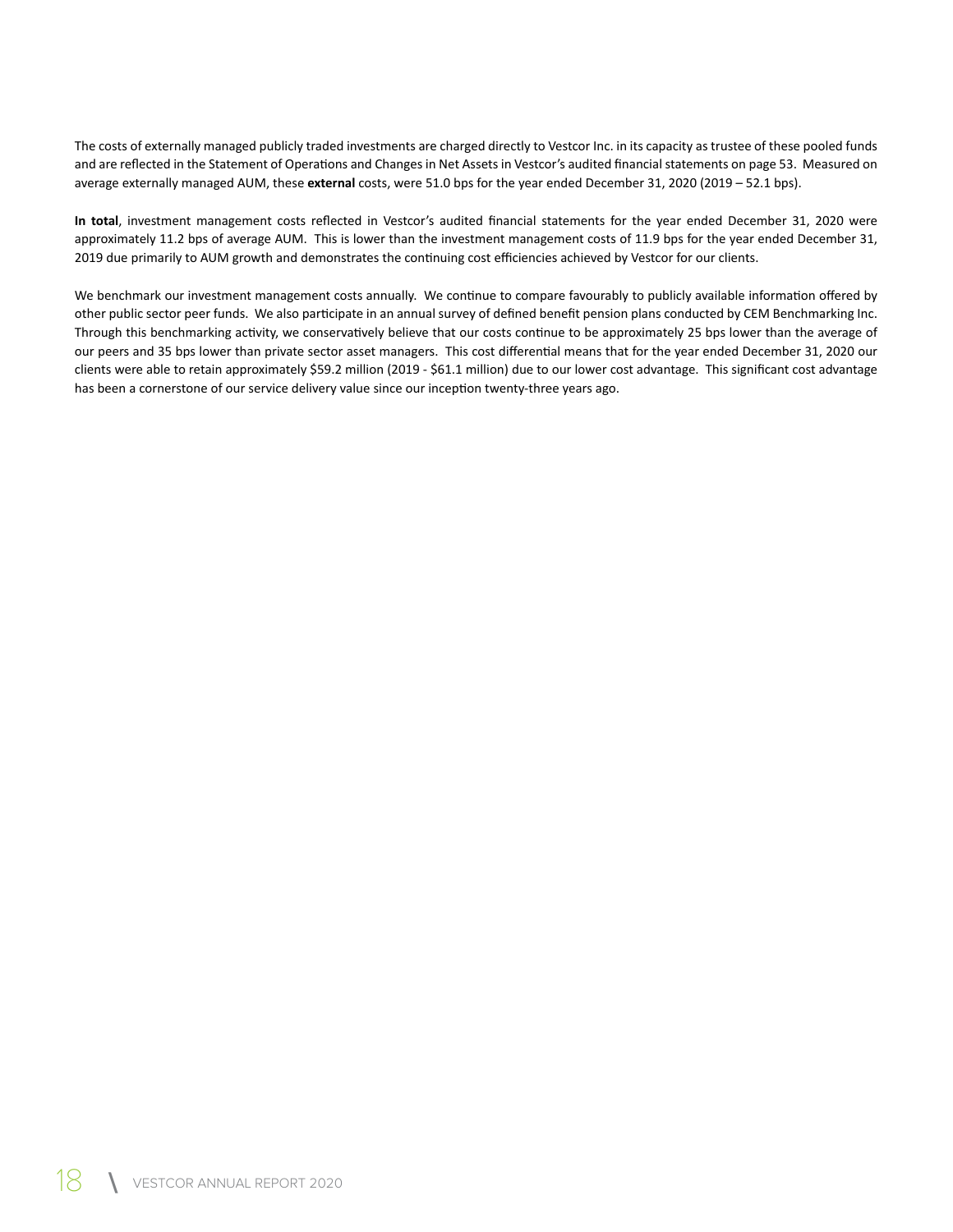# **ANNUAL PERFORMANCE BY ASSET CLASS**

The following discussion of annual investment performance is organized by each major Vestcor investment asset class, along with a more detailed breakdown by asset class sub-portfolio.

Vestcor offers a pooled fund structure consisting of unit trust funds, as well as limited partnership structures for private investments, through which clients can customize their specific investment allocations to achieve their unique investment objectives. For the investment performance by pooled fund, please refer to the Vestcor Investment Entities Performance (pages 50 - 52). The audited financial statements for the Vestcor Investment Entities for the year ended December 31, 2020 are available on our website at **vestcor.org**.

#### MARKET COMMENTARY

- 2020 demonstrated clearly both the potential for a roller-coaster experience for investors as well as the value of a diversified, low risk portfolio in weathering challenging market environments.
- While the COVID-19 pandemic and associated economic shutdowns proved challenging for financial markets and resulted in significant moves in equities, interest rates, and commodities, the underlying damage to the global economy is still being processed.
- With the major changes to office environments for most businesses as employees shifted to a primarily work-from-home status during the year, Real Estate investors experienced perhaps the most challenging year since the asset class became institutionalized.
- Overall, despite the strong finish to the year, investors should be prepared for challenges in terms of expected future long-term returns. Equity valuations in many markets currently sit at levels only exceeded during the 1999-2000 tech bubble, and interest rates in government bonds remain extremely low.

While it would have been reasonable to expect the 2020 news landscape to be dominated by geopolitical considerations (China-U.S. trade frictions, U.K.-Europe trade agreement negotiations, implications of the new Canada-U.S.-Mexico trade agreement, etc.), the COVID-19 pandemic rapidly put those concerns to the background. From mid-February, when global deaths from the virus reached 2,000 in total to late March when the U.S. reached a total of 50,000 coronavirus cases, the S&P 500 experienced a drawdown of approximately 35% from peak to trough. Over that same period, U.S. government 10-year treasury bond yields dropped from over 1.5% to as low as 0.5%. Market implied volatility spiked from 14% to over 80% over the same period.

Overall, the significant economic upheaval of 2020 created a difficult environment for active investment managers. Large and rapid increases in volatility are frequently challenging for active strategies to navigate, and 2020 was no exception. In general, active strategies across all asset classes experienced major drawdowns in Q1, and even with the significant equity market recovery later in the year, struggled to fully adapt to changing market conditions.

Given the current economic uncertainty and market conditions, the medium-term outlook remains cloudy for investors. Valuations remain at the high end of historical ranges, with equities are priced at levels not observed since the 1999-2000 tech bubble, and although bond yields have increased off the lows of mid-2020, forward looking returns for bond investors globally remain significantly below long-term averages. Standard 60% equity/40% fixed income allocated portfolios consequently appear unlikely to produce returns close to their long-term averages when measured from a starting point of early 2021, and for diversified investors, continuing to focus on diversified, low risk sources of enhanced returns while structuring portfolios that maximize diversification and minimize downside risk will remain essential to long run success.

## FIXED INCOME PORTFOLIOS

#### **OBJECTIVES**

Vestcor provides a number of fixed income focused portfolios that allow clients to access a broad mix of both maturity term and credit quality exposures. These portfolios can be combined to represent standard industry benchmarks or used separately to provide more customized exposure to fit specific investment objectives or requirements.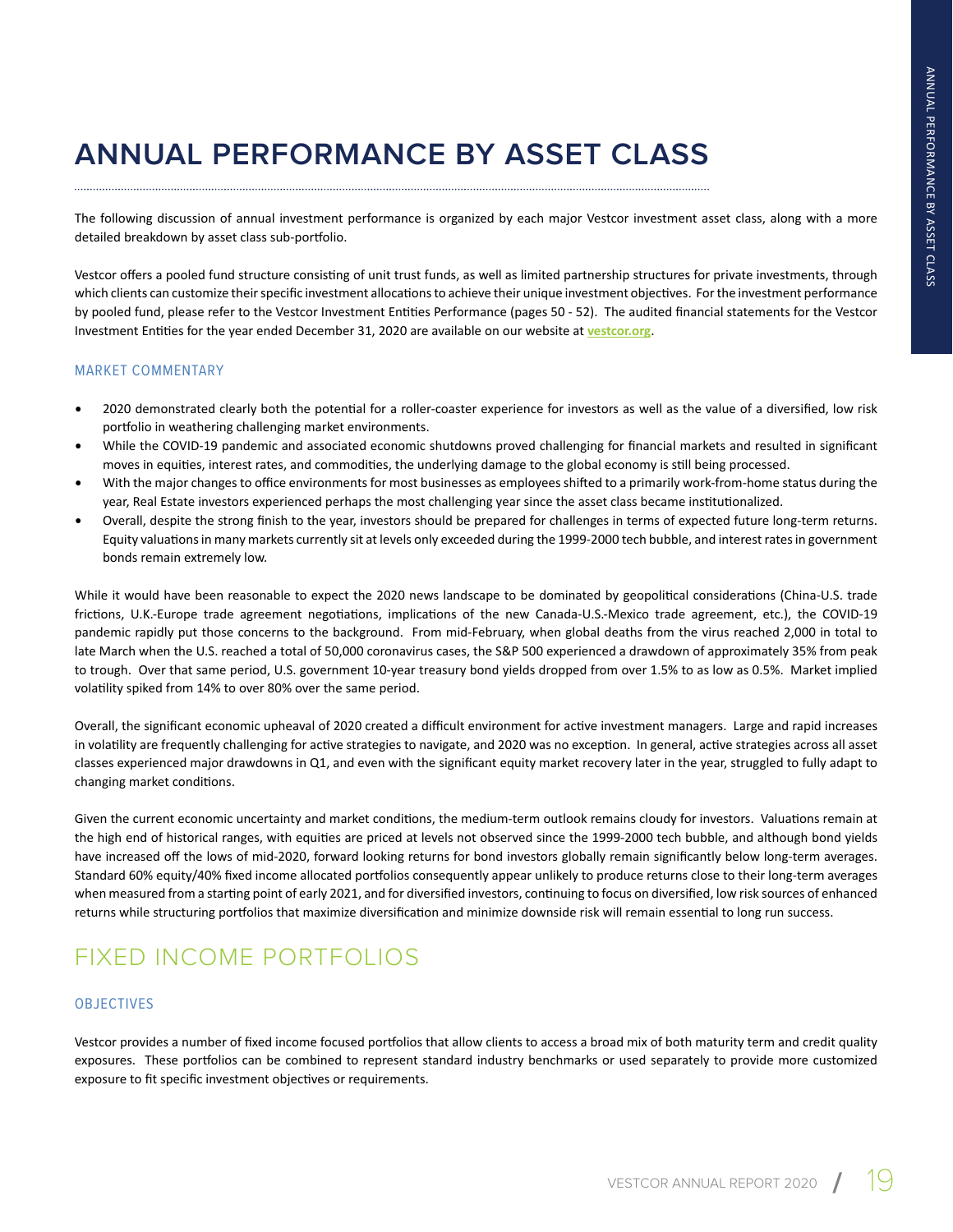#### PERFORMANCE SUMMARY AS AT DECEMBER 31, 2020

|                          | <b>AUM<sup>1</sup></b> |                       | <b>2020 Annual Return</b> | <b>Four-Year Annualized Return</b> |                                   |
|--------------------------|------------------------|-----------------------|---------------------------|------------------------------------|-----------------------------------|
| <b>Portfolio</b>         | $($$ millions)         | <b>Portfolio</b><br>% | <b>Benchmark</b><br>%     | <b>Portfolio</b><br>%              | <b>Benchmark</b><br>$\frac{9}{6}$ |
| <b>Short Term Assets</b> | \$1,493                | 1.07                  | 0.84                      | 1.52                               | 1.11                              |
| <b>Nominal Bonds</b>     | 3,279                  | 9.60                  | 8.69                      | 5.16                               | 4.66                              |
| Corporate Bonds          | 3,372                  | 8.52                  | 8.74                      | 5.08                               | 5.27                              |
| International High Yield | 200                    | 2.98                  | 4.13                      | n/a                                | n/a                               |
| Real Return Bonds        | 789                    | 13.46                 | 13.02                     | 5.57                               | 5.29                              |

*1 Includes cross-fund ownership interests*

*2 Start date March 1, 2018*

#### **OVERVIEW**

Canadian 10-year bond yields, which started 2020 at an already low yield level of 1.70%, reacted strongly to the economic turmoil of the COVID-19 pandemic and plunged to as low as 0.43% in August. Despite the powerful response on the part of government policymakers worldwide that significantly impacted equity markets in a positive manner, the 10-year yield remained below its previous levels throughout the year and ended December at just 0.80%.

Global central banks reacted strongly to the pandemic by rapidly easing monetary policy, with the bank of Canada lowering their administered rate three times in March to the lower bound of 0.25%, while the U.S. Federal Reserve also lowered their Federal Funds rate to zero. Both the U.S. and Canadian monetary authorities also utilized policies of quantitative easing, with the Fed buying both Government and Corporate debt while the Bank of Canada purchased Government, Provincial and Corporate debt, the first such instance of quantitative easing in Canada.

Provincial and corporate bonds experienced challenges as credit spreads widened significantly in March and April during the equity market drawdown, with significant underperformance for less liquid, lower credit quality names. Despite that, spreads recovered sufficiently by year end that investment grade corporate bonds performed nearly on par with higher quality government issues.

## PUBLIC EQUITY PORTFOLIOS

#### **OBJECTIVES**

We provide two main types of geographically diverse public equity investment portfolios: standard market capitalization-based portfolios, and low volatility equity portfolios. These portfolios are used to help clients gain exposure to the long-term economic growth in global regions on both an active and passively managed basis.

Vestcor has focused significant resources in developing internally managed low volatility portfolios across all the developed and emerging markets. We feel that these portfolios provide an effective public equity investment approach, particularly for our target benefit pension fund clients, in terms of providing similar long-term performance to traditional equity markets with significantly less risk.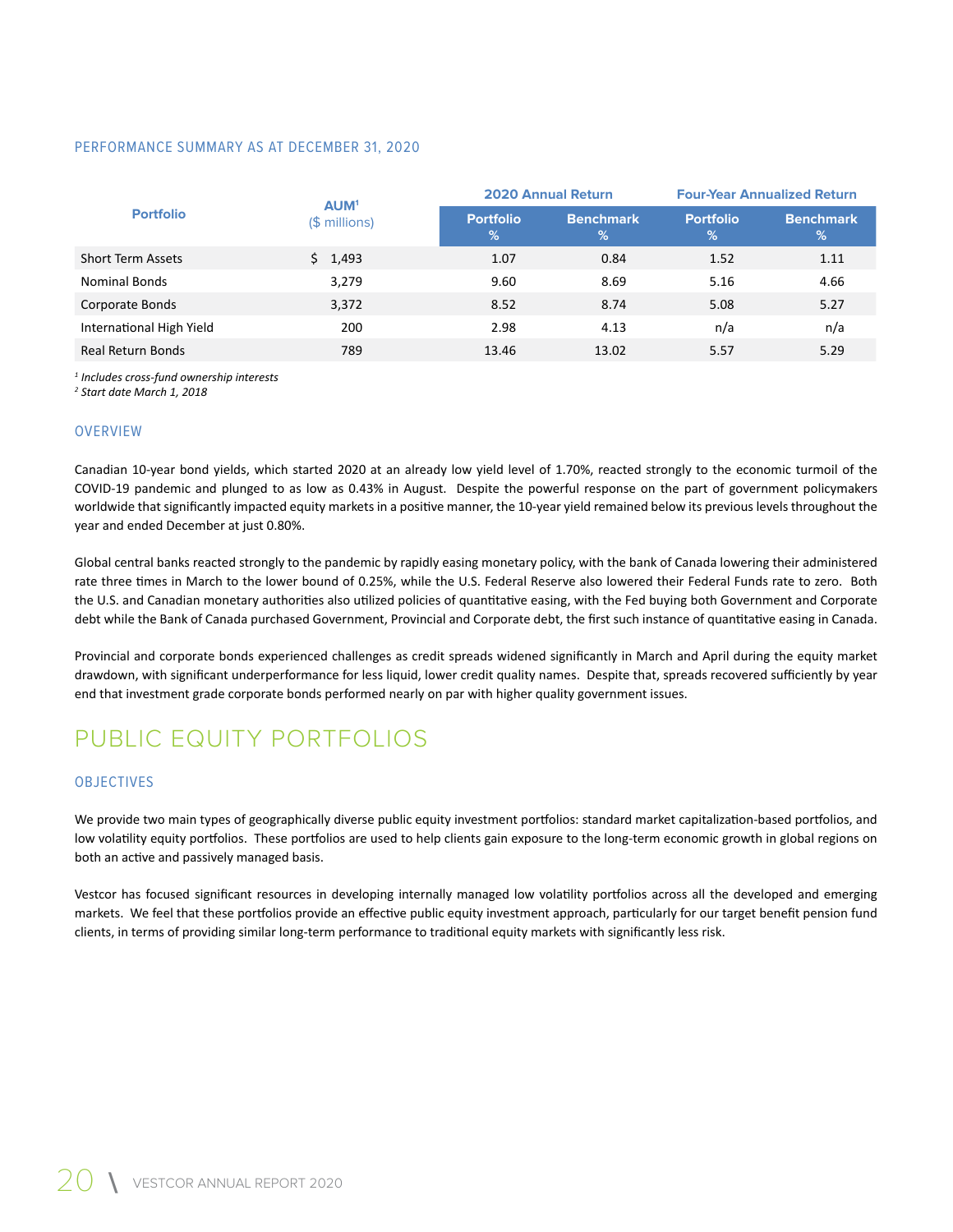#### PERFORMANCE SUMMARY AS AT DECEMBER 31, 2020

| <b>Portfolio</b>                       | AUM <sup>1</sup> |                       | <b>2020 Annual Return</b> | <b>Four-Year Annualized Return</b> |                                   |
|----------------------------------------|------------------|-----------------------|---------------------------|------------------------------------|-----------------------------------|
|                                        | $$$ millions)    | <b>Portfolio</b><br>% | <b>Benchmark</b><br>%     | <b>Portfolio</b><br>%              | <b>Benchmark</b><br>$\frac{9}{6}$ |
| <b>Market Capitalization Weighted:</b> |                  |                       |                           |                                    |                                   |
| Canadian Equity                        | \$1,124          | 6.08                  | 5.60                      | 6.74                               | 6.57                              |
| Canadian Small Cap Equity <sup>2</sup> | 157              | 16.54                 | 12.87                     | n/a                                | n/a                               |
| U.S. Equity                            | 770              | 16.36                 | 16.28                     | 14.56                              | 14.50                             |
| U.S. Small Cap Equity <sup>2</sup>     | 5                | 17.77                 | 17.40                     | n/a                                | n/a                               |
| <b>International Equity</b>            | 876              | 5.37                  | 5.92                      | 7.94                               | 7.73                              |
| Low Volatility:                        |                  |                       |                           |                                    |                                   |
| Canadian Equity                        | 897              | (2.02)                | (1.36)                    | 5.70                               | 5.29                              |
| U.S. Equity                            | 1,191            | (0.58)                | 3.25                      | 8.15                               | 10.92                             |
| International Equity                   | 992              | (2.75)                | (1.64)                    | 5.61                               | 6.23                              |
| <b>Emerging Markets Equity</b>         | 793              | 0.35                  | 5.90                      | 5.58                               | 7.32                              |

*1 Includes cross-fund ownership interests*

*² Start date April 30, 2018*

#### **OVERVIEW**

Equity markets experienced nearly unprecedented volatility throughout 2020, as the impacts of the COVID-19 pandemic and associated economic shutdowns resulted in nearly a 35% peak to trough drawdown for the S&P 500 in just 23 trading days from February 19 to March 23. Despite that significant move, with the strong response on the part of economic policymakers globally, investors largely looked through the underlying economic turmoil and generated a significant rally in risk assets from April to December. The year ended with global equity markets in solidly positive territory for the full year, with the U.S. and Emerging Markets particularly strong.

Low volatility portfolios struggled significantly throughout the year as markets became more dysfunctional and previously established relationships crumbled due to COVID-19 pandemic uncertainty. While these lower risk equities provided effective downside protection during the initial stages of the market drawdown in February, low volatility strategies actually underperformed previously more volatile names throughout the remainder of the year. With the significant risk on rally that occurred through year end with investors largely focused on higher volatility, higher growth names, this trend toward underperformance continued to December 31. Overall, low volatility strategies had a particularly challenging year in 2020, although improvements in valuations and reductions in strategy crowding may make this market segment slightly more attractive going forward.

## ALTERNATIVE INVESTMENT PORTFOLIOS

#### **OBJECTIVES**

Vestcor offers many non-traditional alternative investment strategies which help provide clients with additional diversification benefits and exposure to investments which may help reduce their overall portfolio risk from the more traditional public equity and fixed income markets.

Our Absolute Return Strategies are internally managed portfolios that consist primarily of publicly traded securities designed to provide stable returns with a low correlation to standard public market equity index returns. The Private Equity portfolio provides investors with the opportunity to invest in more concentrated or control-based equity positions in companies which are at various growth stages and located in a number of different geographic regions.

Real Estate and Infrastructure investments provide clients with the ability to invest capital in a diverse portfolio of long-term assets that provide an ongoing yield that typically adjusts with inflation over the time horizon of the investment.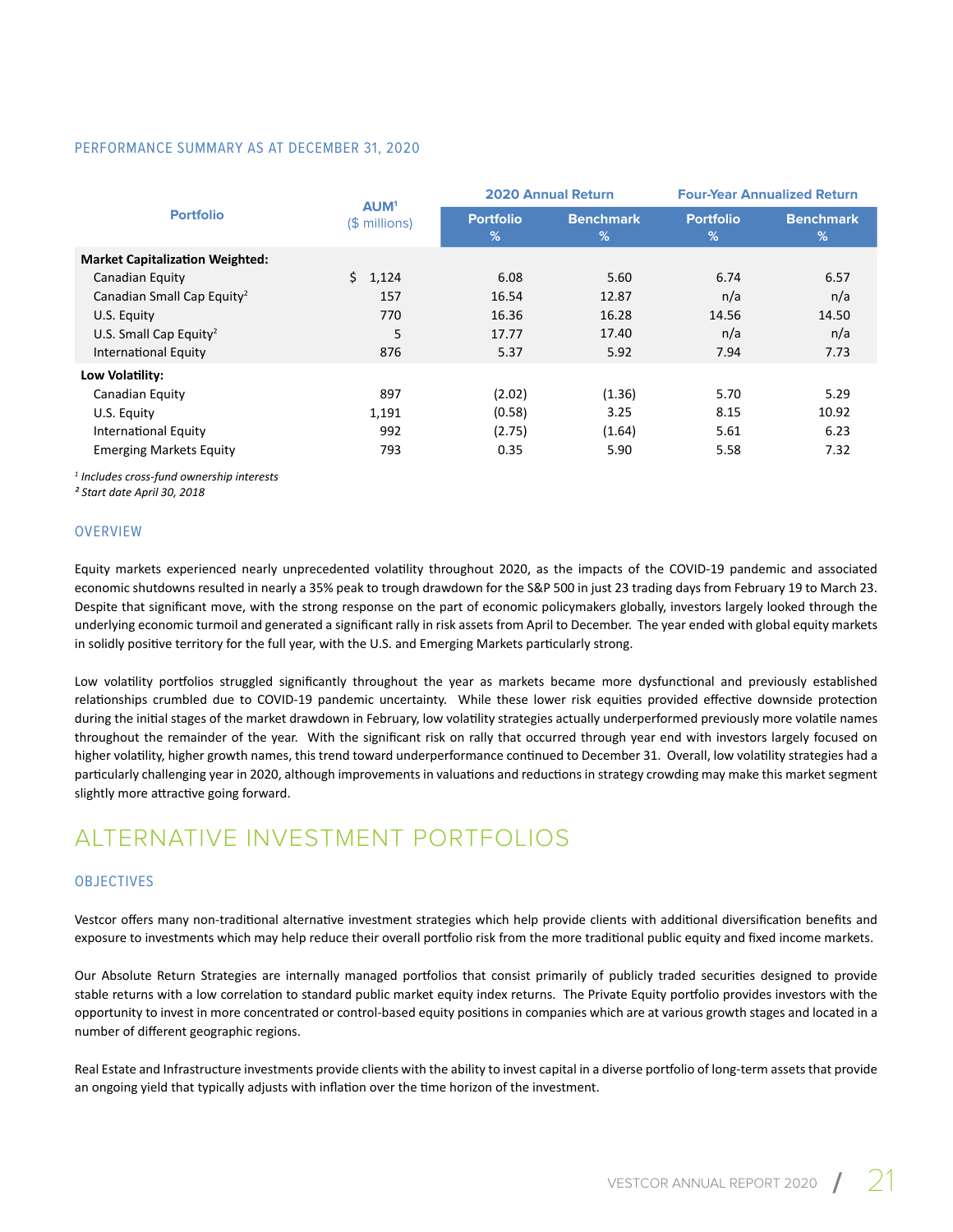#### PERFORMANCE SUMMARY AS AT DECEMBER 31, 2020

|                            | <b>AUM<sup>1</sup></b> | <b>2020 Annual Return</b> |                          | <b>Four-Year Annualized Return</b> |                       |
|----------------------------|------------------------|---------------------------|--------------------------|------------------------------------|-----------------------|
| <b>Portfolio</b>           | $$$ millions)          | <b>Portfolio</b><br>%     | <b>Benchmark</b><br>$\%$ | <b>Portfolio</b><br>%              | <b>Benchmark</b><br>% |
| Absolute Return Strategies | \$1,517                | 7.06                      | 0.84                     | 5.12                               | 1.11                  |
| Private Equity             | 924                    | 22.39                     | 11.58                    | 17.46                              | 10.41                 |
| <b>Real Estate</b>         | 1,223                  | (0.80)                    | 3.03                     | 8.31                               | 5.87                  |
| Infrastructure             | 1,161                  | 4.04                      | 5.62                     | 8.38                               | 5.76                  |

*1 Includes cross-fund ownership interests*

#### OVERVIEW

Our Absolute Return portfolio is designed to produce stable positive returns in all market environments while generating little to no correlation with traditional investment strategies thus providing attractive returns and enhanced diversification for client portfolios. To achieve this, we manage separate internal portfolios that provide exposure to a variety of securities, markets and strategies managed using both traditional and quantitative approaches. Meaningful allocations to these portfolios combined with a well-developed risk budgeting framework allow the strategy to achieve the goal of positive, low risk returns without taking on the unintended risk exposures that can often be found in traditional multi-strategy absolute return portfolios. While each strategy is managed in a diversified and prudent manner by a particular portfolio management team, we additionally employ a combined portfolio risk budgeting approach to ensure risk is efficiently managed and budgeted through all market environments by shifting capital and risk allocations to their most favorable locations where necessary. This results in a strategy that has produced significant positive returns with minimal correlation to traditional markets and approximately half the volatility of traditional hedge funds.

In 2020, the Absolute Return Strategy generated returns of 7.06%, largely due to strong returns from fundamental and event driven equities strategies. While also producing a positive return for the year, Vestcor's quantitatively driven factor portfolios experienced a more challenging period.

The private equity portfolio is diversified across geography, sector and currency, and investments are made through a combination of commitments to external funds, co-investments alongside fund managers and direct internally managed investments. In 2020, the portfolio produced extremely positive returns of 22.39% and significantly outpaced its benchmark for the year. Over the longer-term four-year period, private equity returned 17.46%, outperforming the portfolio's benchmark by 7.05% per year.

The Real Estate portfolio has two components: North American Real Estate Investment Trust (REIT) securities, and private real estate in the form of limited partnership interests, direct co-investments and direct holdings. Canadian opportunities represent the largest component of the private portfolio, however we continue to seek high quality opportunities abroad. In 2020, the combined portfolio earned a return of -0.8% vs. a benchmark return of 3.03%, although the longer-term 4-year return remains strong and well in excess of benchmark at 8.31% per year.

Vestcor's Infrastructure portfolio has two components: first, private infrastructure in the form of both fund commitments into limited partnerships as well as co-investments (diversified by geography, currency and by asset type) and second, an internal public infrastructure portfolio that is designed to provide similar long-term return and risk characteristics as private. In 2020, the combined strategy earned 4.04%.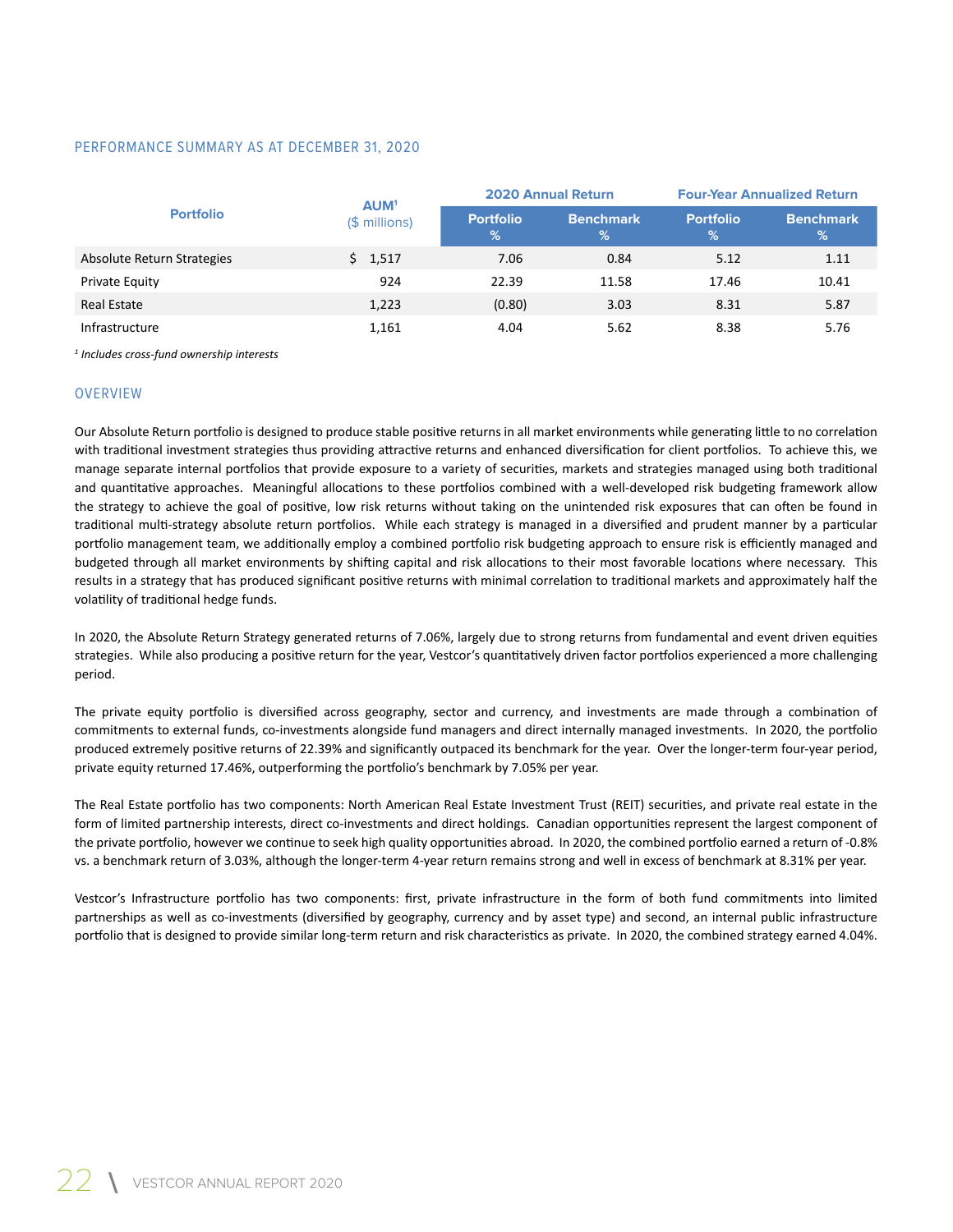# **RISK MANAGEMENT**

Vestcor faces a number of risks in fulfilling our various client mandates. A summary of our Enterprise Risk Management Framework, available at **vestcor.org/framework**, provides guidance and structure for ensuring that the organization can assess and adapt to emerging risks.

Risk management is a key element in helping provide stability to both pension plan contributions and benefits and making sure that our investment management activities do not bring undue risk to our clients' assets. All decisions are made in a risk context that not only focuses on the expected returns of our activities but also on the potential gains or losses that could be realized by those activities.

#### BOARD OVERSIGHT

Although management has the primary responsibility for managing risk, under its terms of reference, the Board of Directors is responsible for understanding the risks and the systems that management has put in place to mitigate and manage those risks. The Board is assisted in this responsibility through the efforts of its Committees to which certain risk oversight has been delegated. The Board maintains specific responsibility for the oversight of fiduciary, business strategy and investment risk however.

Within the Board structure, the Human Resources and Compensation Committee focuses on risks relating to our employees and work environment. These include the leadership of the President and CEO, the ability to attract and retain qualified and motivated staff, leadership development and succession plans, and our Human Resource policies and practices. The Governance Committee focuses on the leadership and effectiveness of the Board and the reputation and public image of Vestcor. The Audit Committee focuses on oversight of financial risks including risks relating to the systems of internal control and financial reporting as well as cybersecurity and fraud risk.

#### INTERNAL AUDIT FUNCTION

The Audit Committee of the Board uses an independent internal audit function, consisting of internal employees and external independent audit consultants, to assist the Committee in ensuring that the internal controls and information systems used by Vestcor are appropriate and effective. The internal audit function reports directly to the Audit Committee. Internal audit pursues a rotating, risk-focused examination of an audit universe that covers the expanse of Vestcor's corporate policies and processes.

#### MANAGEMENT ACTIVITIES

Vestcor has an independent Risk team overseen by the Risk Manager. The Risk Manager is responsible for development, communication and administration of Vestcor's Enterprise Risk Management Framework, leads the Enterprise Risk Management Council and has direct access to the Chair of the Audit Committee.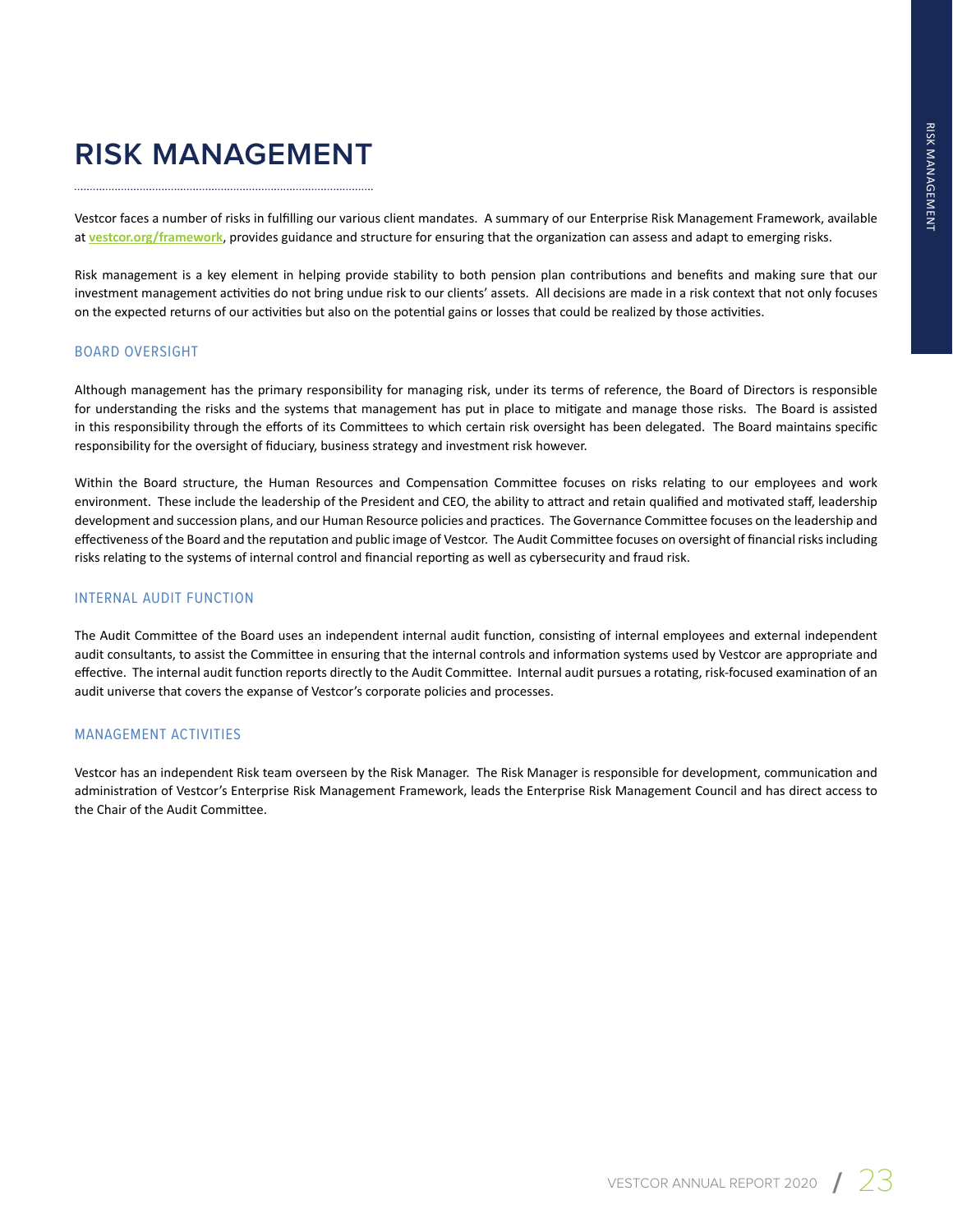Vestcor uses various internal Risk Management Committees to monitor and address issues arising from the Enterprise Risk Management Framework. These committees have cross-functional membership, including management and non-management positions as well as some overlap among the committees, providing a rich opportunity for sharing perspectives and insights:

| <b>Enterprise Risk</b><br><b>Management Council</b><br>(ERMC)                       | In accordance with its Terms of Reference, the ERMC is responsible for reviewing the status of the<br>Enterprise Risk Management Framework on a quarterly basis in advance of presenting the quarterly<br>risk matrix report and key risk indicators to the Audit Committee and advising the President and CEO<br>of areas of emerging risk.                                                                                                                                                                                                        |
|-------------------------------------------------------------------------------------|-----------------------------------------------------------------------------------------------------------------------------------------------------------------------------------------------------------------------------------------------------------------------------------------------------------------------------------------------------------------------------------------------------------------------------------------------------------------------------------------------------------------------------------------------------|
|                                                                                     | In fulfilling this mandate, the ERMC reviews:<br>a quarterly key risk indicators report;<br>$\bullet$<br>weekly Capital at Risk and Policy Asset Mix Capital at Risk analyses, including identification of<br>$\bullet$<br>risk proxies;<br>a quarterly client liquidity analysis;<br>$\bullet$<br>monthly counterparty exposure reports;<br>$\bullet$<br>quarterly securities lending compliance reports;<br>$\bullet$<br>results from management's annual fraud risk assessment; and<br>$\bullet$<br>recommendations from internal audit reviews. |
| <b>Investment Risk</b><br><b>Management Committee</b><br>(IRMC)                     | In accordance with its Terms of Reference, the IRMC:<br>monitors investment risk measures;<br>$\bullet$<br>reviews the results of asset mix stress testing and back-testing;<br>$\bullet$<br>considers risks associated with new investment strategies and products;<br>$\bullet$<br>proposes procedures to measure and monitor investment risk, subject to the approval of the<br>$\bullet$<br>Chief Investment Officer and within the parameters established by the Board and our clients.                                                        |
| <b>Trade Management</b><br><b>Oversight Committee</b><br>(TMOC)                     | In accordance with its Terms of Reference, the TMOC:<br>monitors trading policies and practices;<br>$\bullet$<br>approves broker selection to ensure best trade execution possible; and<br>$\bullet$<br>manages exposure to broker counterparty risk.<br>$\bullet$                                                                                                                                                                                                                                                                                  |
| <b>Information Technology</b><br><b>Risk Management</b><br><b>Committee (ITRMC)</b> | In accordance with its Terms of Reference, the ITRMC:<br>assists in the development of IT strategy and future direction;<br>$\bullet$<br>approves new application risk assessments;<br>$\bullet$<br>monitors adherence to IT policies and processes; and<br>$\bullet$<br>oversees cybersecurity risks.<br>$\bullet$                                                                                                                                                                                                                                 |
| <b>Business Continuity Plan</b><br><b>Team (BCP)</b>                                | In accordance with its Terms of Reference, the BCP:<br>develops and implements the Business Continuity Plan including disaster recovery and pandemic<br>$\bullet$<br>preparedness;<br>discusses possible disaster scenarios; and<br>$\bullet$<br>uses passive and active scenario testing to practice response protocols.<br>$\bullet$                                                                                                                                                                                                              |
| <b>Occupational Health &amp;</b><br><b>Safety Committee</b>                         | In accordance with its Terms of Reference, the Occupational Health & Safety Committee considers<br>physical environment risks.                                                                                                                                                                                                                                                                                                                                                                                                                      |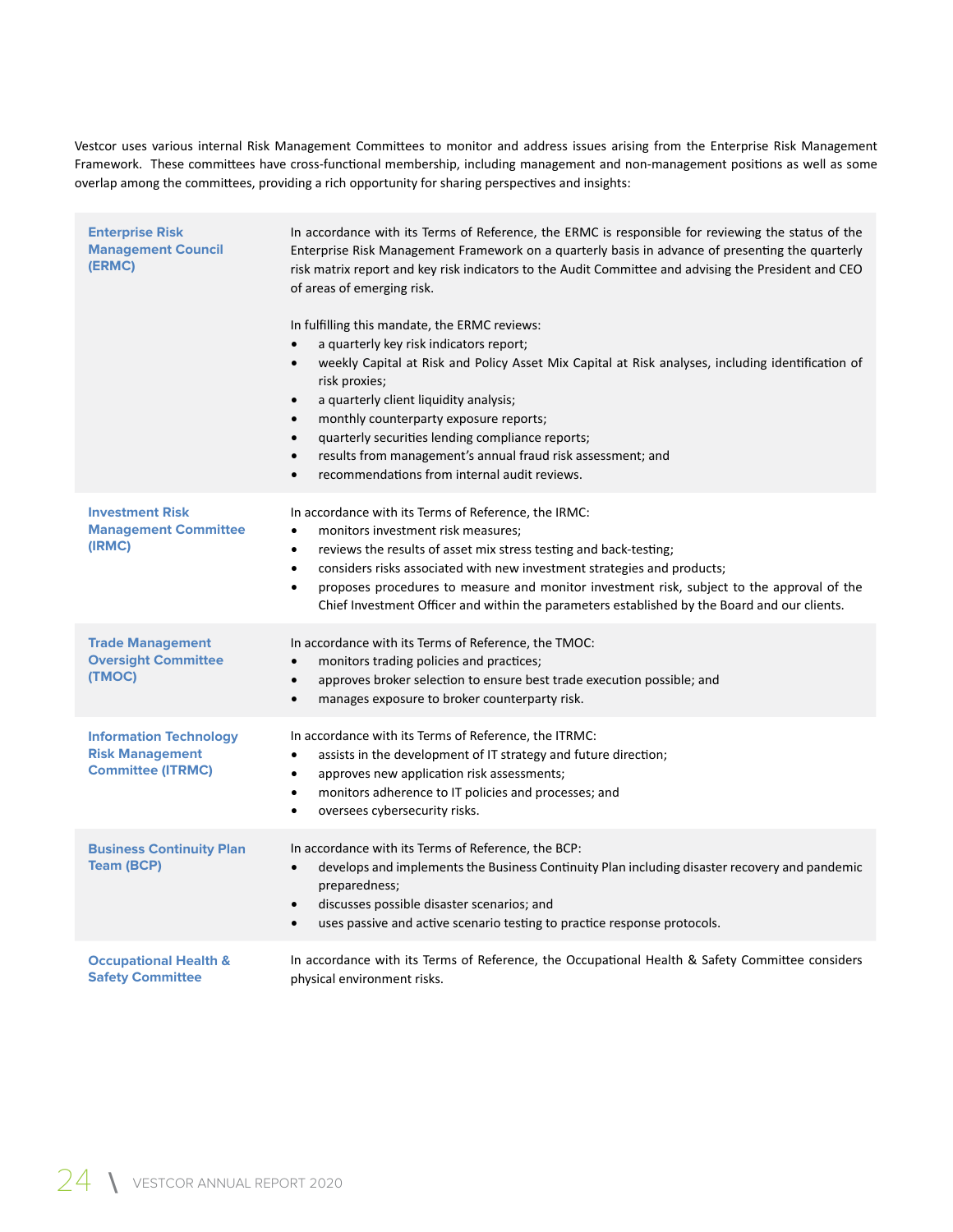| <b>Privacy Committee</b><br>(new in 2020) | Under its Terms of Reference, the Privacy Committee:<br>oversees all client / plan member privacy activities;<br>$\bullet$<br>develops policies, procedures and safeguards regarding privacy;<br>$\bullet$<br>ensures ongoing staff training and awareness;<br>$\bullet$<br>monitors policy compliance; and<br>$\bullet$<br>investigates and responds to incidents and complaints.<br>$\bullet$                                                               |
|-------------------------------------------|---------------------------------------------------------------------------------------------------------------------------------------------------------------------------------------------------------------------------------------------------------------------------------------------------------------------------------------------------------------------------------------------------------------------------------------------------------------|
| <b>Valuation Committee</b>                | In accordance with its Terms of Reference, the Valuation Committee:<br>reviews the valuations for all private local opportunity investments and spread-based fixed<br>٠<br>income securities;<br>reviews the valuations for other non-publicly traded securities classified as Level 2 or Level 3<br>٠<br>under International Financial Reporting Standards; and<br>maintains the valuation procedures manual in accordance with sound business practices and |

effective internal controls.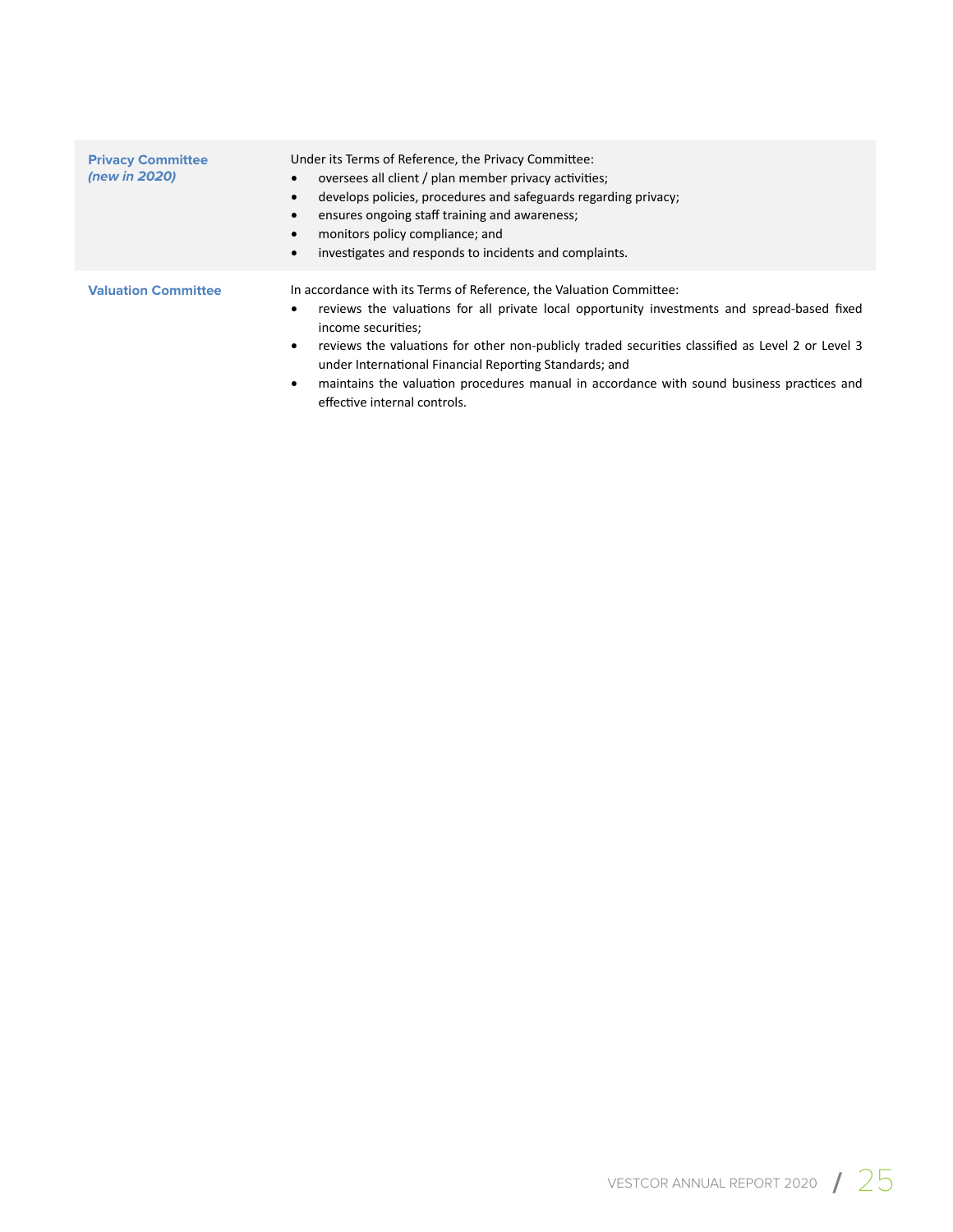# **CORPORATE GOVERNANCE**

Vestcor was established under the *Vestcor Act* in 2016 as a not-for-profit corporation that is indirectly owned by its Members, currently the NBPSPP and NBTPP ("the Founding Members") through a shareholder corporation, Vestcor Corp.

#### APPOINTMENT OF BOARD OF DIRECTORS

Vestcor's Board of Directors is appointed by Vestcor Corp. based on recommendations from a Vestcor Inc. Ad-Hoc Nominating Committee. A skills matrix is developed by the Ad Hoc Nominating Committee to ensure an appropriate diversity of Board experience and skills. A professional executive search firm may be engaged to assist the Committee in the solicitation and evaluation of interested applicants against this skills matrix.

The *Vestcor Act*, a Members' Agreement and the corporate by-laws set out the duties and responsibilities of the Board of Directors. Also, under a Director Independence Policy that seeks to minimize potential conflicts with respect to Board operations, the current Board operates with all of its nine directors declaring full independence.

A primary consideration of the Board is to oversee Vestcor's activities as a pension and benefits administrator and investment manager for the funds under management. The Board ensures that, as required under the *Vestcor Act*, all Vestcor's transactions are conducted on a purely commercial basis, and that decisions and actions are based on sound business practices in the best interest of our clients.

The Board is responsible for the stewardship and strategic direction of Vestcor. Its duties include establishment of the corporate mission, vision and values, maintaining an effective relationship with the President and CEO, and oversight of the business planning process, financial position and results, risk management, internal controls and information systems, human resources, communications and stakeholder relations. To ensure its ongoing effectiveness, the Board performs a self-assessment against these responsibilities.

The Board is assisted in its endeavors by the efforts of three Committees: the Audit Committee, the Human Resources and Compensation Committee and the Governance Committee, whose reports follow. Day-to-day management is delegated to the Chief Executive Officer, while investment-related matters are delegated to the Chief Investment Officer.

Additional information about our corporate governance practices is available on our website at **vestcor.org**. This includes: our governing statutes, Board composition, Board and Committee Terms of Reference, Nomination Guidelines, Director Orientation and Education Policy, and Code of Ethics and Business Conduct.

#### BOARD ATTENDANCE

Board members are expected to attend the Board meetings and meetings of committees of which they are a member. The following table provides the number of meetings held and attendance by each of the appointed directors.

| <b>Appointed Director</b> | <b>Board</b> | <b>Audit Committee</b> | <b>Governance</b><br><b>Committee</b> | <b>Human Resources</b><br>& Compensation<br><b>Committee</b> |
|---------------------------|--------------|------------------------|---------------------------------------|--------------------------------------------------------------|
| <b>Michael Walton</b>     | 7/7          | 5/5                    | 4/4                                   | 3/4                                                          |
| Michel Allain             | 7/7          | n/a                    | n/a                                   | 4/4                                                          |
| Donna Bovolaneas          | 7/7          | 5/5                    | 4/4                                   | n/a                                                          |
| Tanya Chapman             | 7/7          | n/a                    | n/a                                   | 4/4                                                          |
| David Losier              | 7/7          | 5/5                    | 4/4                                   | n/a                                                          |
| Eleanor Marshall          | 7/7          | 5/5                    | n/a                                   | n/a                                                          |
| Tim Mawhinney             | 7/7          | n/a                    | n/a                                   | 4/4                                                          |
| Daniel Murray             | 7/7          | 5/5                    | n/a                                   | n/a                                                          |
| Cathy Rignanesi           | 7/7          | 5/5                    | 4/4                                   | n/a                                                          |
| Nancy Whipp <sup>1</sup>  | 6/6          | n/a                    | 3/3                                   | 3/3                                                          |

*1 Term expired October 1, 2020*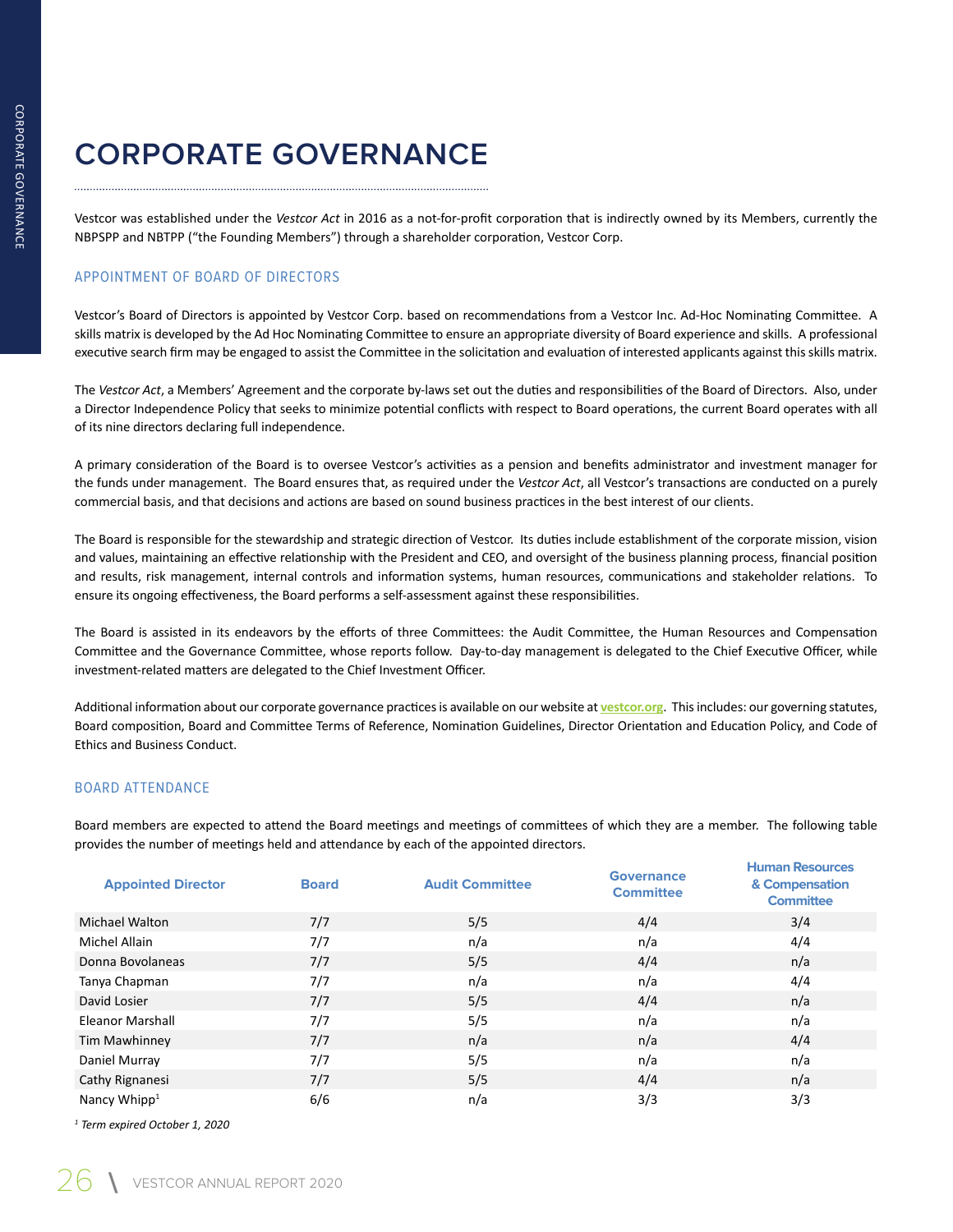In addition, with three directors' terms expiring in 2020, an ad hoc Nominating Committee of four directors whose terms were not expiring had been formed in late 2019 to undertake a director search process. This Committee met five times during the year but its work was interrupted due to the COVID-19 pandemic. On resuming its activities, the membership and objectives of the Ad Hoc Nominating Committee were revised to also address the director term expiration of June 2021. The Committee then met an additional two times during the year and engaged an executive recruiting firm to assist with their search for qualified directors. The Board also approved an ad hoc Compensation Committee of four directors to oversee the Total Compensation Review performed by the independent compensation consultant, which met three times during the year.

A Director Orientation Program assists new directors in understanding the mandate and stakeholders of Vestcor. A significant focus of the initial new director orientation is to explain the roles and responsibilities of the Board and the Board committees. It also outlines Vestcor's organizational structure, introduces the senior leadership team, and provides a primer on the pension and benefits administration and investment management services and industries. Management has provided director orientation to each of the directors.

On-going director education includes exposure to relevant news and articles of interest as well as a program of educational sessions. In 2020, these sessions included a review of shared risk / target benefit plan regulations, presentations on Vestcor's absolute return and low volatility investment strategies, and investment risk management. Directors also attended the client educational webinars hosted by Vestcor in 2020 including cybersecurity, governance and ethics topics. Vestcor also has a corporate membership in the Institute of Corporate Directors to ensure that directors and management have ready access to evolving best governance practices.

All directors participated in a full review of Vestcor's Enterprise Risk Management Framework and Risk Appetite Statement during the year.

#### BOARD DECISIONS

Major decisions made by the Vestcor Board during the year ended December 31, 2020, in addition to the matters referred to it by the Board Committees *(see Committee reports following)* included:

- Approval of the appointment of D. Losier as Chair of the Human Resources and Compensation Committee and J. Noel-Thériault as Corporate Secretary;
- Approval of the Governance Committee's recommendation to endorse the Canadian Coalition for Good Governance's Stewardship Principles for recognizing the importance of good stewardship on the part of institutional investors;
- Approval of a proposal from the ad hoc Director Nomination Committee formed to address director term expirations in 2020 to recommend to the Vestcor Corp. shareholder, which was subsequently accepted, to renew the terms for two directors and, in light of the current status of COVID-19, to postpone further director search efforts until conditions improve. The Board will function with nine directors instead of ten until the director search can be resumed;
- Approval of the peer comparator group, reflecting a similar size and complexity as Vestcor, to be used for purposes of a Total Compensation Review by an independent compensation consultant;
- Approved the change of benchmark for the U.S. Real Estate Investment Trust strategy from the FTSE NAREIT All Equity Total Return Index, in \$C to the MSCI USA IMI Equity REITS Gross Total Return Index, in \$C;
- Approval of management's observations and proposed recommendations following receipt of the Total Compensation Review for employees and directors as presented by the independent compensation consultant;
- Approval of the 2020 Incentive Plan compensation payments including the individual award factor based on 2020 business plan accomplishments and with consideration of management's response to the ongoing COVID-19 crisis;
- Approval of a revision to the Investment Authorities including the daily blotter and settlement limits and trading transaction limits;
- Approval of revisions to the Vestcor Investment Entities Profiles dated February 10, 2020;
- Recommendation to the shareholder of the reappointment of KPMG as independent auditor for the Vestcor Group for a three-year term 2019-2021, which was approved;
- Approval of the 2021 Annual Corporate Business Plan and weightings for Incentive Plan purposes;
- Recommendation to the shareholder of the 2021 operating and capital expenditure budgets for Vestcor Inc., which were approved;
- Approval of the 2021 objectives for the President & CEO;
- Approval of the 2021 Board reporting calendar.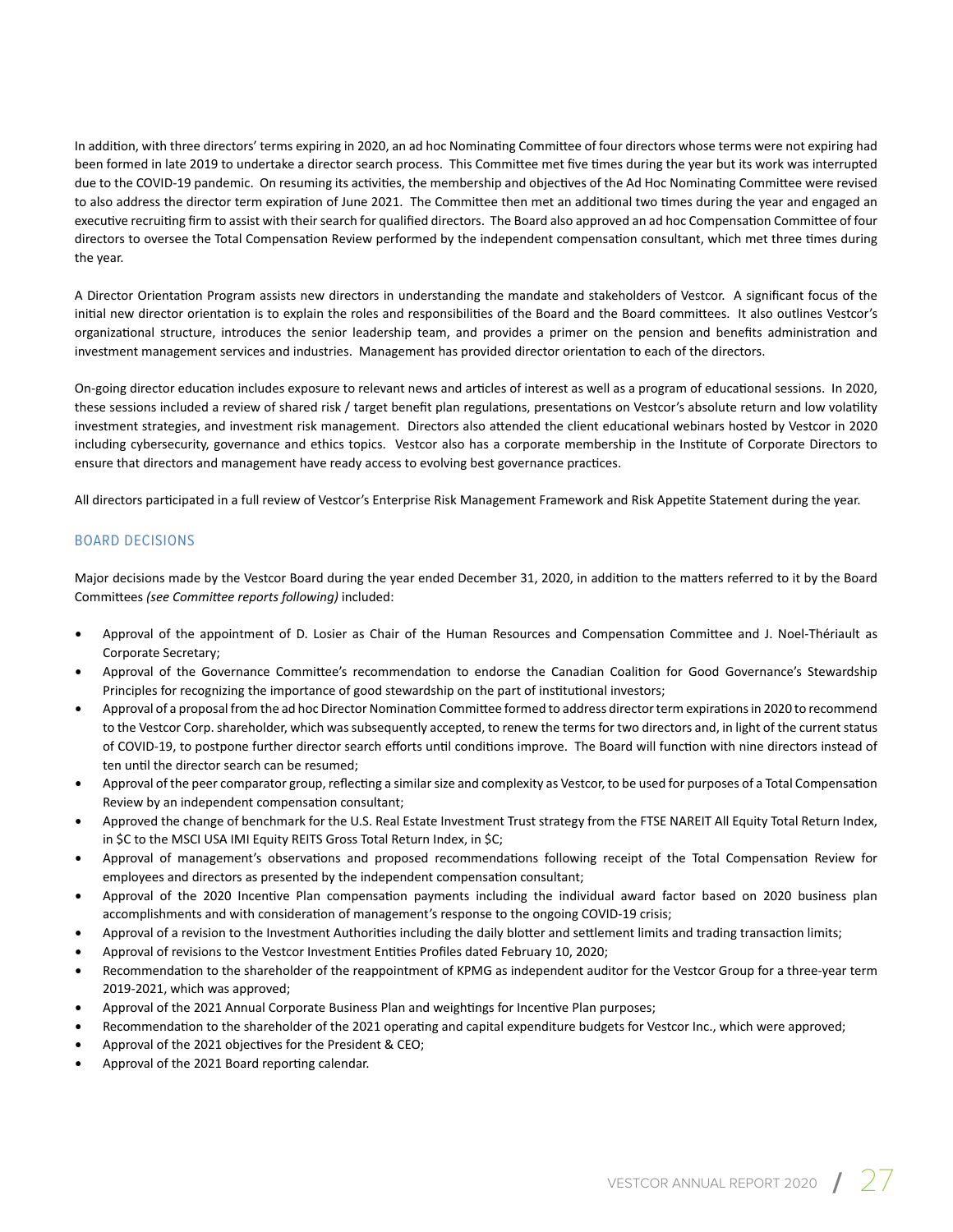## BOARD COMMITTEE REPORTS

The following highlights of the Board Committee Reports for the year ended December 31, 2020.

## REPORT OF THE AUDIT COMMITTEE

Under its Terms of Reference, the Audit Committee is responsible for assisting the Board in its oversight of the integrity of Vestcor's financial reporting and disclosure processes. This oversight includes:

- monitoring the financial affairs of Vestcor and the Vestcor Investment Entities, including the selection of accounting policies to be followed in the preparation of financial statements and the transparency of financial disclosures,
- appointment of qualified and independent external auditors including an annual assessment of the quality of the external audit and a periodic review of the Committee's policies respecting audit partner rotation and pre-approval of the external auditor's audit and nonaudit fees and their impact on the auditor's independence,
- performance of the internal audit function including completeness of the audit universe, approval of the annual audit plan and a regular assessment of the effectiveness of the internal audit function,
- adequacy and effectiveness of Vestcor's internal controls and management information systems used to produce accurate, appropriate and timely management and financial information,
- robustness of management's enterprise risk management program and strategies to identify and mitigate financial risks, and
- compliance with legal and regulatory matters.

Management is responsible for the preparation of the financial statements that are free from material misstatement, whether due to fraud or error, and for maintaining appropriate accounting policies, processes, procedures and systems of internal control to ensure compliance with accounting standards and applicable laws and regulations. The external auditor is responsible for planning and carrying out an audit of the annual financial statements.

At the beginning of each year the Committee establishes its objectives under these Terms of Reference for the upcoming year and reports on its success at meeting those objectives annually as part of an assessment of its own effectiveness. At each meeting, the Committee evaluates its meeting agenda against its Terms of Reference to ensure that it has fulfilled its responsibilities.

In accordance with its Terms of Reference, the Committee accomplished, among other things, the following in or relating to the year ended December 31, 2020: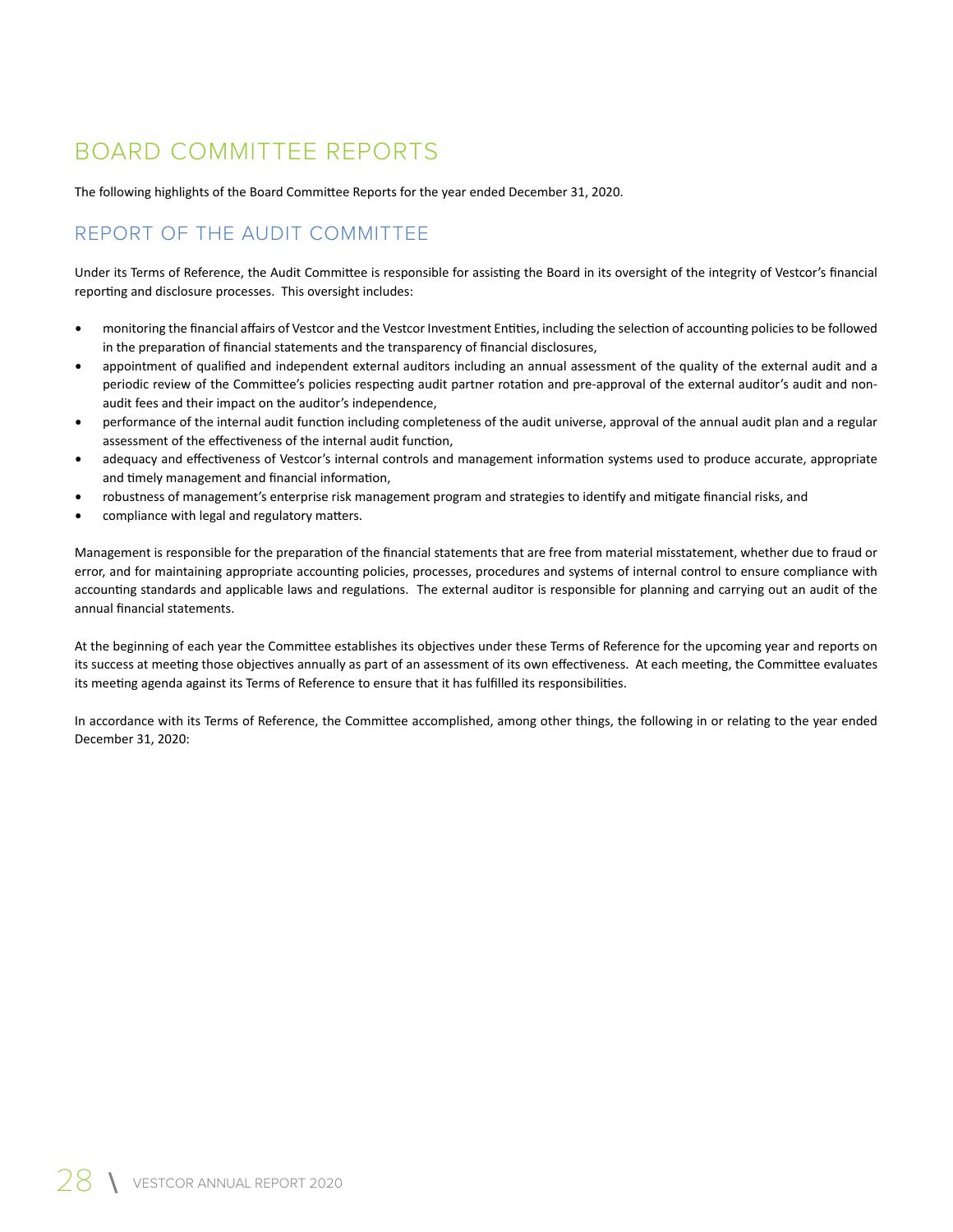| <b>Financial Statements and</b><br><b>Other Statements</b> | Following a review of changes to the Global Investment Performance Standards (GIPS <sup>®</sup> )<br>$\bullet$<br>introduced in 2020, reviewed certain client's Total Fund Reporting in accordance with the<br>standards for the year ended December 31, 2020 for:<br><b>NBPSPP Total Fund;</b><br>o<br>NBTPP Total Fund;<br>o<br>Provincial Court Judges' Total Fund;<br>o<br>NBSD Total Fund;<br>o<br><b>CBE Hospitals Total Fund;</b><br>o<br>Shared Risk Plan for the City of Fredericton Total Fund;<br>o<br>Low Volatility Global Equity Total Fund; and<br>0<br>recommended their approval by the Board;<br>Reviewed the Schedule of Composite Performance in accordance with GIPS for the year ended<br>$\bullet$<br>March 31, 2020 for the NB Power Environmental Reclamation Composite and recommended its<br>approval by the Board;<br>Reviewed the Schedule of Composite Performance in accordance with GIPS for the year ended<br>$\bullet$<br>June 30, 2020 for the AESRP Composite and recommended its approval by the Board;<br>Reviewed the audited financial statements for the Vestcor Investment Entities for the year ended<br>$\bullet$<br>December 31, 2020 and recommended approval by the Board;<br>Reviewed the audited financial statements for Vestcor for the year ended December 31, 2020<br>$\bullet$<br>and recommended approval by the Board;<br>Reviewed the draft Vestcor Annual Report material for the year ended December 31, 2020<br>$\bullet$<br>and recommended approval by the Board subject to the review and approval by each of the<br>Governance and Human Resources and Compensation Committees of material relating to those<br>committees;<br>Reviewed the draft press release announcing the publication of the Vestcor Annual Report for<br>$\bullet$<br>the year ended December 31, 2020 and recommended approval by the Board;<br>Reviewed quarterly unaudited financial statements for the Vestcor Investment Entities and<br>$\bullet$<br>Vestcor together with management's certifications regarding changes in accounting policies,<br>significant accounting estimates, adequacy of internal controls over financial reporting, and<br>subsequent events;<br>Received the audited financial statements for the year ended December 31, 2019 for a wholly<br>$\bullet$<br>owned subsidiary of the NBIMC Canadian Real Estate Fund;<br>Monitored the completion of corporate and client financial reporting activities; and<br>$\bullet$<br>Approved the Valuation Policies for investment securities.<br>٠ |
|------------------------------------------------------------|---------------------------------------------------------------------------------------------------------------------------------------------------------------------------------------------------------------------------------------------------------------------------------------------------------------------------------------------------------------------------------------------------------------------------------------------------------------------------------------------------------------------------------------------------------------------------------------------------------------------------------------------------------------------------------------------------------------------------------------------------------------------------------------------------------------------------------------------------------------------------------------------------------------------------------------------------------------------------------------------------------------------------------------------------------------------------------------------------------------------------------------------------------------------------------------------------------------------------------------------------------------------------------------------------------------------------------------------------------------------------------------------------------------------------------------------------------------------------------------------------------------------------------------------------------------------------------------------------------------------------------------------------------------------------------------------------------------------------------------------------------------------------------------------------------------------------------------------------------------------------------------------------------------------------------------------------------------------------------------------------------------------------------------------------------------------------------------------------------------------------------------------------------------------------------------------------------------------------------------------------------------------------------------------------------------------------------------------------------------------------------------------------------------------------------------------------------------------------------------------------------------------------------------------------------------------|
| <b>Internal Control and</b><br><b>Information Systems</b>  | Monitored the status of management's efforts to address internal control findings from previous<br>$\bullet$<br>external audits;<br>Received a monthly status report concerning the continuing progress of the Pension and Benefits<br>٠<br>Administration System implementation;<br>Reviewed the 2020 Internal Control Report prepared by management outlining Vestcor's major<br>$\bullet$<br>processes, risks and key controls and approved its release to clients and their auditors; and<br>Received an update to the Vestcor Five-Year IT Strategic Plan.<br>$\bullet$                                                                                                                                                                                                                                                                                                                                                                                                                                                                                                                                                                                                                                                                                                                                                                                                                                                                                                                                                                                                                                                                                                                                                                                                                                                                                                                                                                                                                                                                                                                                                                                                                                                                                                                                                                                                                                                                                                                                                                                        |
| <b>Risk Management</b>                                     | Completed the annual review of the Fraud Risk Management Policy and recommended to the<br>$\bullet$<br>Board for approval;<br>Reviewed findings from management's 2020 fraud risk assessment;<br>٠<br>Reviewed an annual listing of Vestcor's major suppliers;<br>Reviewed and approved management's recommendations regarding the Corporate Insurance<br>$\bullet$<br>Program and recommended renewal to the shareholder; and<br>Reviewed management's annual cybersecurity self-assessment.                                                                                                                                                                                                                                                                                                                                                                                                                                                                                                                                                                                                                                                                                                                                                                                                                                                                                                                                                                                                                                                                                                                                                                                                                                                                                                                                                                                                                                                                                                                                                                                                                                                                                                                                                                                                                                                                                                                                                                                                                                                                       |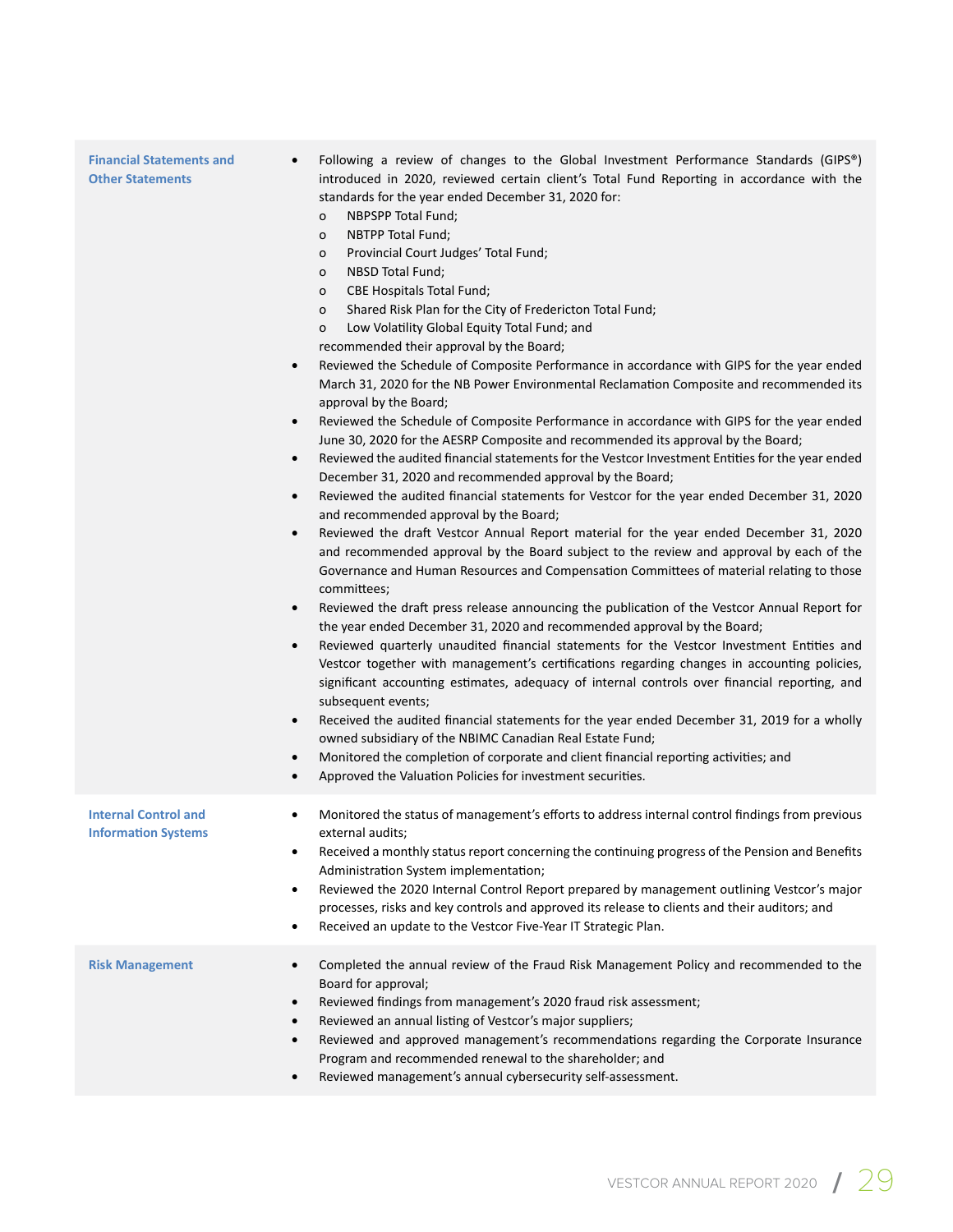| <b>Internal Audit</b>       | Reviewed and approved a framework for use in the annual evaluation of the Internal Audit<br>function<br>Received quarterly Internal Audit Reports outlining work conducted by the Internal Audit<br>$\bullet$<br>function including recommendations and management's responses;<br>Reviewed and approved revisions to the Internal Auditors' Terms of Reference;<br>$\bullet$<br>Approved the 2021 Internal Audit Plan including projects, budget, updated audit universe and a<br>$\bullet$<br>five-year professional development plan for the Manager, Internal Audit;<br>Reviewed a Follow-Up Report from the Internal Auditor reporting on management's progress in<br>$\bullet$<br>responding to previous internal audit recommendations; and<br>Met in camera quarterly with the Internal Auditor.<br>$\bullet$                                                                                                                                                                                                                                                                                                                                                                                                                                                                                                                                                                                                                                                                                                                                                                                                                                                                                          |
|-----------------------------|----------------------------------------------------------------------------------------------------------------------------------------------------------------------------------------------------------------------------------------------------------------------------------------------------------------------------------------------------------------------------------------------------------------------------------------------------------------------------------------------------------------------------------------------------------------------------------------------------------------------------------------------------------------------------------------------------------------------------------------------------------------------------------------------------------------------------------------------------------------------------------------------------------------------------------------------------------------------------------------------------------------------------------------------------------------------------------------------------------------------------------------------------------------------------------------------------------------------------------------------------------------------------------------------------------------------------------------------------------------------------------------------------------------------------------------------------------------------------------------------------------------------------------------------------------------------------------------------------------------------------------------------------------------------------------------------------------------|
| <b>External Auditor</b>     | Reviewed and recommended for approval by the Board the External Auditor's engagement, audit<br>$\bullet$<br>plan, timing, staffing and fees for the Vestcor financial statements for the year ended December<br>31, 2020, and the Vestcor Investment Entities' financial statements for the year ended December<br>31, 2020;<br>Pre-approved all non-audit, tax and other services to be performed by the External Auditor in<br>$\bullet$<br>accordance with the Audit Committee's Pre-Approval Policy for Audit and Non-Audit Services;<br>Reviewed the findings of an independent audit of the accuracy and completeness of data<br>$\bullet$<br>conversion relating to the implementation of the new Pension and Benefits Administration<br>System;<br>Reviewed the External Auditor's Audit Findings Report for the year ended December 31, 2020<br>$\bullet$<br>and obtained confirmation of the External Auditor's independence;<br>Met in camera quarterly with the External Auditor;<br>$\bullet$<br>Received management's feedback concerning the effectiveness and quality of the External Audit;<br>$\bullet$<br>Completed an External Auditor Assessment resulting in: (i) a recommendation to the shareholder<br>$\bullet$<br>for the re-appointment of the External Auditor for a period of three years; and (ii) a memorandum<br>outlining Committee expectations and recommendations for improvements in the audit process<br>provided to the External Auditor; and<br>Reviewed and reconfirmed the Hiring Policy respecting Employees and Partners of the External<br>$\bullet$<br>Auditor as originally approved to ensure appropriate independence of the External Audit is<br>maintained. |
| <b>Committee Objectives</b> | Received the results of an evaluation conducted by each director after each Audit Committee<br>$\bullet$<br>meeting to assist in identification of improvements to meeting content and efficiency; and<br>Reviewed the Audit Committee's accomplishments for the year ending December 31, 2020 and<br>$\bullet$<br>discussed objectives for enhancing its effectiveness in 2021.                                                                                                                                                                                                                                                                                                                                                                                                                                                                                                                                                                                                                                                                                                                                                                                                                                                                                                                                                                                                                                                                                                                                                                                                                                                                                                                               |
| <b>Other</b>                | Received a summary of recent changes to privacy legislation;<br>$\bullet$<br>Reviewed the findings related to a regulatory audit by the Financial and Consumer Services<br>$\bullet$<br>Commission of New Brunswick together with management's response and remediation plans;<br>Received quarterly reporting of legal and regulatory compliance; and<br>$\bullet$<br>Received a quarterly status report of class action litigation in which Vestcor has participated as a<br>$\bullet$<br>claimant pursuant to Vestcor's Responsible Investment Guidelines.                                                                                                                                                                                                                                                                                                                                                                                                                                                                                                                                                                                                                                                                                                                                                                                                                                                                                                                                                                                                                                                                                                                                                  |

This report has been approved by the members of the Audit Committee.

**D. Bovolaneas (Chair), D. Losier, E. Marshall, D. Murray, C. Rignanesi, M. Walton (ex officio).**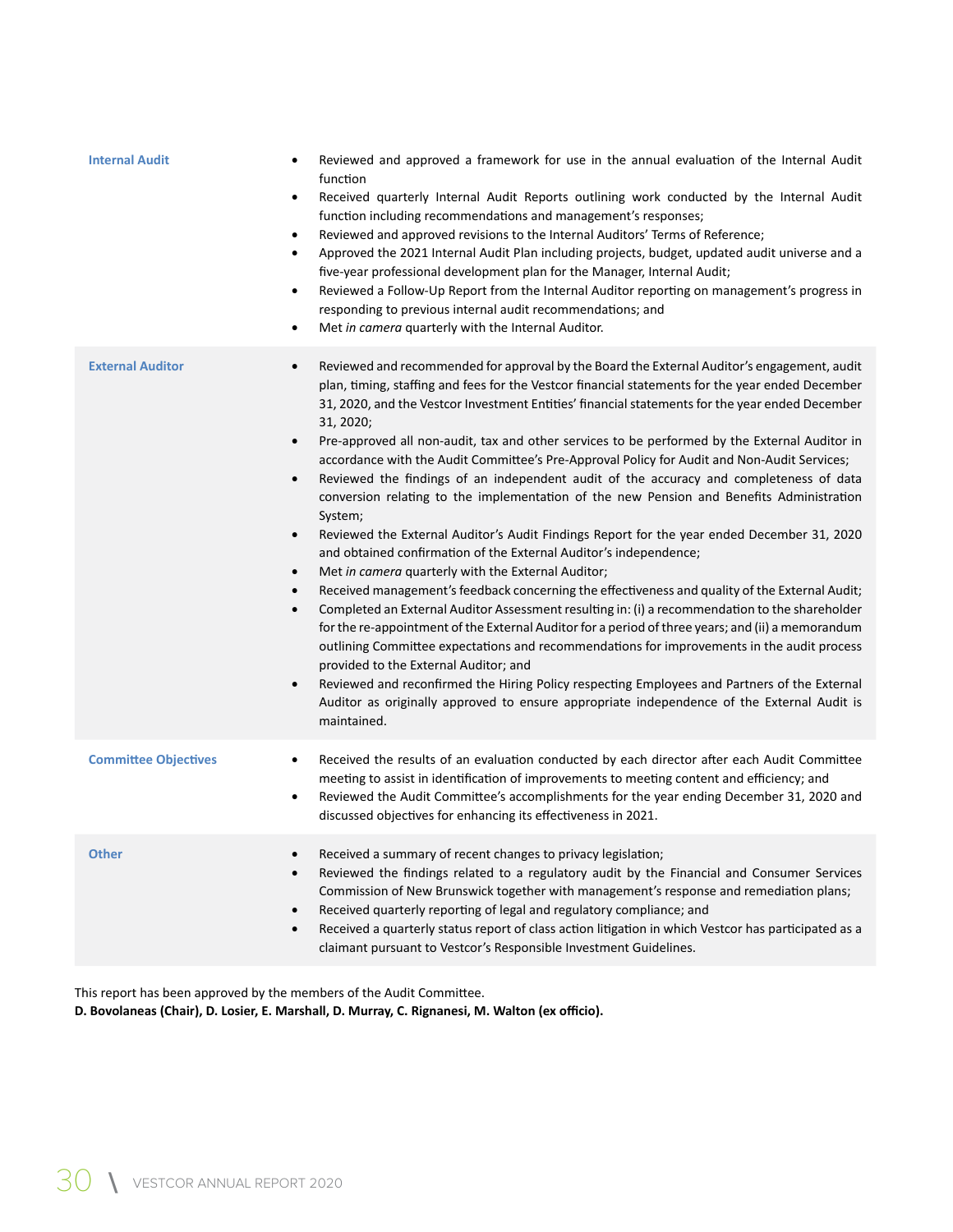## REPORT OF THE GOVERNANCE COMMITTEE

Under its Terms of Reference, the Governance Committee is responsible for assisting the Board of Directors in fulfilling its obligations by providing a focus on governance and public policy to enhance Vestcor's performance and ensure that its governance and communications policies and practices meet evolving best practices. To accomplish this, the Committee annually reviews the terms of reference for the Board and each Board committee, all Board policies and the Nomination Guidelines for new directors, oversees the Corporate Communications Policy, Director Orientation and Education programs and the Code of Ethics and Business Conduct. A Board and director self-assessment process is facilitated by the Governance Committee.

At the beginning of each year the Committee establishes its objectives under these Terms of Reference for the upcoming year and reports on its success at meeting those objectives annually as part of an assessment of its own effectiveness. At each meeting, the Committee evaluates its meeting agenda against its Terms of Reference to ensure that it has fulfilled its responsibilities.

In accordance with its Terms of Reference, the Committee accomplished, among other things, the following in or relating to the year ending December 31, 2020:

| <b>Governance Documents and</b><br><b>Initiatives</b> | Conducted a review and recommended to the Board for approval revisions to the Terms of<br>$\bullet$<br>Reference for the Board of Directors for Vestcor and for each of the Governance, Audit and<br>Human Resources and Compensation Committees; and<br>Completed a review of the Director Orientation and Education Policy, Board Compensation Policy,<br>$\bullet$<br>Travel Policy, Code of Ethics and Business Conduct, Director Nomination Guidelines, Director<br>Independence Policy and Directors' Terms and Skills Competency Matrix and recommended their<br>approvals by the Board; and Reviewed the draft Corporate Governance disclosure for the 2020<br>Annual Report and recommended its approval by the Board.                                                                                                                                                                                                                                                                                                                                                                                                                                                                                                                                                                                                |
|-------------------------------------------------------|--------------------------------------------------------------------------------------------------------------------------------------------------------------------------------------------------------------------------------------------------------------------------------------------------------------------------------------------------------------------------------------------------------------------------------------------------------------------------------------------------------------------------------------------------------------------------------------------------------------------------------------------------------------------------------------------------------------------------------------------------------------------------------------------------------------------------------------------------------------------------------------------------------------------------------------------------------------------------------------------------------------------------------------------------------------------------------------------------------------------------------------------------------------------------------------------------------------------------------------------------------------------------------------------------------------------------------|
| <b>Ethics</b>                                         | Reviewed the annual compliance by staff and directors with the Code of Ethics and Business<br>$\bullet$<br>Conduct; and<br>Received each quarter a status report of compliance by staff with the Code of Ethics and Business<br>$\bullet$<br>Conduct.                                                                                                                                                                                                                                                                                                                                                                                                                                                                                                                                                                                                                                                                                                                                                                                                                                                                                                                                                                                                                                                                          |
| <b>Director Nominations</b>                           | Received a letter from the Ad Hoc Nominating Committee that advised our Vestcor Corp.<br>$\bullet$<br>shareholder that two of the three directors whose terms were expiring in 2020 were interested<br>in renewing their terms and that one director had declined due to other commitments and<br>requested input to the nomination process from the shareholder;<br>Received a status report from the Ad Hoc Nominating Committee to the shareholder regarding<br>$\bullet$<br>its decision to pause its director search due to the COVID-19 pandemic. The Committee also<br>recommended to the shareholder the re-appointment of the two directors who were seeking to<br>renew their terms;<br>Reorganized the Ad Hoc Nominating Committee to consider the director terms expiring in June<br>$\bullet$<br>2021. That Committee then relaunched their director recruitment process including a review<br>of the director skills matrix, determination of a search strategy including a decision to engage<br>external director recruitment consultants to assist with the search, drafting of the candidate<br>profile and engagement of the shareholder in the process; and<br>Recommended changes to the Committee Chairs' positions effective April 1, 2021 for director<br>$\bullet$<br>growth and succession planning. |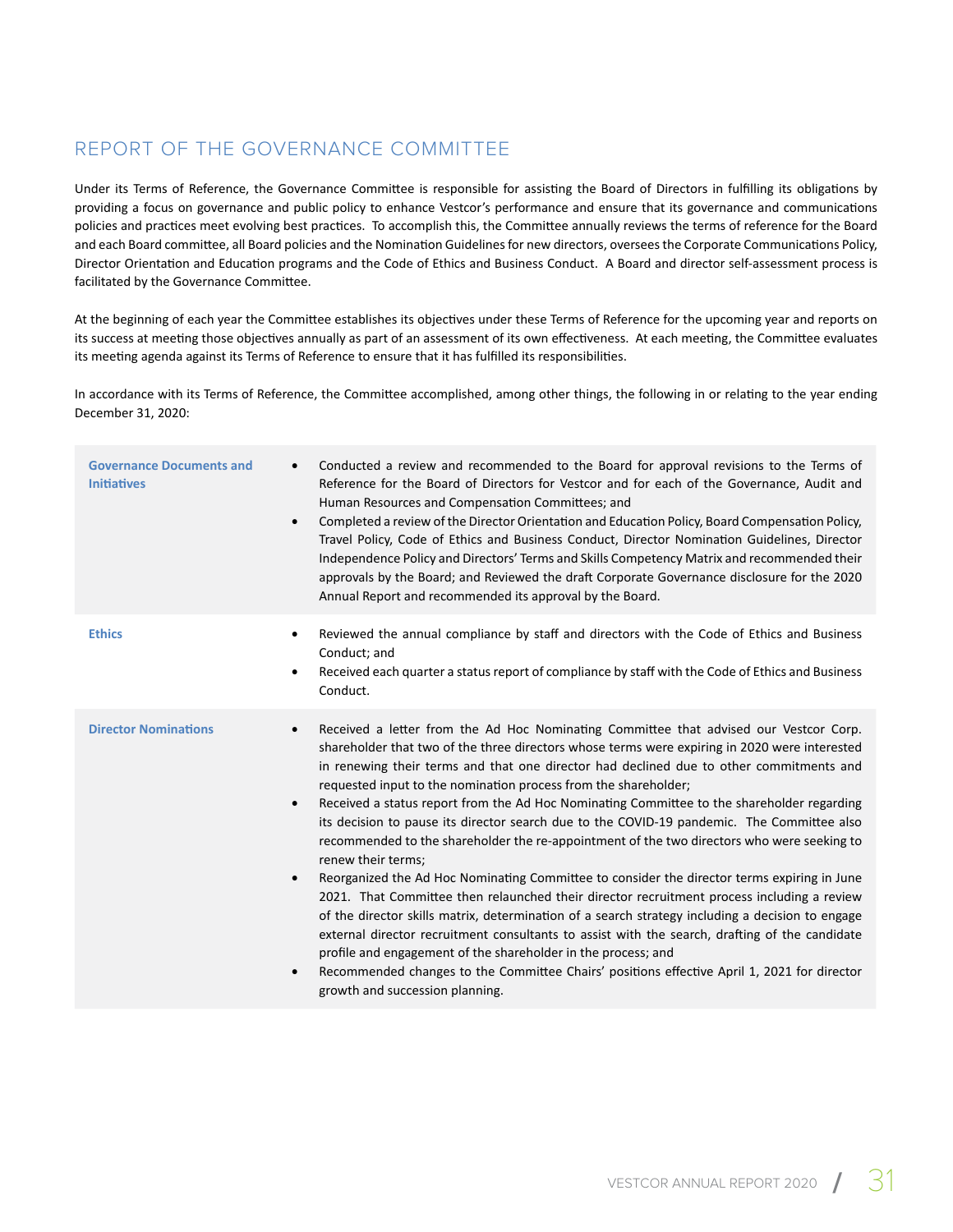| <b>Directors' Compensation</b>                      | Reviewed a proposal for an independent review of directors' compensation by an external<br><b>Compensation Consultant;</b><br>Reviewed and approved a Directors' Compensation Philosophy to provide to the Compensation<br>$\bullet$<br>Consultant for completing their review;<br>Received the final report from the Compensation Consultant regarding the Directors'<br>$\bullet$<br>Compensation Review;<br>Approved a Report of Directors' Compensation and Expenses for the year ended December 31,<br>$\bullet$<br>2020; and<br>Approved a Report of the President & CEO's travel expense claims for the year ended December<br>$\bullet$<br>31, 2020. |
|-----------------------------------------------------|--------------------------------------------------------------------------------------------------------------------------------------------------------------------------------------------------------------------------------------------------------------------------------------------------------------------------------------------------------------------------------------------------------------------------------------------------------------------------------------------------------------------------------------------------------------------------------------------------------------------------------------------------------------|
| <b>Director Orientation and</b><br><b>Education</b> | Reviewed a Post-Orientation Survey for New Directors and recommended its approval by the<br>$\bullet$<br>Board to provide feedback and opportunity to improve the director orientation process; and<br>Renewed a corporate membership in the Institute of Corporate Directors to provide valuable<br>$\bullet$<br>training and resource material for both management and directors.                                                                                                                                                                                                                                                                          |
| <b>Board Effectiveness</b>                          | Received the results of an evaluation conducted by each director after each Board meeting to<br>$\bullet$<br>assist in identification of improvements to meeting content and efficiency;<br>Received a report of Board Improvement Objectives identified as part of a facilitated 2020 Board<br>$\bullet$<br>evaluation process;<br>Reviewed the Board Operations Policy and recommended its approval by the Board; and<br>$\bullet$<br>Reviewed the Board's accomplishments for the year ended December 31, 2020 and discussed<br>$\bullet$<br>objectives for enhancing Board effectiveness in 2021.                                                        |
| <b>Communications and Public</b><br><b>Policy</b>   | Reviewed and recommended to the Board for approval a revised Strategic Communications Plan;<br>$\bullet$<br>and<br>Received a quarterly Media Monitoring Report from the Communications team.<br>$\bullet$                                                                                                                                                                                                                                                                                                                                                                                                                                                   |
| <b>Committee Objectives</b>                         | Received the results of an evaluation conducted by each director after each Governance<br>$\bullet$<br>Committee meeting to assist in identification of improvements to meeting content and efficiency;<br>and<br>Reviewed the Governance Committee's accomplishments for the year ending December 31,<br>$\bullet$<br>2020 and discussed objectives for enhancing its effectiveness in 2021.                                                                                                                                                                                                                                                                |
| <b>Other</b>                                        | Received a quarterly update on potential new client mandates;<br>$\bullet$<br>Reviewed and recommended approval by the Board an endorsement of the Canadian Coalition<br>$\bullet$<br>for Good Governance Stewardship Principles;<br>Received a summary of the process for registering and maintaining each director's status as a<br>$\bullet$<br>Permitted Individual pursuant to provincial securities regulation; and<br>Received an overview of the items discussed at each shareholder Board meeting held in 2020.<br>$\bullet$                                                                                                                        |
|                                                     |                                                                                                                                                                                                                                                                                                                                                                                                                                                                                                                                                                                                                                                              |

This report has been approved by the members of the Governance Committee. **C. Rignanesi (Chair), D. Bovolaneas, D. Losier, M. Walton (ex officio)**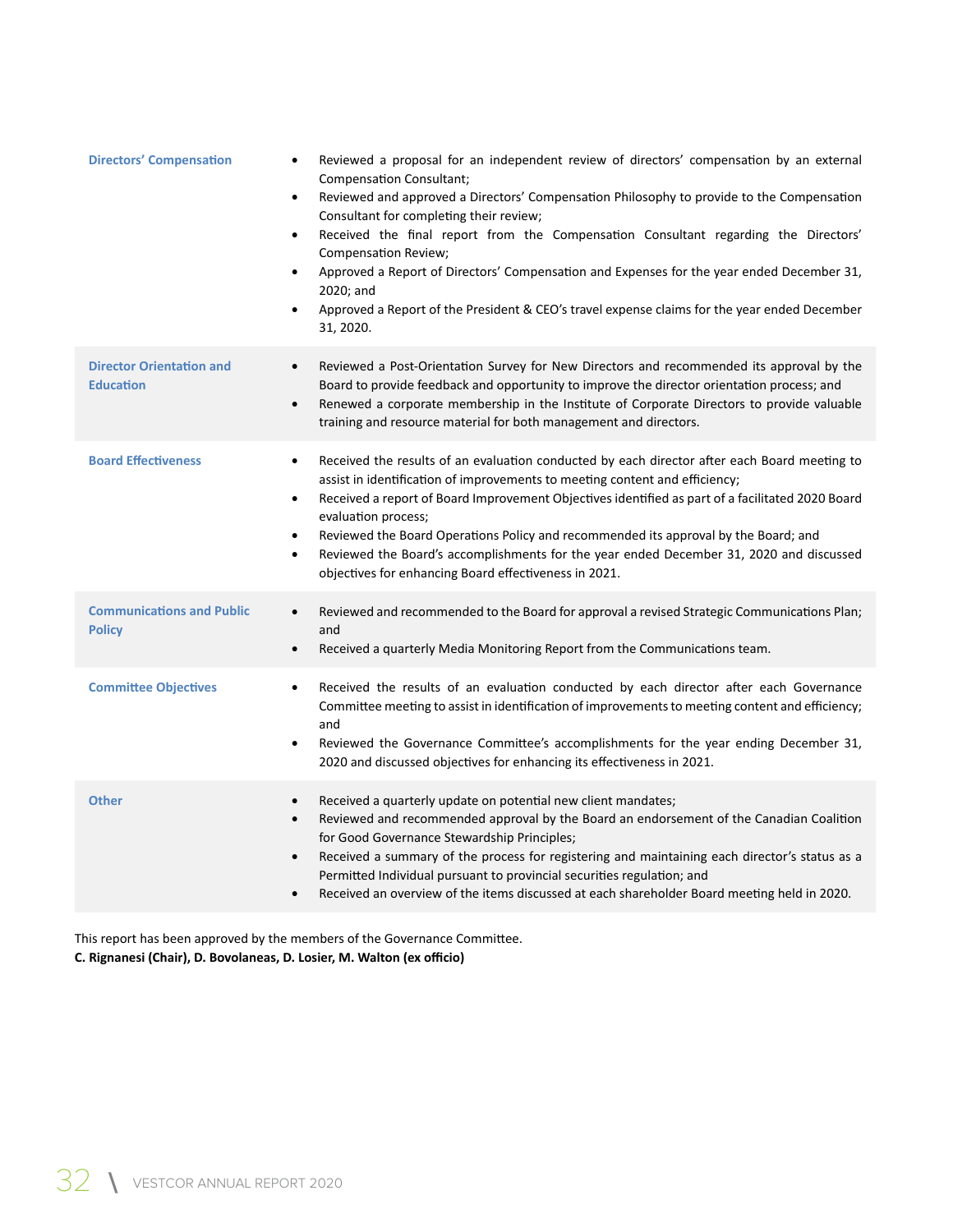## REPORT OF THE HUMAN RESOURCES & COMPENSATION COMMITTEE

Under its Terms of Reference, the Human Resources and Compensation Committee (HRCC) is responsible for assisting the Board of Directors to fulfill its obligations relating to the compensation of employees, leadership succession, and human resources policies and practices. In doing so, the HRCC conducts an annual performance appraisal for the President and CEO, oversees changes to the Compensation Philosophy, compensation, employee benefits and incentive plans, organizational structure, leadership development and succession, monitors management's compliance with employment-related regulatory and legislative matters and oversees risk management systems related to Vestcor's human resources

At the beginning of each year, the Committee establishes its objectives under these Terms of Reference for the upcoming year and reports on its success at meeting those objectives annually as part of an assessment of its effectiveness. At each meeting, the Committee evaluates its meeting agenda against its Terms of Reference to ensure that it has fulfilled its responsibilities.

In accordance with its Terms of Reference, the Committee accomplished, among other things, the following in or relating to the year ended December 31, 2020:

| <b>Evaluation of the CEO</b>                         | Conducted the annual performance review for the President and CEO; and<br>$\bullet$<br>Reviewed and approved the performance of the President and CEO against the business plan<br>$\bullet$<br>targets for the year ended December 31, 2020.                                                                                                                                                                                                                                                                                                                                                                                                                                                                                                                                                                                                                                                                                                                                                                                                                         |
|------------------------------------------------------|-----------------------------------------------------------------------------------------------------------------------------------------------------------------------------------------------------------------------------------------------------------------------------------------------------------------------------------------------------------------------------------------------------------------------------------------------------------------------------------------------------------------------------------------------------------------------------------------------------------------------------------------------------------------------------------------------------------------------------------------------------------------------------------------------------------------------------------------------------------------------------------------------------------------------------------------------------------------------------------------------------------------------------------------------------------------------|
| <b>Compensation and Employee</b><br><b>Benefits</b>  | Reviewed proposed additions to the Incentive Plan to reflect the position of Chief Pensions<br>$\bullet$<br>and Benefits Officer and provide additional clarity regarding leave of absence provisions, and<br>recommended its approval to the Board;<br>Undertook a competitive Request for Proposal process for a qualified, independent compensation<br>$\bullet$<br>consultant to conduct a Compensation Review for all positions; subsequently reviewed the<br>results of this review and recommended their approval to the Board;<br>Reviewed the individual business plan success weightings of the Business Plan for the year ended<br>$\bullet$<br>December 31, 2020 and recommended their approval by the Board;<br>Reviewed corporate results for the year ended December 31, 2020 versus the Business Plan and<br>$\bullet$<br>recommended approval by the Board of the individual incentive performance award; and<br>Reviewed and recommended to the Board the overall Incentive Compensation Pool for the year<br>$\bullet$<br>ended December 31, 2020. |
| <b>Severance</b>                                     | N/A - No severances in 2020.<br>$\bullet$                                                                                                                                                                                                                                                                                                                                                                                                                                                                                                                                                                                                                                                                                                                                                                                                                                                                                                                                                                                                                             |
| <b>Code of Business Conduct and</b><br><b>Ethics</b> | N/A - No concerns referred by the Governance Committee occurred in 2020.<br>$\bullet$                                                                                                                                                                                                                                                                                                                                                                                                                                                                                                                                                                                                                                                                                                                                                                                                                                                                                                                                                                                 |
| <b>Organizational Structure</b>                      | Recommended for approval by the Board the creation of three new full-time positions to address<br>$\bullet$<br>additional business growth;<br>Discussed the human resource impact of the COVID-19 Operating Plan on continuing efforts to<br>$\bullet$<br>attract, retain, motivate and train personnel including the results of a business continuity pulse<br>survey of employees conducted following the first wave;<br>Received a proposed organizational structure in conjunction with the development of the 2021<br>$\bullet$<br>budget. The proposed structure included three additional positions for private real estate<br>investment and accounting to ensure appropriate human resource capacity and resiliency to<br>achieve the growth objectives in the 2019 - 2024 Corporate Strategic Plan; and<br>Received updated integrated organizational charts for Vestcor.<br>$\bullet$                                                                                                                                                                      |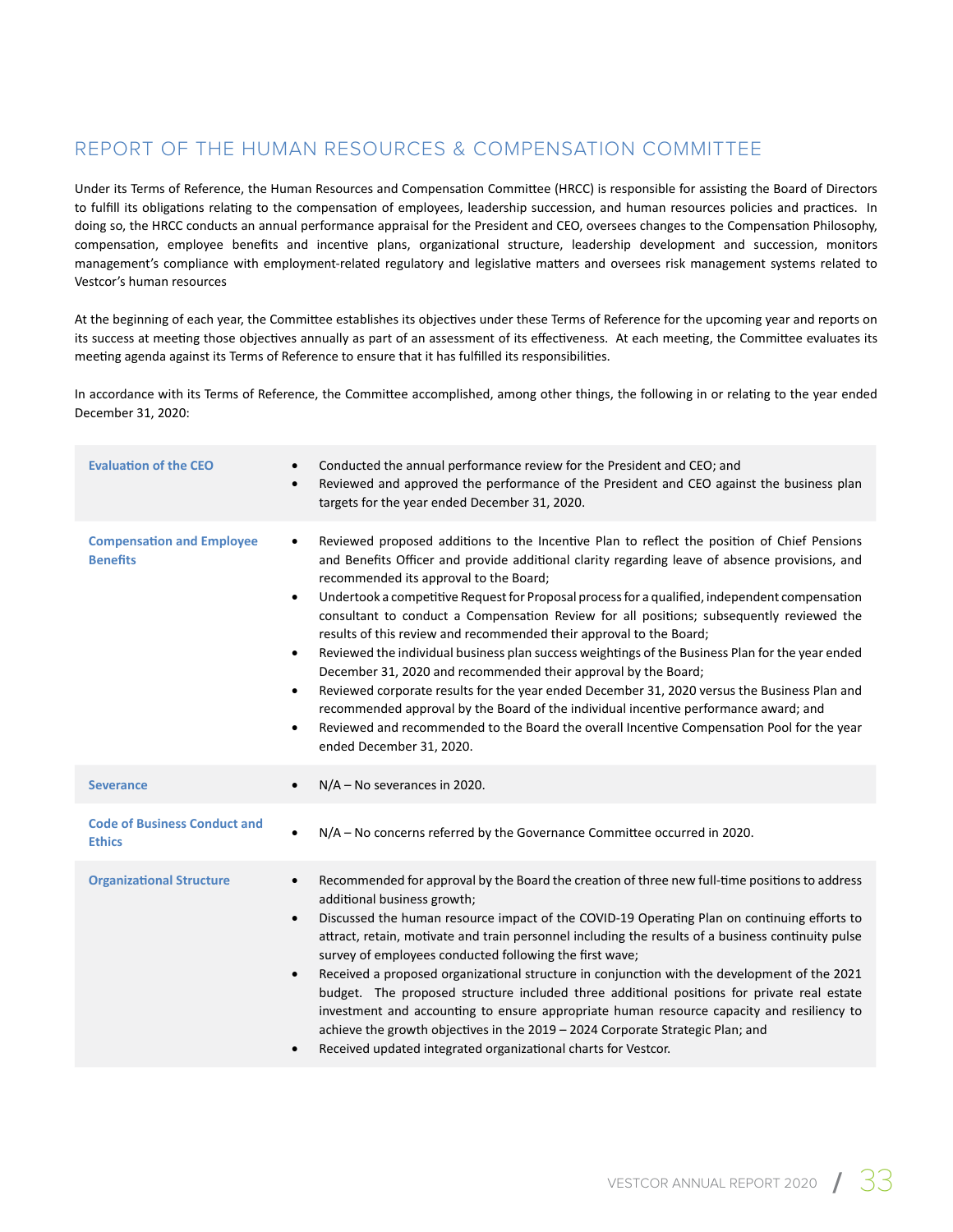| <b>Leadership Development and</b><br><b>Succession</b> | Reviewed the Succession Plans for the President and CEO and senior management positions and<br>$\bullet$<br>recommended approval by the Board;<br>Reviewed management's leadership development plans for identified succession candidates;<br>$\bullet$<br>Conducted a competitive Request for Proposal process to launch an executive search for a new<br>$\bullet$<br>Chief Financial Officer due to the planned retirement of the incumbent; and<br>Received regular updates on management's recruiting efforts.<br>$\bullet$                                                                                           |
|--------------------------------------------------------|----------------------------------------------------------------------------------------------------------------------------------------------------------------------------------------------------------------------------------------------------------------------------------------------------------------------------------------------------------------------------------------------------------------------------------------------------------------------------------------------------------------------------------------------------------------------------------------------------------------------------|
| <b>Human Resources Planning</b><br>and Policies        | Reviewed the 2020 Human Resources Strategic Plan, including short, medium and long-term<br>$\bullet$<br>objectives to build Vestcor's infrastructure to support prudent client growth while reducing<br>enterprise risk exposure and ensuring organizational sustainability, and recommended its<br>approval by the Board.                                                                                                                                                                                                                                                                                                 |
| <b>Compliance Monitoring</b>                           | Received quarterly certification from management as to regulatory compliance with various<br>$\bullet$<br>legislative requirements.                                                                                                                                                                                                                                                                                                                                                                                                                                                                                        |
| <b>Risk Management</b>                                 | Conducted the 2020 Biennial Workplace Environment Survey to measure employee satisfaction;<br>$\bullet$<br>Conducted the 2020 Biennial Leadership Survey;<br>$\bullet$<br>Monitored quarterly key performance indicators related to human resource matters including<br>$\bullet$<br>position vacancies, absenteeism, retention and training; and<br>Reviewed the risk management areas for which the Committee had been delegated oversight<br>$\bullet$<br>responsibilities including the President and CEO's leadership effectiveness, performance integrity,<br>and ability to attract and retain qualified personnel. |
| <b>Annual Committee Objectives</b>                     | Reviewed the Committee's Terms of Reference to enhance clarity and ensure responsibilities<br>$\bullet$<br>remain appropriate and recommended approval by the Board; and<br>Established the Committee's objectives for the year ended December 31, 2020 in the form of a<br>$\bullet$<br>Committee dashboard and reviewed subsequent achievements throughout the year.                                                                                                                                                                                                                                                     |
| <b>Other</b>                                           | Each quarter, conducted and reviewed a meeting evaluation to assess the efficiency and<br>$\bullet$<br>effectiveness of the Committee function; and<br>Reviewed the draft Compensation Discussion and Analysis section of the Vestcor 2020 Annual<br>$\bullet$<br>Report and recommended its approval by the Board                                                                                                                                                                                                                                                                                                         |

This report has been approved by the members of the Human Resources & Compensation Committee. **D. Losier (Chair), M. Allain, T. Chapman, T. Mawhinney, M. Walton (ex officio)**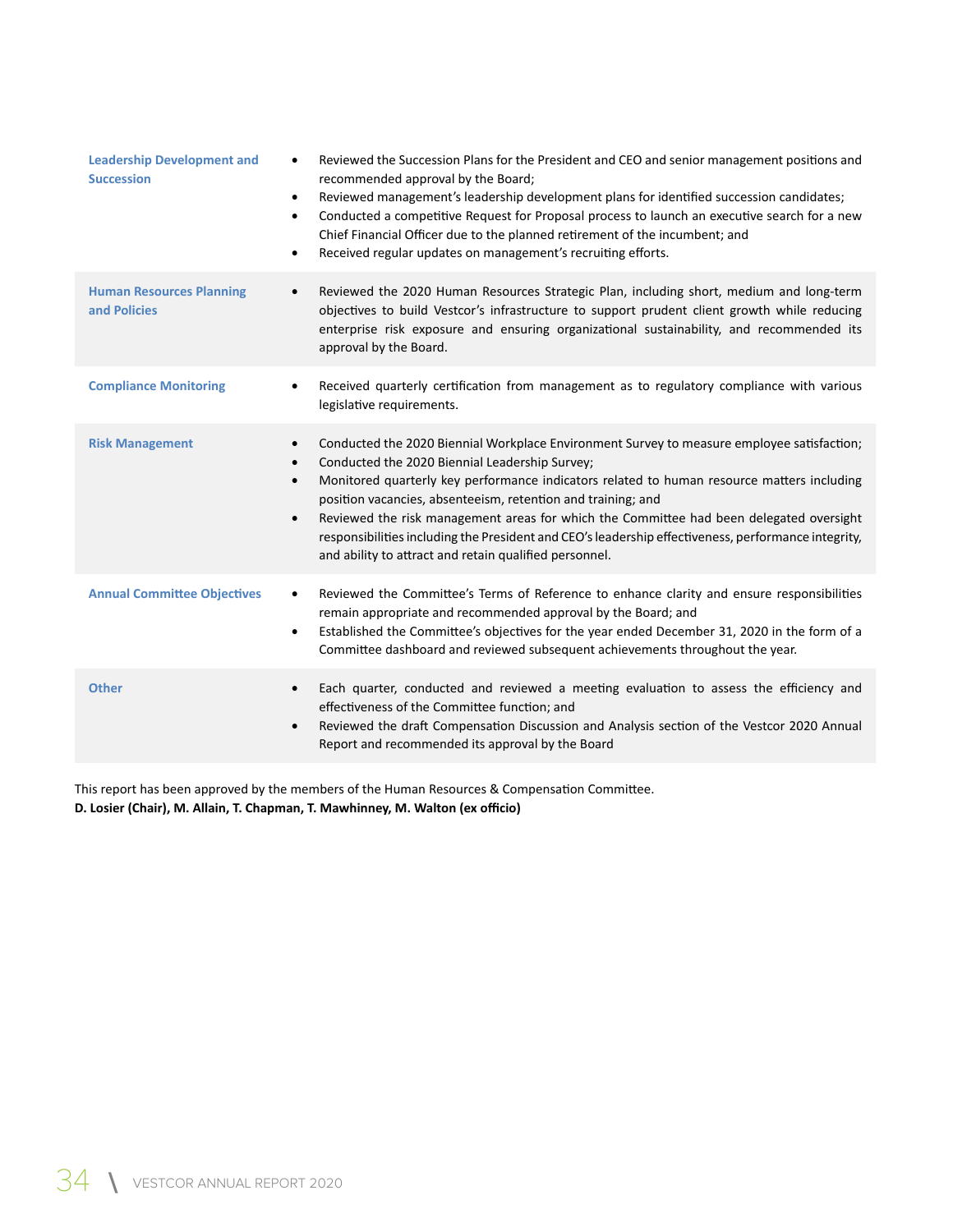# **COMPENSATION DISCUSSION AND ANALYSIS**

*The following Compensation Discussion and Analysis explains the processes followed by Vestcor that have been applied in the current year and are expected to be applied to Vestcor in future.*

## COMPENSATION GOVERNANCE

The Board of Directors is responsible for the oversight of Vestcor's compensation principles, policies and programs. The Board approves the compensation program and awards, including the compensation of the President and CEO, based on recommendations made by the Human Resources and Compensation Committee (HRCC).

#### HRCC MANDATE

The HRCC assists the Board in fulfilling its obligations relating to the establishment of policies for compensation of employees, leadership succession planning, and setting of human resource policies and practices.

The Committee is composed of four directors and the Chairperson who acts on the Committee in an *ex officio* capacity. The Committee meets a minimum of three times each year. External human resources consultants may be used to assist the Committee with fulfilling its mandate.

The HRCC's Terms of Reference are available at **vestcor.org/governance**, under "Board Committees" and "The Human Resources and Compensation Committee".

Key responsibilities include:

- Participation in an annual performance appraisal process for the President and CEO, including establishment of measurable goals and objectives, and recommendations for compensation arrangements including performance incentive awards;
- Development of a Compensation Philosophy that articulates principles to follow in approaching compensation decisions that will align with Vestcor's business objectives, operations and risks;
- Oversight of adjustments to competitive compensation ranges, incentive compensation plans, employee benefit plans and operational travel and expense policies;
- Recommendation of changes to the organization's structure, appointment of officers, and amendments to job descriptions as well as any management severance arrangements;
- Consideration of leadership development initiatives and succession plans for key employees;
- Approval of a long-range Human Resources Strategic Plan that includes appropriate strategies and policies to attract and retain talented employees; and
- Review of the year-end incentive compensation pool for eligible employees and recommendation to the Board for approval.

#### INDEPENDENT ADVICE

The HRCC retained the help of Willis Towers Watson, an independent expert compensation advisor, during the year to provide advice with respect to a Total Compensation Review for all Vestcor positions within the context of Vestcor's Compensation Philosophy. This review utilized comparator groups to represent the marketplace for employee positions. For investment and pension administration positions, the comparator group consisted of pension funds of similar asset size and investment strategy complexity. Corporate services positions were compared to similar general industry positions, adjusted for regional differences, and to other Atlantic Canada organizations. The results and implications of this review are expected to be finalized in early 2021.

Vestcor also regularly participates in and uses compensation surveys conducted by various compensation consultants to ensure that compensation trends are regularly monitored, and trends are identified and reported to the HRCC.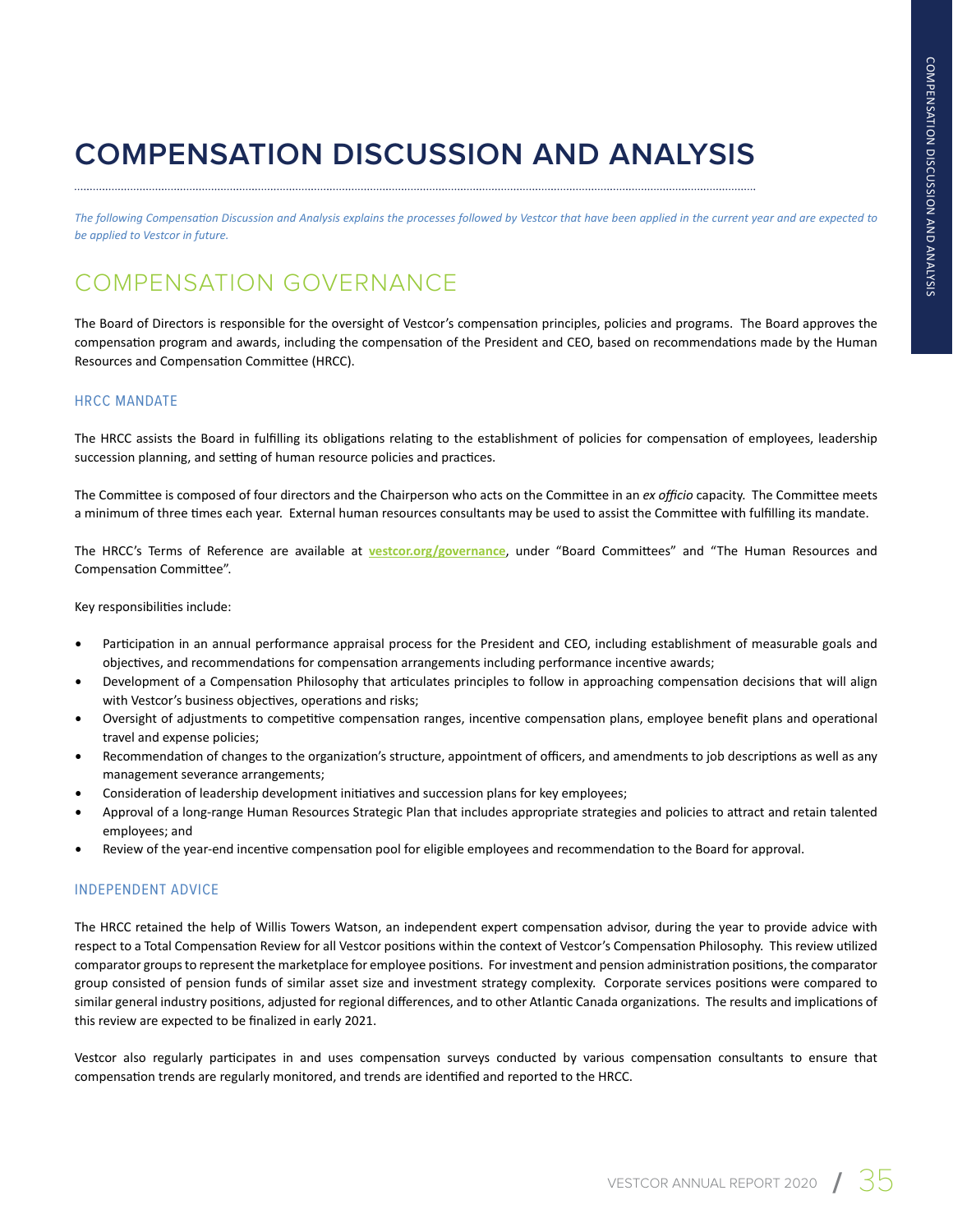## CORPORATE COMPENSATION PHILOSOPHY

Vestcor believes that employees are key to its performance and is committed to providing a positive working environment and competitive compensation. Vestcor also believes that the achievement of its mission will be facilitated by having meaningful alignment between employees' interests and the interests of its clients.

Accordingly, a Compensation Philosophy has been developed to address the following objectives:

- Provide competitive, performance-based compensation based upon market practices;
- Attract and retain high-quality people;
- Reinforce the strategy, culture and policies of Vestcor;
- Promote awareness and attainment of individual, team and corporate strategic objectives;
- Enhance Vestcor's reputation as an employer of choice; and
- Treat employees fairly.

The principles on which this philosophy is based are summarized as follows:

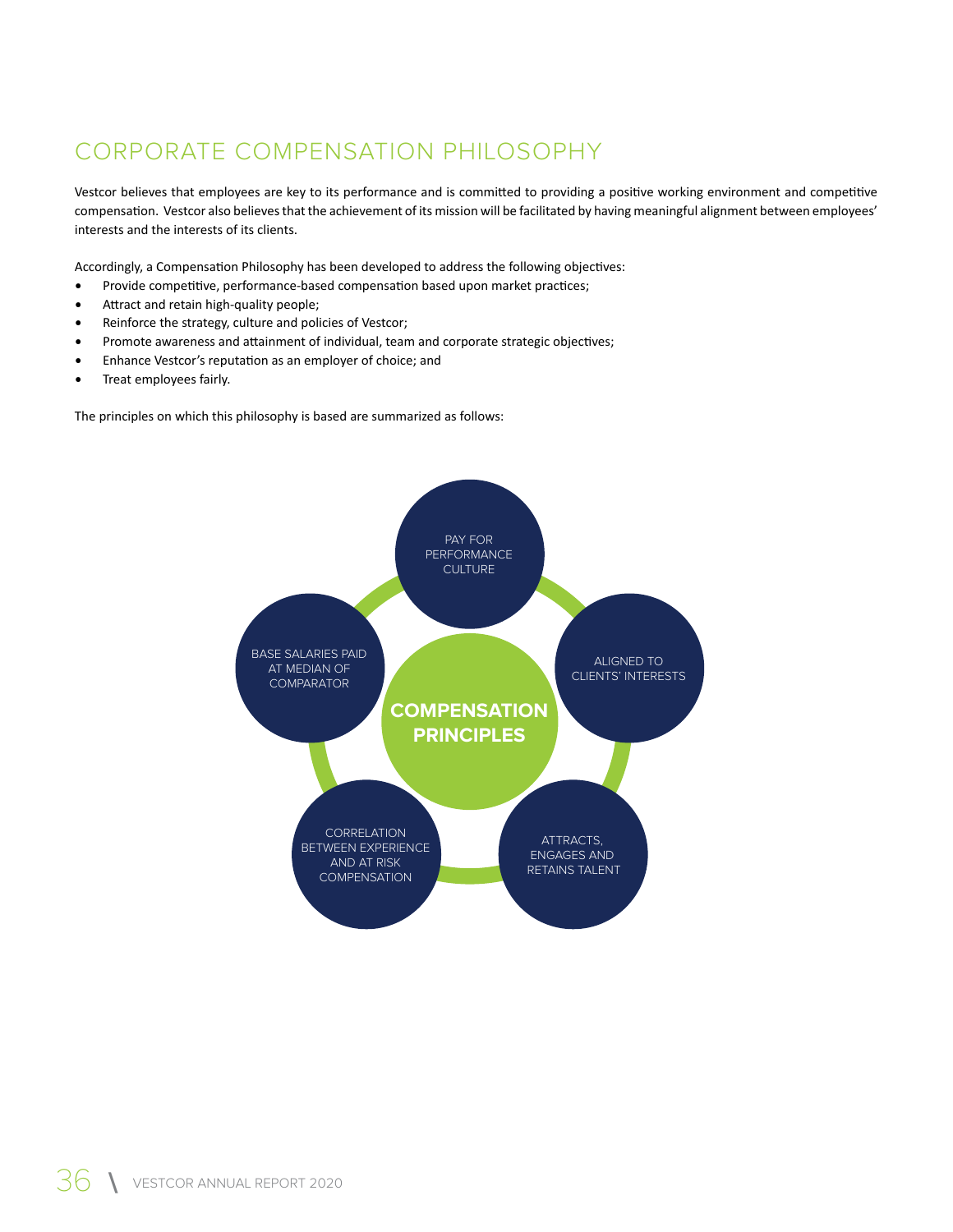## COMPENSATION RISK MANAGEMENT

#### COMPENSATION DECISION-MAKING

The annual process for determining compensation includes the following steps:



#### *Establish target compensation levels*

The HRCC annually reviews the compensation program design and pay levels of its comparator groups to ensure that Vestcor's programs remain competitive. Market information received from various industry specific compensation and salary surveys is reviewed as it becomes available. An Independent Expert Compensation Advisor is utilized to conduct a Total Compensation Review at a minimum of every four years. Compensation information from public disclosures of other similar peer organizations is also considered.

The HRCC also annually considers whether changes may be required to the Incentive Plan.

#### *Set target compensation mix and pay at-risk*

Total compensation is a mix of base salary, benefits and, for eligible employees, performance incentives. The mix varies by role, reflecting the opportunity to influence performance. In determining the mix, market practices are considered as well as Vestcor's compensation principles, including alignment with clients' interests. A significant portion of the investment related performance incentives are earned over a four-year cycle to discourage short-term risk-taking.

#### *Establish performance objectives*

Each year, the Board approves an annual business plan designed to support achievement of Vestcor's five-year Strategic Plan. This annual business plan contains a balanced mix of financial, investment strategy, administration and operational performance objectives and key initiatives. Each of these performance objectives and key initiatives is then weighted according to its level of importance to the overall Strategic Plan. The President and CEO delegates the key initiatives among the various functional teams based on their specific roles and responsibilities.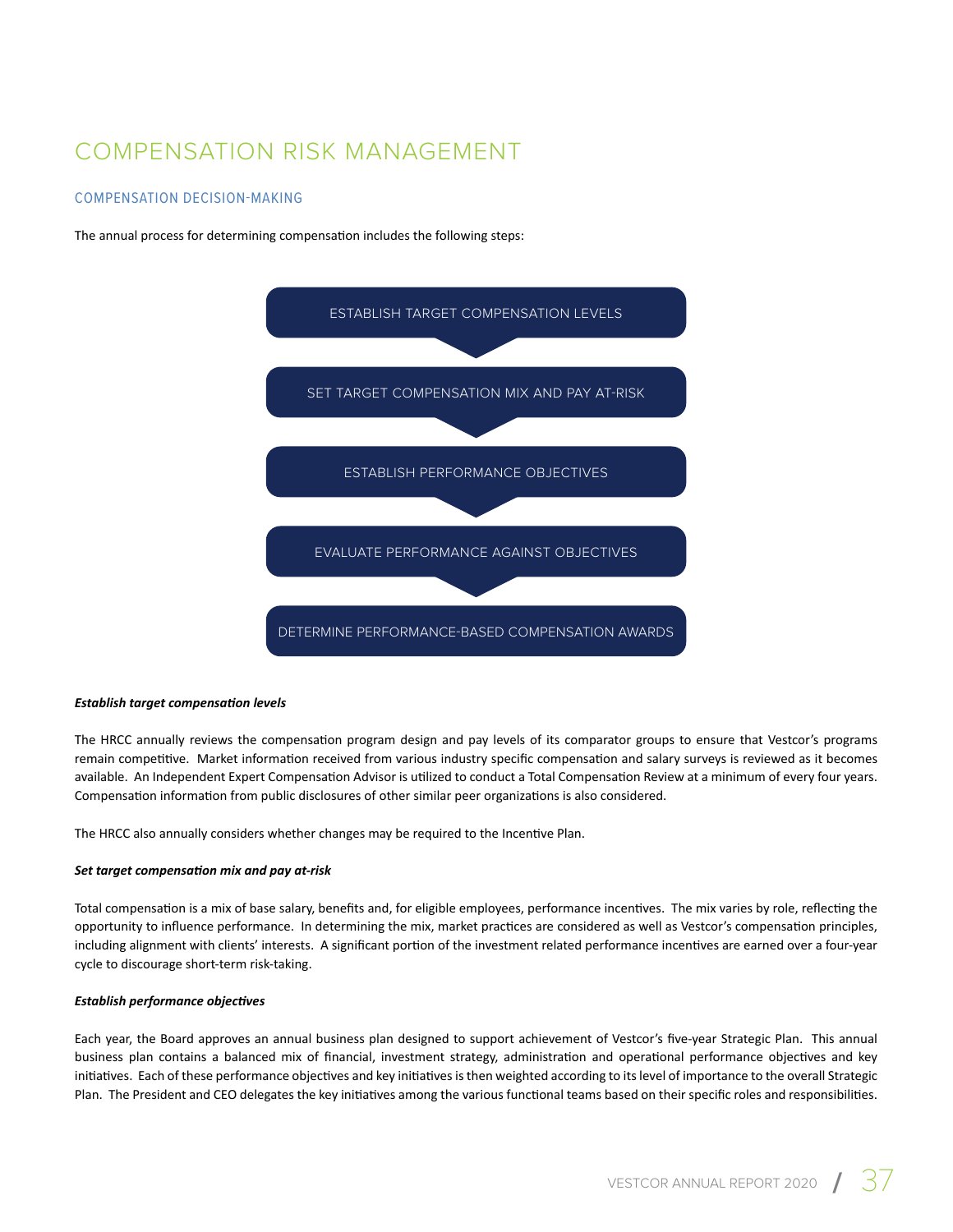#### *Evaluate performance against objectives*

Vestcor's actual performance is then assessed against these performance and annual business plan objectives. Investment returns versus client Investment Policy Benchmarks, nominal investment returns versus long-term client investment objectives, and other financial key performance indicators are assessed quantitatively against objectives, while achievement of key business plan initiatives are assessed both quantitatively and qualitatively. The President and CEO recommends to the HRCC the factors to be considered in assessing achievement of each element of the annual business plan.

#### *Determine performance-based awards*

The HRCC is responsible for recommending for board approval the amount of performance incentive compensation to be awarded to the President and CEO and the overall weighted factor based on the evaluations noted above and in using discretion when warranted. The President and CEO does not participate in this discussion. The President and CEO in turn reviews performance evaluations for each member of the Incentive Plan and allocates the individual awards based on individual contribution.

## COMPENSATION PROGRAM

The Compensation Program is outlined in Exhibit A on page 47. The program takes the form of salary and benefits as well as individual performance-based incentive awards for all staff and for certain staff, an annual and a long-term investment-based incentive plan.

The compensation program has been developed by the HRCC with the help of an independent compensation consultant to align with the above Compensation Philosophy. Total compensation levels are periodically benchmarked using independent compensation consultants and against external peer institutional funds or other relevant compensation surveys.

#### *Salary and benefits*

Base salary is determined as a range of pay for each job position, after giving recognition to specific job responsibilities. Vestcor provides fulltime employees with benefits that include vacation and sick leave entitlement, life and disability insurance, health and dental benefits, and an employee assistance plan.

Effective January 1, 2014, all full-time employees participate in and contribute to the New Brunswick Public Service Pension Plan (NBPSPP). The NBPSPP provides a pension upon retirement equal to 1.4% of pensionable earnings up to the Yearly Maximum Pensionable Earnings (YMPE) for each year or part thereof plus 2% of earnings in excess of YMPE. The Plan is subject to an early retirement reduction factor if retirement is prior to age 65. Indexing is contingent on NBPSPP performance as outlined in the NBPSPP Funding Policy. Employees who earn in excess of the earnings required to earn the Maximum Pension (Canada) as defined in the NBPSPP Plan Text in the year also participate in a retirement compensation arrangement sponsored by the Province of New Brunswick.

Prior to January 1, 2014, all full-time employees were members of the Public Service Superannuation Act (PSSA) pension plan. The PSSA provided for a pension upon retirement equal to 1.3% of the annual average of the best five consecutive years of earnings up to the annual average YMPE for the year of retirement and the two preceding years plus 2% of the excess of the annual average of the best five consecutive years of earnings over the annual average YMPE for the year of retirement and two preceding years, multiplied by the years of pensionable service. Base pre-indexed benefits earned under the PSSA up to January 1, 2014 have been provincially guaranteed.

#### *Annual incentive plan*

All full-time permanent employees are eligible for an Annual Incentive Plan (AIP) once employed for a minimum of six months.

Each position includes an individual achievement award and eligible investment positions include a component based on quantitative investment performance. Investment performance is measured quantitatively as **total fund** net value added investment returns on both a oneyear and four-year cumulative basis, compared against an annual target set by the Board. Net value-added investment returns represent the gross investment return in excess of the investment policy benchmark returns, after deducting all investment management costs. Quantitative awards are limited to a maximum of two times target (84 bps) after costs. The one-year investment results have a lower weighting relative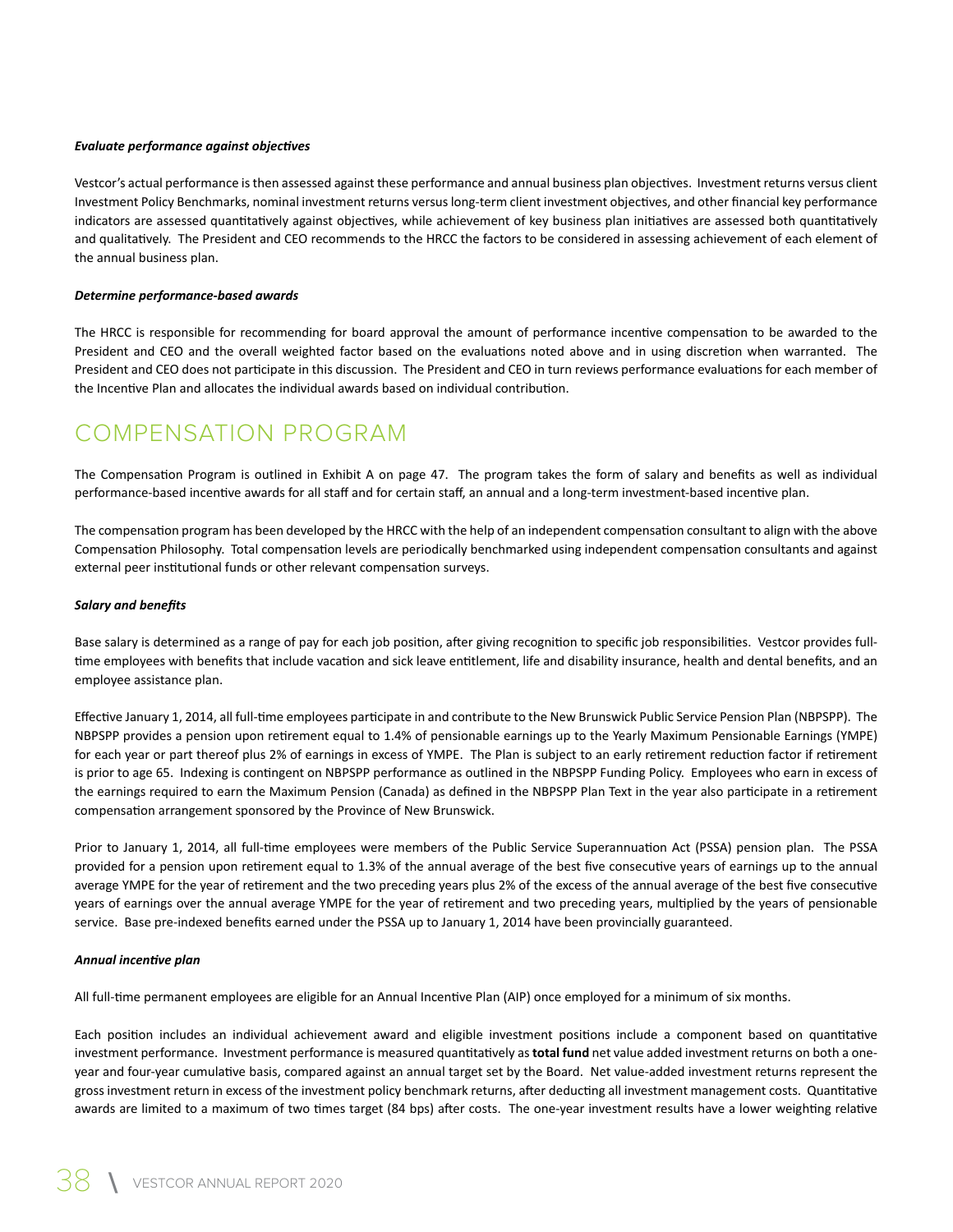to four-year results to reinforce the importance of consistency over a longer period and to encourage employee retention. The individual component of the AIP is calculated as a percentage of salary, weighted to reflect the role and impact that each eligible employee has on achievement of Corporate Business Plan objectives.

The AIP also includes an investment team award for asset class value added returns of actively managed portfolios to promote teamwork within these asset classes. Investment employees only are organized into one of five teams eligible for the team award by asset class: Fixed Income, Quantitative Investments, Equities, Traders and Private Markets. The remaining employees do not participate in the team award due to the overarching focus of their responsibilities.

#### *Long-term incentive plan*

Vestcor also has a long-term incentive plan (LTIP) for Investment and Research staff, President and CEO and the Chief Financial Officer provided they have been employed a minimum of four years. The LTIP is designed to reinforce the alignment of employee interests with long-term investment performance objectives and corporate strategy and assist in attracting and retaining key personnel. The LTIP is based on total fund investment performance in excess of Board-approved investment policy benchmark returns and investment management costs measured over a retroactive period of four consecutive fiscal periods. LTIP awards are limited to a maximum target level of 75 bps after costs.

## IMPACT OF PERFORMANCE RESULTS

The summary of Vestcor's investment program, as measured by pre-selected short-term and longer-term investment performance metrics, is as follows:

- The total fund **active nominal return** for investment mandates where we have full management discretion for the year ended December 31, 2020 was 6.96% and represents approximately \$1.3 billion in gross earnings from the overall investment program. The annualized active return for the past four years ending December 31, 2020 was 7.15%, which represents approximately \$5.0 billion of cumulative gross investment earnings.
- The challenging 2020 investment environment resulted in total fund **relative returns** being lower than the combined weighted average client Investment Policy benchmarks for the year ended December 31, 2020, detracting 16.8 basis points of value after deducting all investment management costs. A basis point is equal to 1/100ths of a percent. This resulted in net investment income below target by approximately \$31.9 million in 2020. Over the longer more important four-year period to December 31, 2020 however, the investment program has provided a positive return of 56.9 basis points of value annually over client benchmarks or over \$369.4 million of net investment returns.

The following table shows compensation, excluding Directors' remuneration (see page 46), for the year ended December 31, 2020.

|                                                                      | 2020<br>(\$ thousands) |    | 2019<br>(\$ thousands) |
|----------------------------------------------------------------------|------------------------|----|------------------------|
| Salaries and benefits, excluding performance incentives              | \$<br>13,391.1         | \$ | 12,818.1               |
| Performance incentives:<br>AIP – net investment relative performance | 774.2                  | \$ | 946.7                  |
| AIP - individual performance                                         | 1,700.5                |    | 1,840.8                |
| <b>Total AIP</b>                                                     | 2,474.7                |    | 2,787.5                |
| <b>LTIP</b>                                                          | 1,951.8                |    | 2,513.4                |
| Total performance incentives                                         | 4,426.5                | Ś  | 5,300.9                |

For the year ended December 31, 2020, and after consideration of the continuing competitive talent retention environment, the Board approved a modest cost of living salary increase and merit pool. The Board also approved three new full-time positions in 2020 that enabled Vestcor to build our operational capacity in line with our continued growth. These impacts are shown in the table above as "salaries and benefits, excluding performance incentives".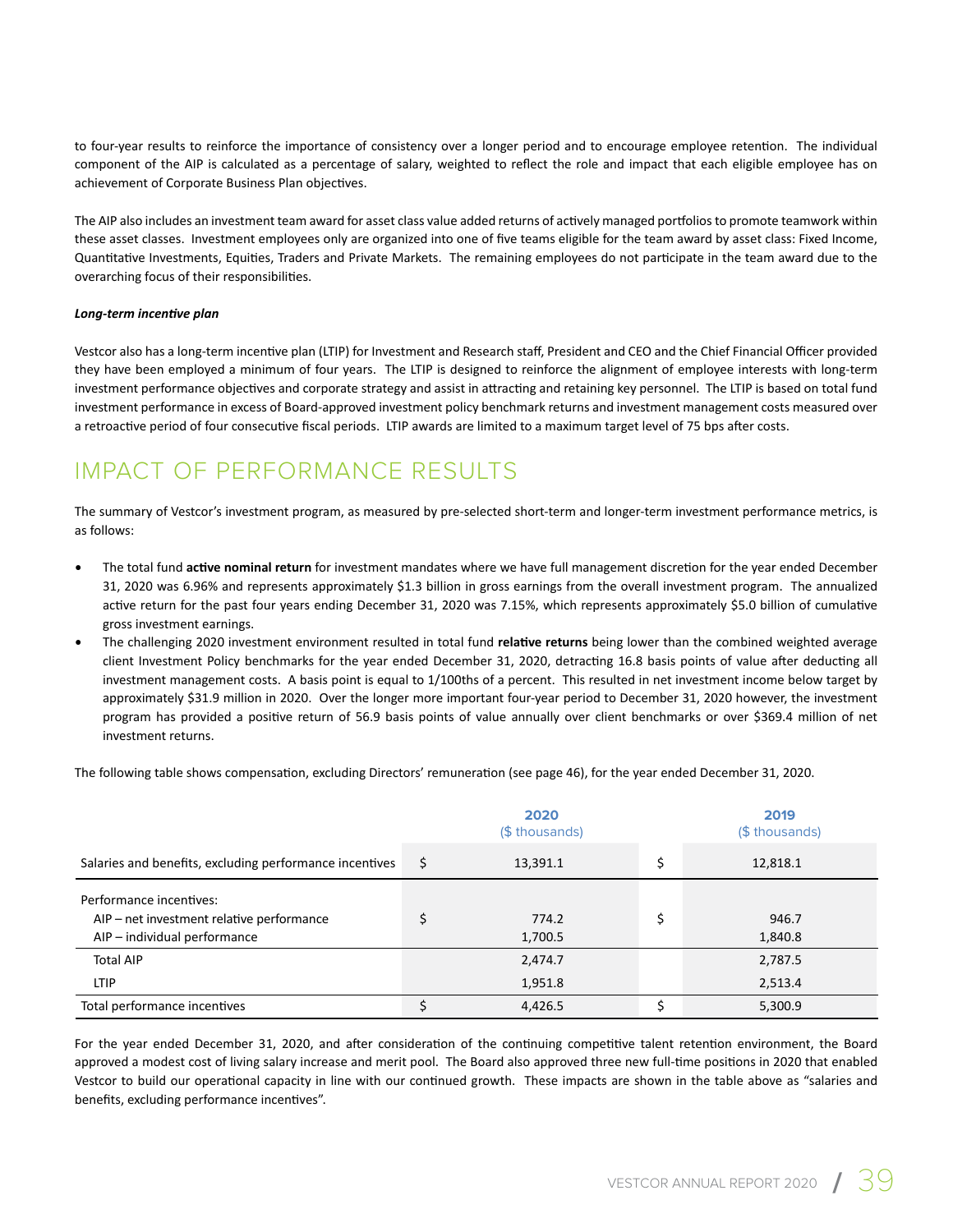The net decrease in performance incentives reflects, for eligible investment staff, the results of the negative one year and positive four-year active management value added after costs discussed in the section above partially offset by, for all staff, three additional positions added in the year, the changes to base salaries and the business plan accomplishments for the year (see pages 43 - 44).

#### COMPENSATION LINKED TO INVESTMENT PERFORMANCE

The objective of performance-based compensation is to encourage alignment of employee interests with those of clients, including an appropriate balance between maximizing long-term returns and minimizing risks. Investment performance with respect to incentive compensation can be summarized into two categories: (i) long-term net relative investment returns versus benchmarks, and (ii) long-term nominal total fund portfolio returns and other business plan achievements.

The following chart compares the total incentive compensation payments awarded over time to the long-term annualized net investment returns in excess of policy benchmarks. The resulting graphical correlation indicates a relatively strong relationship between actual incentive compensation, which is subject to a maximum cap, and long-term investment performance as is intended in the design of the incentive plan.



*\*Note: 9 month 2016 annualized for calculation and comparison purposes.*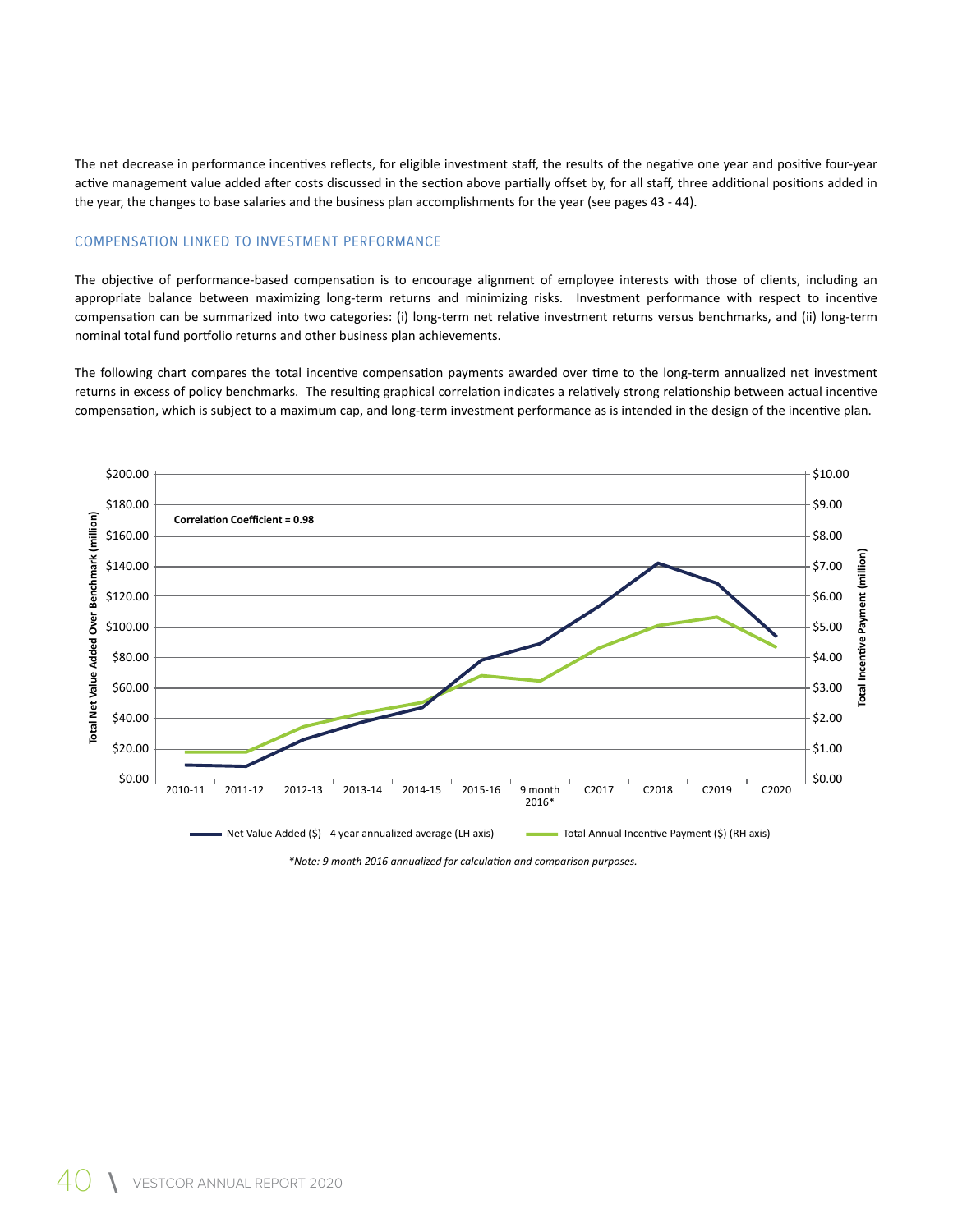## SUMMARY COMPENSATION TABLE

The following summary compensation table discloses information on compensation for the President and CEO, CFO and the next three highest paid key management personnel (each a Named Executive or NEO) for the past three years. This disclosure is based on **annual periods** and expressed in dollars.

| <b>Name and</b><br><b>Position</b>                        | Year | <b>Salary</b><br>\$ | AIP <sup>1</sup><br>\$ | LTIP <sup>1</sup><br>\$ | <b>Pension</b><br>Contribution <sup>2</sup><br>\$ | All<br>Other $3$<br>\$ | <b>Total</b><br><b>Compensation</b><br>S |
|-----------------------------------------------------------|------|---------------------|------------------------|-------------------------|---------------------------------------------------|------------------------|------------------------------------------|
| John Sinclair                                             | 2020 | 375,050             | 355,096                | 326,316                 | 136,815                                           | 2,394                  | 1,195,671                                |
| President and CEO                                         | 2019 | 375,047             | 432,721                | 450,000                 | 136,584                                           | 2,225                  | 1,396,578                                |
|                                                           | 2018 | 351,389             | 452,438                | 450,000                 | 128,933                                           | 2,333                  | 1,385,093                                |
| Jonathan Spinney                                          | 2020 | 274,896             | 152,064                | 219,357                 | 31,647                                            | 2,251                  | 680,215                                  |
| Chief Investment Officer,<br>VP, Quantitative Investing & | 2019 | 255,008             | 230,518                | 280,500                 | 29,471                                            | 2,132                  | 797,630                                  |
| Applied Research                                          | 2018 | 245,829             | 197,128                | 269,500                 | 29,167                                            | 2,000                  | 743,624                                  |
| James Scott                                               | 2020 | 251,958             | 143,651                | 164,463                 | 29,193                                            | 2,178                  | 591,443                                  |
| VP, Fixed Income                                          | 2019 | 240,008             | 147,263                | 216,000                 | 27,866                                            | 2,087                  | 633,224                                  |
|                                                           | 2018 | 230,000             | 121,891                | 207,000                 | 27,562                                            | 1,958                  | 588,411                                  |
| Mark Holleran                                             | 2020 | 229,996             | 158,216                | 150,105                 | 26,843                                            | 2,111                  | 567,271                                  |
| VP, Equities                                              | 2019 | 223,035             | 142,723                | 200,700                 | 26,050                                            | 2,034                  | 594,543                                  |
|                                                           | 2018 | 221,105             | 126,560                | 198,000                 | 26,492                                            | 1,928                  | 574,085                                  |
| Jan Imeson                                                | 2020 | 233,015             | 91,309                 | 101,375                 | 27,166                                            | 739                    | 453,604                                  |
| <b>CFO</b>                                                | 2019 | 228,510             | 122,509                | 137,088                 | 26,636                                            | 718                    | 515,460                                  |
|                                                           | 2018 | 224,000             | 131,680                | 134,400                 | 26,920                                            | 702                    | 517,702                                  |

<sup>1</sup> AIP and LTIP earned in the year are paid in the year following the award.

*² The pension contribution column shows the employer contribution made in the year to the combination of the New Brunswick Public Service Pension Plan and the related Retirement Compensation Arrangement (RCA). Corresponding employee contributions are required as set out in the Plan. As set out in his employment contract, Mr. Sinclair's performance incentive payouts are pensionable for purposes of the employer and employee contribution to the pension plan and RCA. Performance incentive payouts for all other eligible employees are non-pensionable.*

*³ Amounts shown in the All Other column above include the cost of employer-paid enrolment in a post-retirement private health plan, group life insurance, accidental death and dismemberment insurance and a parking benefit.*

## ANNUAL INCENTIVE PLAN (AIP) OVERVIEW

The AIP component of \$2,474.7 (thousand) consists of both an investment performance component and a business plan achievement component.

The **AIP related to the investment performance** component was \$774.2 (thousand) for the year ended December 31, 2020 (2019 - \$946.7). One quarter of this component is based on the current year's net value added result and the remainder is based on the annualized net value added over benchmarks for the most recent four years ended December 31, 2020. The 2020 net value added result was (16.8) basis points (bps) (2019 – 48.7 bps), and the long-term annualized net value added result was 56.9 bps (2019 – 85.9 bps).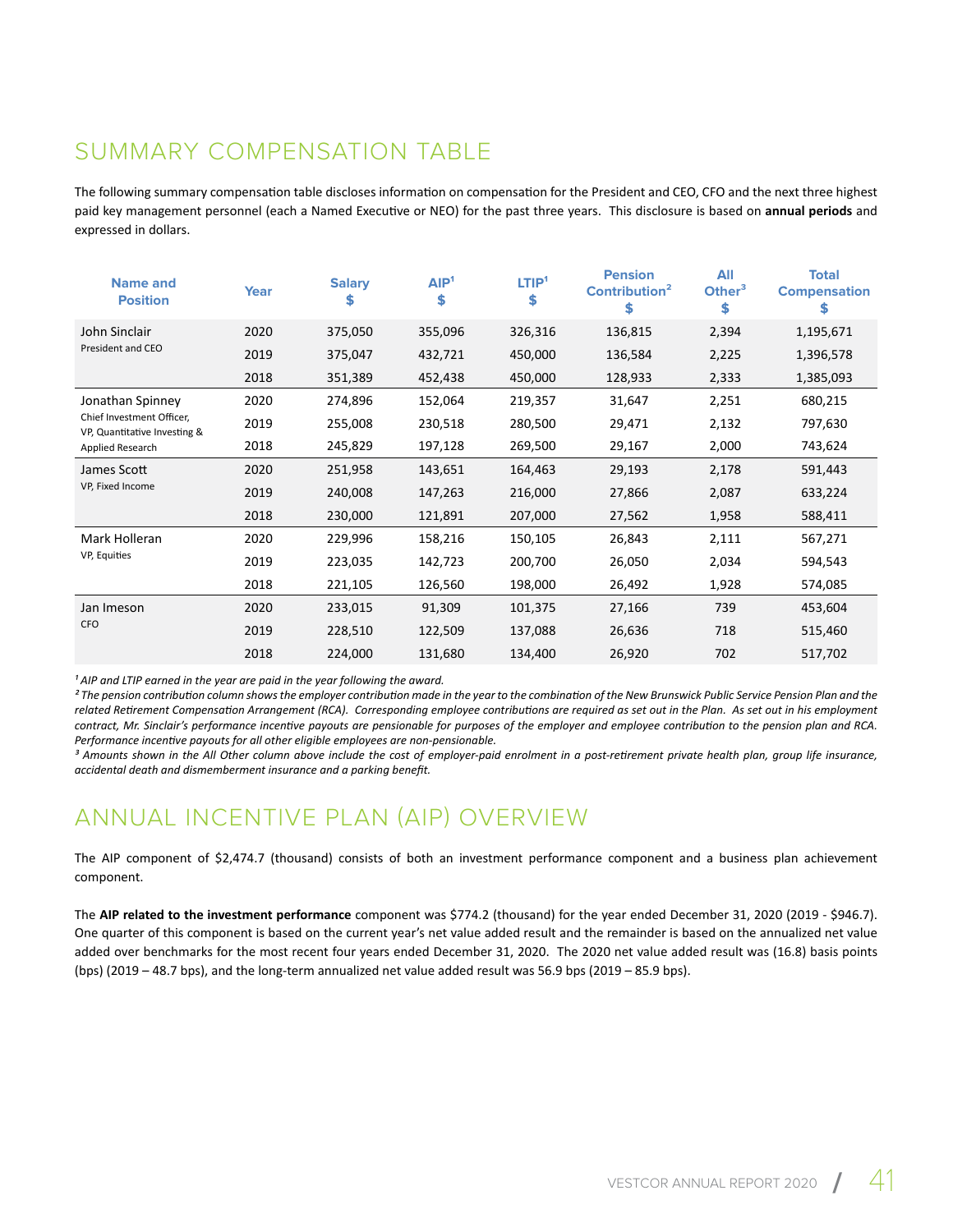A summary table of prior period value added results used to determine the long-term cumulative net value added AIP result is as follows:

|                                            | <b>Net Value Added</b><br>(bps) | <b>Percentage of Target</b><br>$(\%)$ |
|--------------------------------------------|---------------------------------|---------------------------------------|
| Year ended December 31, 2017               | 89.3                            | 212.7                                 |
| Year ended December 31, 2018               | 103.4                           | 246.2                                 |
| Year ended December 31, 2019               | 48.7                            | 115.9                                 |
| Year ended December 31, 2020               | (16.8)                          | (39.3)                                |
| Annualized Long-Term (Four Fiscal Periods) | 56.9                            | 135.6                                 |

The **AIP related to business plan achievements** is \$1,700.5 (thousand) for the year ended December 31, 2020. This component is based on an achievement factor of 1.37 times overall target approved by the Board of Directors, compared to the achievement factor of 1.57 for the year ended December 31, 2019.

The individual component of the AIP is based on business plan accomplishments. The annual business plan includes both key performance indicators and specific action plans and initiatives focused on the five key goals in the Corporate Strategic Plan as set out in the following table. A specific weighting for each key goal is determined by the Board at the beginning of each year. The weighting reflects the Board's direction to management for prioritization of its efforts to implement the business plan.

The COVID-19 pandemic, and the resulting cross Canada governmental state of emergency orders, resulted in many unavoidable challenges for management in meeting time sensitive annual business plan targets during the year. This resulted in the Board, in consultation with the HRCC, exercising discretion in assessing the performance of four of our thirty-four specific Business Plan Key Performance Indicators. It was determined that these specific time sensitive business plan components were impacted by COVID-19 related circumstances that were outside of management's control. In particular the Board considered the time period in which only essential service businesses were permitted to operate within the province New Brunswick (i.e. March 17th to May 8th) in conjunction with management's actions to mitigate the challenges these types of restrictions presented and determined that a target award would be appropriate for the four specific business plan objectives. No further adjustments to the remaining thirty other objectives were considered.

Achievement of the long-term investment returns required by each pension and non-pension client in a risk-controlled fashion was Vestcor's primary investment performance objective for 2020 and accounts for the largest weighting proportion. The overall total fund active return for all clients combined was 6.96% gross for the year ended December 31, 2020, an annualized 7.15% gross for the most recent four-year period ended December 31, 2020, and most importantly 7.27% gross per annum since Vestcor's inception in 1996.

| <b>Key Goals</b>                                                                                                                                                                                                                                                                                                  | 2020 Weighting | <b>Achievement</b> |
|-------------------------------------------------------------------------------------------------------------------------------------------------------------------------------------------------------------------------------------------------------------------------------------------------------------------|----------------|--------------------|
| Advance Vestcor's governance, management and organizational<br>effectiveness to support growth and sustainability.                                                                                                                                                                                                | 20%            | Exceeded           |
| Advance our clients' pension and benefit administration, and<br>long-term investment management service needs through<br>prudent risk focused practices and well executed service<br>advancements.                                                                                                                | 50%            | Met                |
| Define the optimal "client experience" and create systems to<br>enable the consistent replication of this experience through<br>growth cycles.                                                                                                                                                                    | 5%             | Exceeded           |
| Strengthen stakeholder relationships with shareholders, client<br>trustees, plan members, employer groups and policy-setters.                                                                                                                                                                                     | 12.5%          | Met                |
| Continue to invest in technology improvements aimed at<br>enhancing our clients' experience, providing more automated<br>processing and reporting capabilities, expanding our data<br>management strategy (investment & administration), all while<br>also protecting privacy and minimizing cybersecurity risks. | 12.5%          | Exceeded           |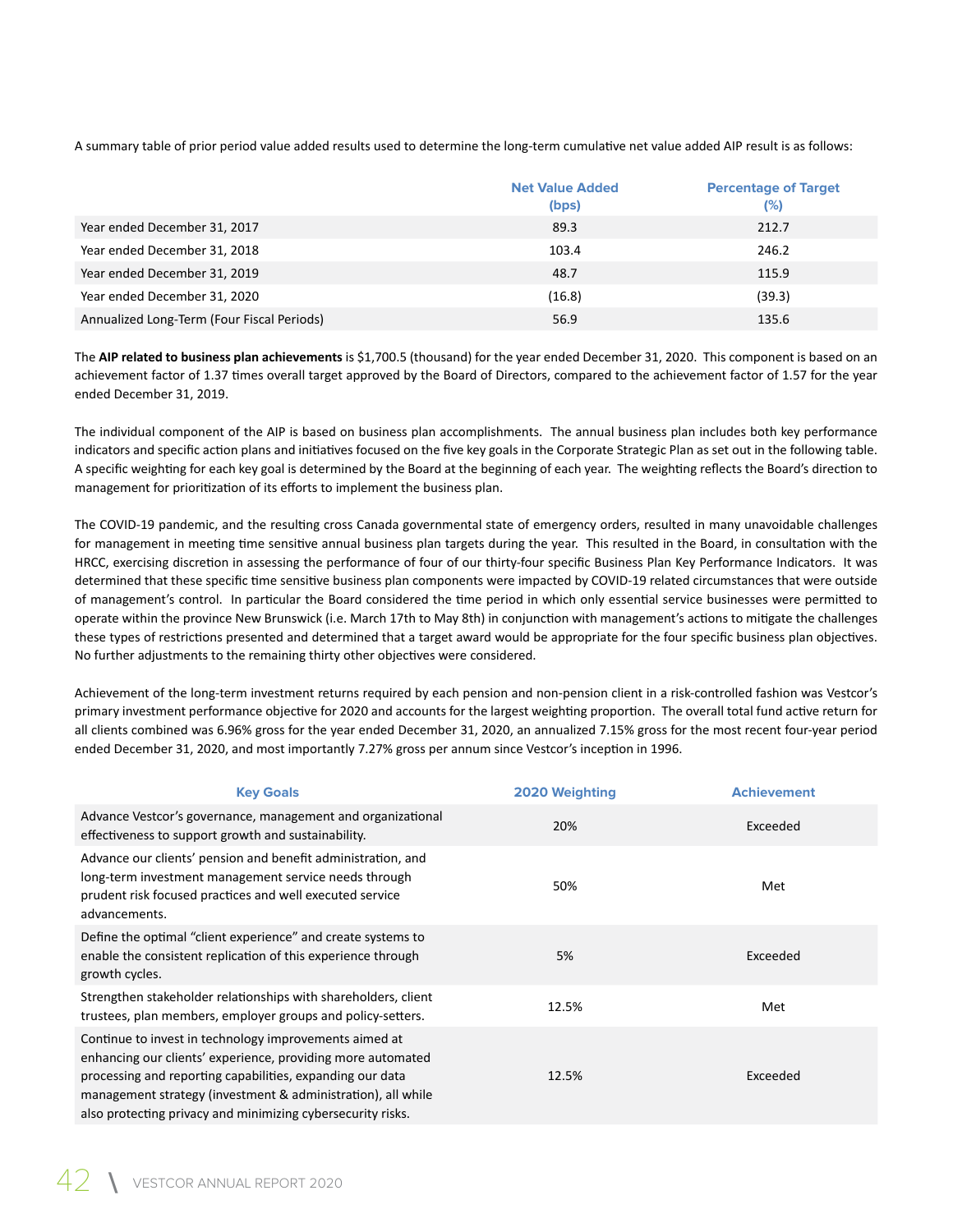In establishing the achievement factor, the Board considered the achievement of key performance indicators associated with each of the key goals as well as the following accomplishments:

#### KEY GOALS BUSINESS PLAN ACCOMPLISHMENTS (Year ended December 31, 2020)

#### **Advance Vestcor's governance, management and organizational effectiveness to support growth and sustainability.**

- Reviewed our Enterprise Risk Management Framework to consider risks to growth and sustainability and risk appetite.
- Publicly endorsed the Canadian Coalition for Good Governance's Stewardship Principles.
- Formulated 2021 dynamic operating and capital budgets with additional granular analysis by business lines, divisions and teams.
- Evolved our annual Client Forum, post the COVID-19 pandemic outbreak, to a virtual Speaker Series to safely offer relevant topics of interest for clients.
- Chairperson attendance at semi-annual shareholder meetings to ensure effective relationship and timely communication between Vestcor's shareholder and corporate Boards of Directors.
- Conducted and analyzed our biennial Workplace Environment Survey to measure employee satisfaction and the 360<sup>°</sup> Leadership Survey to provide effective feedback and enhance leadership skills.
- Expanded leadership succession plans to encompass all management levels.
- Commenced executive recruiting effort for Chief Financial Officer position due to a planned retirement.
- Updated human resource key performance indicators that provide effective oversight of employee engagement.
- With the assistance of independent experts, completed a Total Compensation Review against peers, including consideration of evolving trends in Incentive Plan design to encourage alignment with client interests.
- In advance of the expiration of our office lease, planned new office space fit-ups and coordinated new office move, completed in early January 2021.
- Refreshed corporate Privacy Statement, including establishment of Privacy Committee, detailed response plan and employee awareness training.

#### **Advance our clients' pension and benefit administration, and long-term investment management service needs through prudent risk focused practices and well executed service advancements.**

- Completed implementation and training for web-based employer portal, the remaining module in the new Administration system.
- Long-term investment performance continuing to exceed annualized long-term total fund client targets at very low risk levels.
- Successfully re-directed administration resources to address COVID-19 pandemic operational challenges and new Administration system implementation impacts by prioritizing internal resources on executing time sensitive / critical client services.
- Commenced creation of an open-ended private real estate investment pool to meet growing client interest in this asset class and completed transfers of certain directly owned properties.

#### **Define the optimal "client experience" and create systems to enable the consistent replication of this experience through growth cycles.**

- Continued to assess client service delivery capabilities against peers.
- Developed comprehensive client onboarding package and protocols.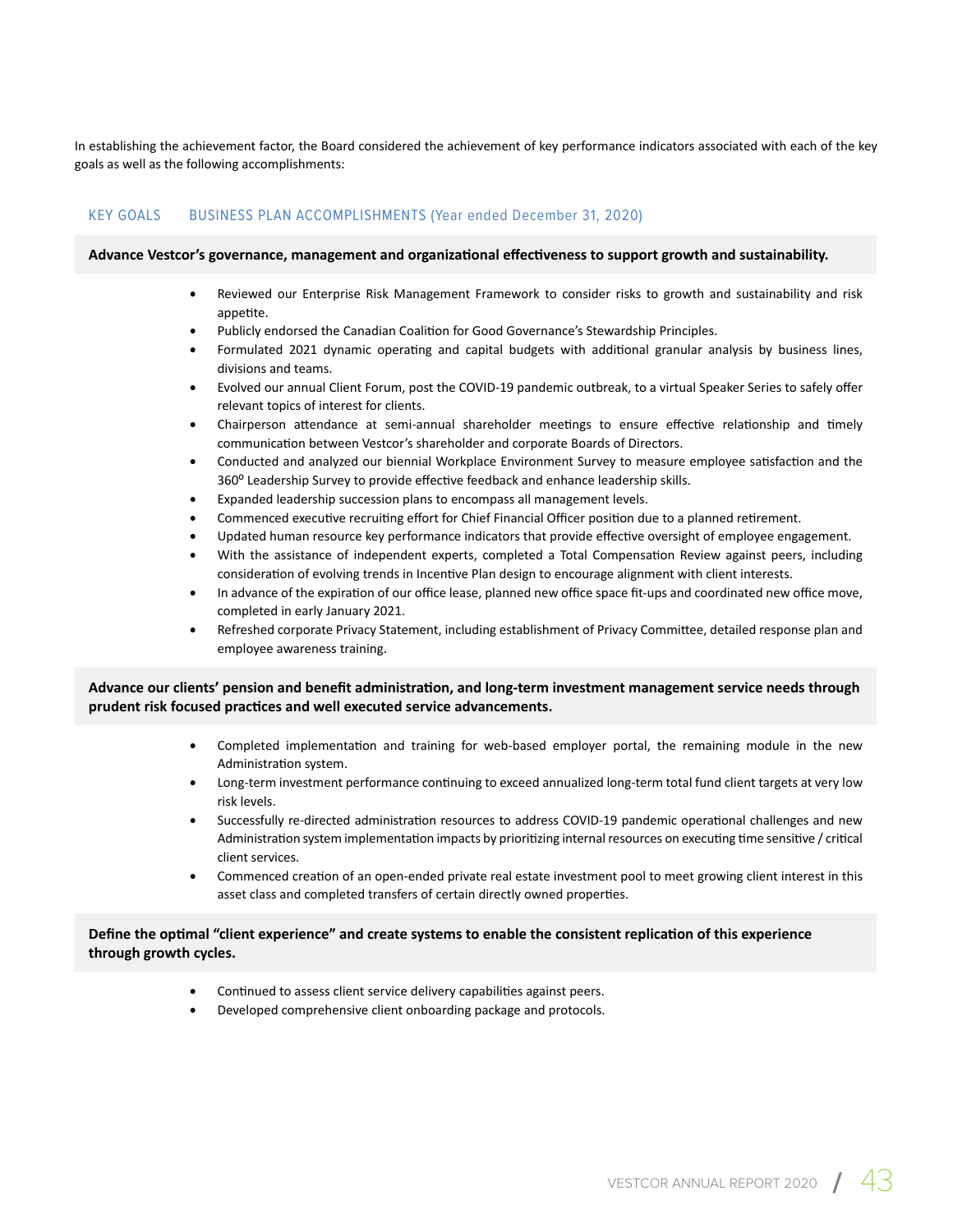#### KEY GOALS BUSINESS PLAN ACCOMPLISHMENTS (Year ended December 31, 2020)

#### **Strengthen stakeholder relationships with shareholders, client trustees, plan members, employer groups and policy-setters.**

- Added a new Investment Client Relationship Manager to ensure consistent and timely service delivery to investment clients.
- Created educational Vestcor website-based videos for clients and plan members. Also included an employer web-based educational video on the Administration system employer portal.
- Led client updates to their Plan Member Communication Strategies.
- Responded to Requests for Information on Vestcor services from several potentially interested parties.

**Continue to invest in technology improvements aimed at enhancing our clients' experience, providing more automated processing and reporting capabilities, expanding our data management strategy (investment & administration), all while also protecting privacy and minimizing cybersecurity risks.** 

- Upgraded all network equipment and infrastructure to provide improved backup capabilities and system resiliency.
- Added additional cybersecurity tools including additional software to monitor for unauthorized devices attempting to access Vestcor's network.
- Configured a new, fully equipped and connected disaster recovery site to provide a safe and secure alternate location for operations in the event of a disaster. This site was used in our initial COVID-19 Response Plan for segregating critical roles to maintain essential services.
- Upgraded facilities and equipment for our secondary data centre used for system redundancy purposes.
- Completed initial scoping for implementation of a Trade Order Management System to provide pre-and post-trade compliance and end to end trade processing capabilities.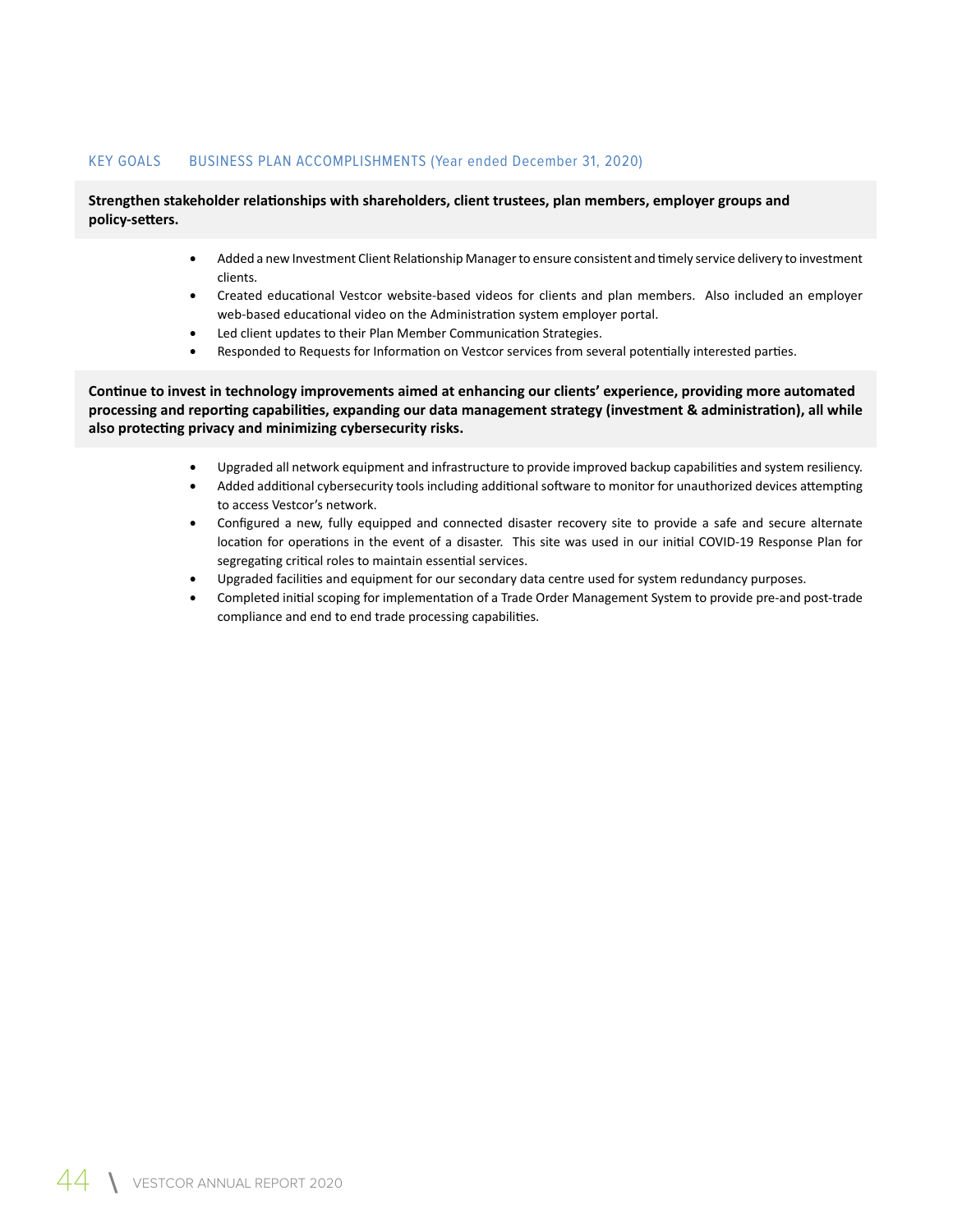## LONG-TERM INCENTIVE PLAN (LTIP) OVERVIEW

The LTIP component is \$1,951.8 (thousand) for the year ended December 31, 2020. This component is based on the annualized net investment results in excess of the total fund performance benchmark for the most recent four years.

The impact of the LTIP results differ from the long-term component of the AIP results because the LTIP plan has a maximum target level of 75 bps after costs versus a maximum of 84 bps after costs under the AIP.

A summary table of the net value-added results used to determine the annualized LTIP result is as follows:

|                              | <b>Net Value Added</b><br>(bps) | <b>Percentage of Target</b><br>$(\%)$ |
|------------------------------|---------------------------------|---------------------------------------|
| Year ended December 31, 2017 | 89.3                            | 243.4                                 |
| Year ended December 31, 2018 | 103.4                           | 286.0                                 |
| Year ended December 31, 2019 | 48.7                            | 120.2                                 |
| Year ended December 31, 2020 | (16.8)                          | (40.0)                                |
| Annualized Long-Term         | 56.9                            | 145.0                                 |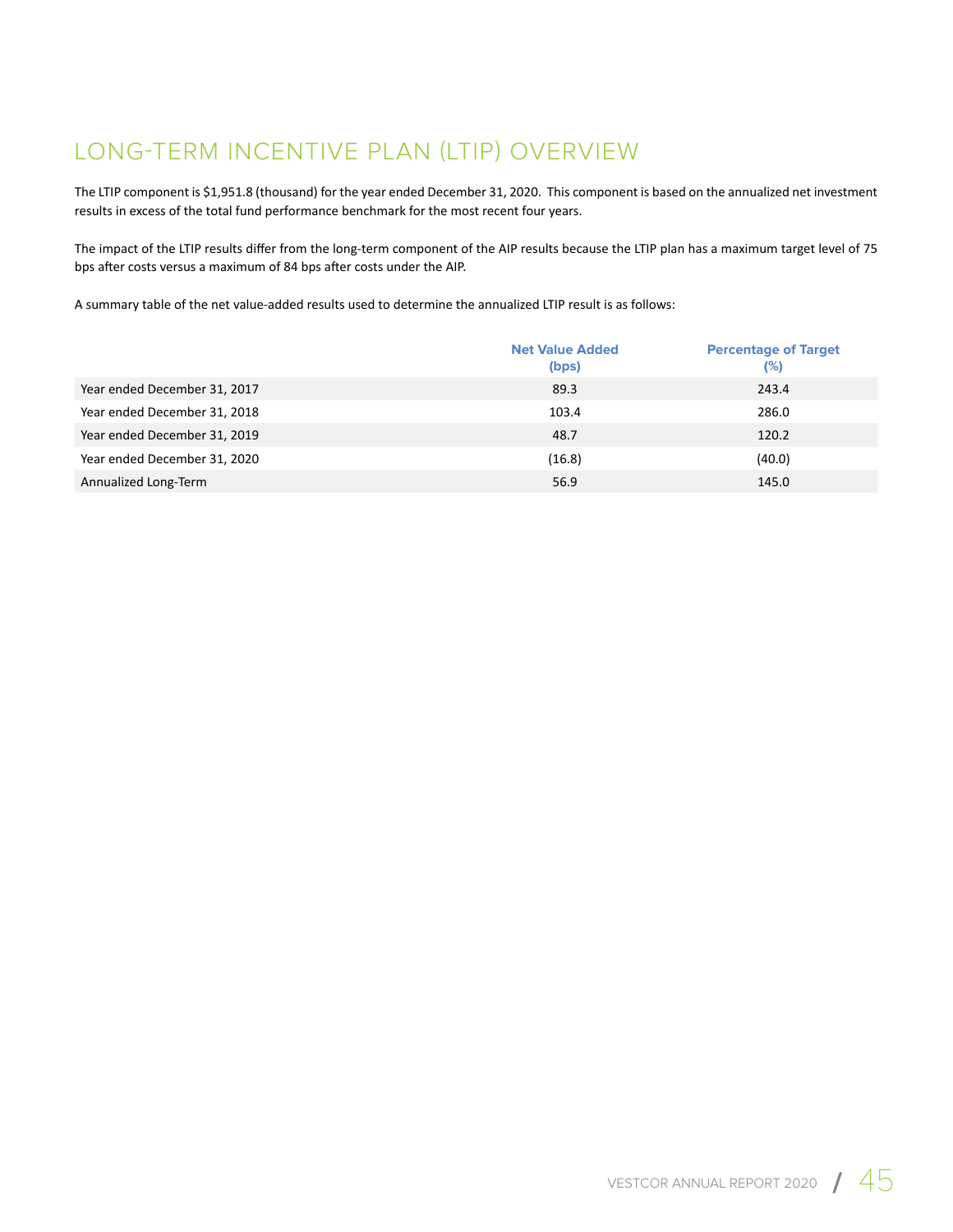#### DIRECTORS' REMUNERATION

Directors' remuneration is established in Vestcor's By-Laws as approved by the Board of Vestcor Corp. Directors are paid an annual retainer and a per diem allowance for meeting attendance and preparation time. Directors who travel to attend meetings receive a per diem for travel time, reimbursement for reasonable accommodation costs and other out-of-pocket expenses, as well as an automobile expense reimbursement based on the number of kilometers traveled.

| <b>Director</b>               | <b>Annual</b><br><b>Retainer</b><br>(\$ dollars) | <b>Board and</b><br><b>Committee Meeting</b><br><b>Per Diems</b><br>(\$ dollars) | <b>Total</b><br>Remuneration <sup>1</sup><br>(\$ dollars) | <b>Travel</b><br><b>Reimbursement</b><br>(\$ dollars) |
|-------------------------------|--------------------------------------------------|----------------------------------------------------------------------------------|-----------------------------------------------------------|-------------------------------------------------------|
| Michael Walton <sup>2</sup>   | 25,000                                           | 20,000                                                                           | 47,284                                                    | 303                                                   |
| Michel Allain                 | 10,000                                           | 5,250                                                                            | 15,909                                                    | 425                                                   |
| Donna Bovolaneas <sup>3</sup> | 15,000                                           | 10,400                                                                           | 25,463                                                    | 324                                                   |
| Tanya Chapman                 | 10,000                                           | 4,900                                                                            | 15,541                                                    |                                                       |
| David Losier <sup>4</sup>     | 15,000                                           | 13,900                                                                           | 30,296                                                    | 1,045                                                 |
| <b>Eleanor Marshall</b>       | 10,000                                           | 6,300                                                                            | 17,014                                                    | 290                                                   |
| Tim Mawhinney                 | 10,000                                           | 5,250                                                                            | 15,909                                                    | 331                                                   |
| Daniel Murray                 | 10,000                                           | 5,600                                                                            | 16,314                                                    | 42                                                    |
| Cathy Rignanesi <sup>5</sup>  | 15,000                                           | 11,950                                                                           | 28,244                                                    | 34                                                    |
| Nancy Whipp <sup>6</sup>      | 15,000                                           | 6,550                                                                            | 15,445                                                    | 853                                                   |

*1 includes costs of employer-paid statutory deductions*

*2 Chair of Board of Directors*

*3 Chair of the Audit Committee*

*4 Vice Chair of Board of Directors, Chair of Human Resources & Compensation Committee from February 10, 2020 to December 31, 2020*

*5 Chair of the Governance Committee*

*6 Chair of Human Resources & Compensation Committee to February 10, 2020*

The total cost of the Vestcor Board function, including per diems, director orientation and Board education, for the year ended December 31, 2020 was \$227.4 thousand (December 31, 2019 – \$224.5 (thousand)) plus travel and accommodation reimbursements of \$4.0 thousand (December 31, 2019 – \$27.0 thousand).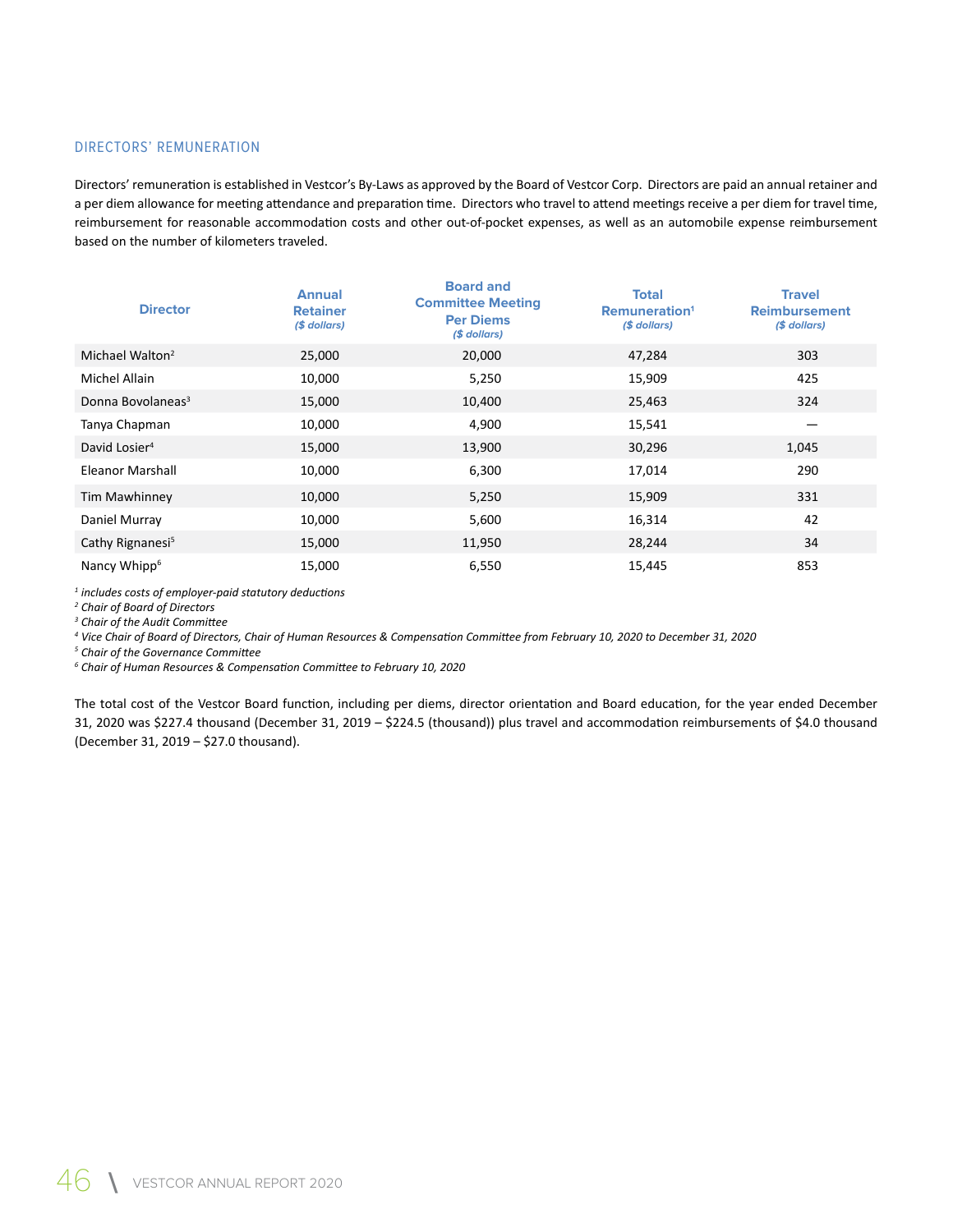## COMPENSATION PROGRAM EXHIBIT A

#### BASE SALARY

#### **Eligibility** All Staff

**Objectives** Reward level of responsibility, expertise, competency and relevant experience

#### VARIABLE COMPENSATION PROGRAM

|                                                        | <b>Annual Incentive</b><br>(targets 15% -55% of base salary)                                                                                            |                                                                                                                                                  | <b>Long-Term Incentive</b><br>(targets 15% - 75% of base salary)                                                                         |
|--------------------------------------------------------|---------------------------------------------------------------------------------------------------------------------------------------------------------|--------------------------------------------------------------------------------------------------------------------------------------------------|------------------------------------------------------------------------------------------------------------------------------------------|
|                                                        | <b>Short-term</b>                                                                                                                                       | Long-term                                                                                                                                        | <b>Deferred</b>                                                                                                                          |
| Eligibility                                            | Short-term plan - Investment and research<br>staff, the President and CEO, Chief Financial<br>Officer subject to a minimum of six months<br>employment. | Investment and research staff, President<br>and CEO and the Chief Financial Officer<br>subject to a minimum of six months<br>employment.         | Investment and research staff, President<br>and CEO and the Chief Financial Officer<br>subject to a minimum of four years<br>employment. |
|                                                        | Individual component only - Full-time<br>permanent employees subject to a<br>minimum of six months employment.                                          |                                                                                                                                                  |                                                                                                                                          |
| Objectives                                             | Align eligible employee compensation<br>to team and total fund investment<br>performance with an incentive to achieve<br>sustained asset growth.        | Align eligible employee compensation<br>to team and total fund investment<br>performance with an incentive to achieve<br>sustained asset growth. | Align eligible employee compensation to<br>total fund investment performance with<br>an incentive to achieve sustained asset<br>growth.  |
|                                                        | Strengthen team cooperation.                                                                                                                            | Strengthen team cooperation.                                                                                                                     | Strengthen team cooperation.                                                                                                             |
|                                                        | Reward individual performance with<br>respect to achievement of Annual Business<br>Plan objectives.                                                     |                                                                                                                                                  |                                                                                                                                          |
| <b>Time horizon</b>                                    | Current year                                                                                                                                            | 4 fiscal periods                                                                                                                                 | 4 fiscal periods                                                                                                                         |
| Type of program                                        | Cash                                                                                                                                                    | Cash                                                                                                                                             | Cash                                                                                                                                     |
| Performance metric(s)                                  | Total fund returns in excess of benchmark,<br>net of investment management expenses.                                                                    | Total fund returns in excess of benchmark,<br>net of investment management expenses.                                                             | Total fund returns in excess of benchmark,<br>net of investment management expenses.                                                     |
|                                                        | Investment team(s) active returns in excess<br>of benchmarks.                                                                                           | Investment team(s) active returns in excess<br>of benchmarks.                                                                                    |                                                                                                                                          |
|                                                        | Individual performance versus Board<br>approved pre-determined Annual Business<br>Plan Objectives.                                                      |                                                                                                                                                  |                                                                                                                                          |
| Range:<br><b>Threshold</b><br><b>Target</b><br>Maximum | Full cost recovery<br>42 bps after costs<br>84 bps after costs                                                                                          | Full cost recovery<br>42 bps after costs<br>84 bps after costs                                                                                   | Full cost recovery<br>42 bps after costs<br>75 bps after costs                                                                           |

#### INDIRECT COMPENSATION

|                    | <b>Membership in the NBPSPP</b>                                                                                | <b>Employee benefits and</b><br>post-retirement benefits                                                                                                                  | <b>Perquisites</b>                                                                                                                       |
|--------------------|----------------------------------------------------------------------------------------------------------------|---------------------------------------------------------------------------------------------------------------------------------------------------------------------------|------------------------------------------------------------------------------------------------------------------------------------------|
| <b>Eligibility</b> | Full-time staff and term employees under<br>contract for one year or longer.                                   | Full-time staff and term employees under<br>contract for one year or longer.                                                                                              | Full-time staff and term employees under<br>contract for one year or longer.                                                             |
| <b>Objectives</b>  | Encourage long-term retention by<br>rewarding continued service and<br>contributing to post-retirement income. | Provide staff and their families with<br>assistance and security so that they can<br>focus on their professional responsibilities<br>and achieving the corporate mission. | Offers a limited number of benefits to<br>complement total compensation including<br>parking and a health spending account<br>allowance. |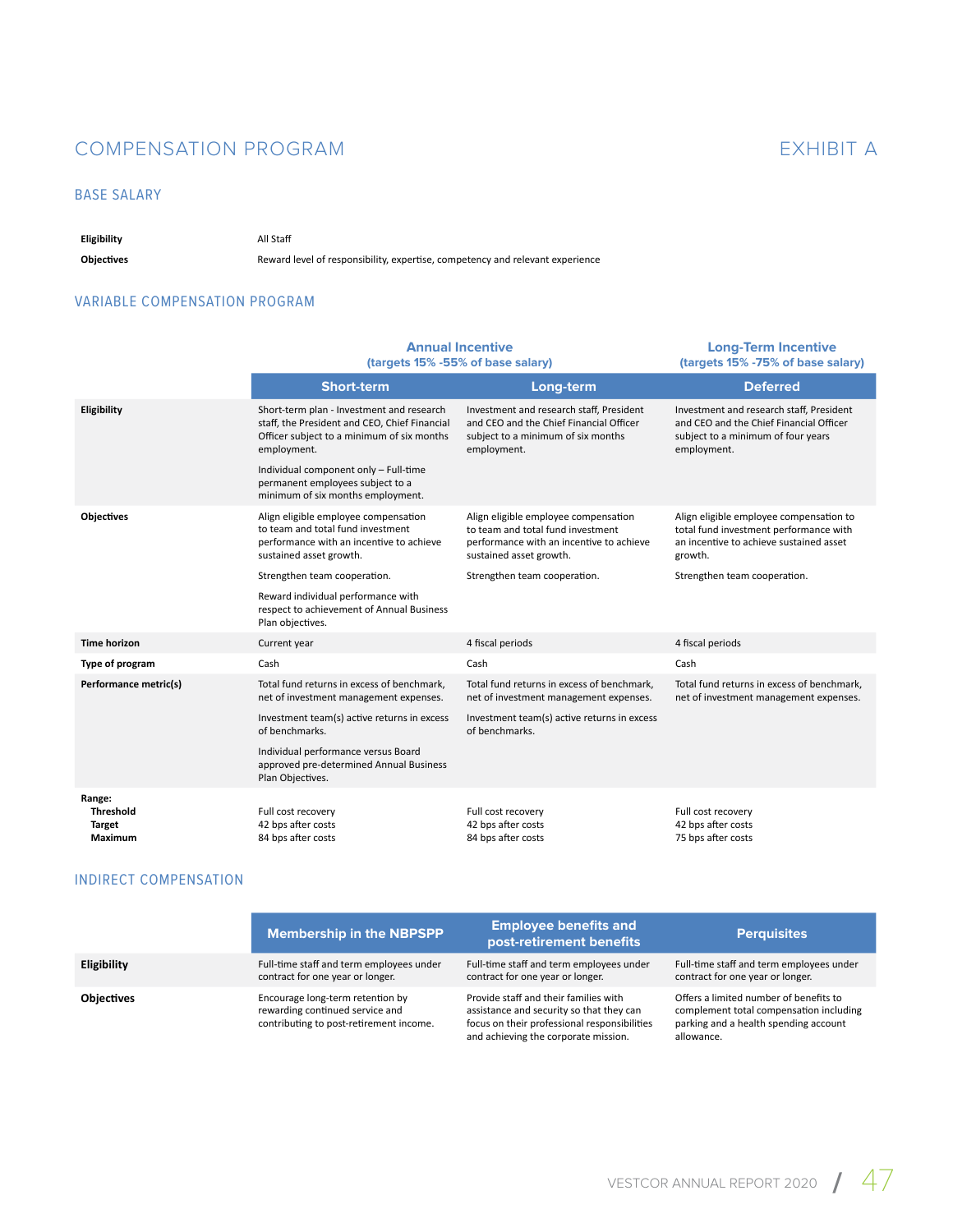# **RESPONSIBLE INVESTING GUIDELINES**

The responsible investment actions of investment managers are an important focus of investors, governments, regulators, and various third-party interest groups. Vestcor presented its updated Responsible Investment Guidelines at our inaugural Client Forum in June 2019, to ensure clients are fully aware of our efforts to incorporate environmental, social and governance metrics into our investment decisions. We have also provided subsequent updates on our related activities in 2020 to a number of clients at their request.

While our fiduciary responsibilities and relatively limited organizational footprint continue to restrict our ability to provide exclusionary screens or divestment options, we have proactively included responsible investment considerations as part of our active portfolio management process. Vestcor also continues to be a very active long-term member / partner in various organizations that support best practice environmental, social, and governance-related investment actions. For example, Vestcor has been an active long serving member in organizations such as the Pension Investment Association of Canada (**piacweb.org**) and the Canadian Coalition for Good Governance (**ccgg.ca**). Each of these organizations continue to have successful active industry engagement programs that are focused on responsible investment related issues.

Our active involvement with these groups helps to develop and promote best practice guidelines in this area which benefits both investors and society in general. Additional details can be found in our Responsible Investment Guidelines under the Investments tab on our website at **vestcor.org**.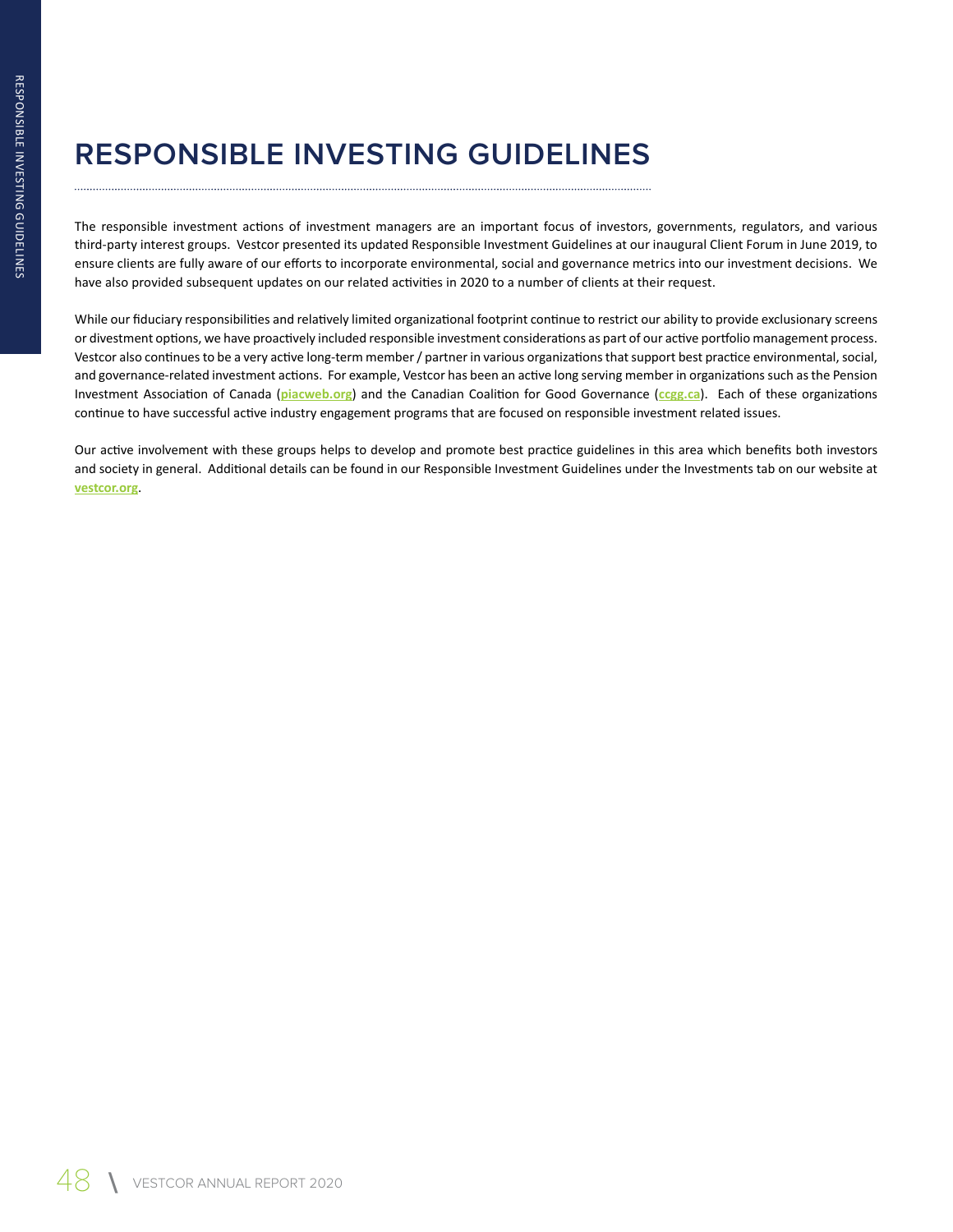# **INDUSTRY RELATIONSHIPS**

Vestcor's professionals are recognized nationally as a constructive resource with respect to investment industry-related Board or Executive Committee participation. The following list outlines the relationships in which management has actively donated their time in this type of capacity during 2020:

- Buy-Side Investment Management Association (BIMA)
- Canadian Bond Investors' Association
- Canadian Coalition for Good Governance (CCGG)
- Canadian Investment Performance Council
- Canadian Pension & Benefits Institute (CPBI)
- CFA Society Atlantic Canada
- Fredericton Community Foundation Investment Committee
- Institutional Limited Partner Association (ILPA)
- Pension Investment Association of Canada (PIAC)
- S&P/TSX Canada Index Committee
- Université de Moncton Comité de placements
- University of New Brunswick Investment Committee
- St. Thomas' University Investment Committee

## **EMPLOYEE ACTIVITY IN OUR COMMUNITY**

Vestcor management and employees continued to be very active with a number of important causes in both our local and the larger national community. These efforts can vary from volunteering time, sharing professional expertise, or the donation of personal financial resources.

Vestcor employees once again very generously contributed to the annual corporate United Way campaign. Staff also continued to organize various successful fundraising activities for local charities. Vestcor is proud to continue to recognize these employee volunteer activities.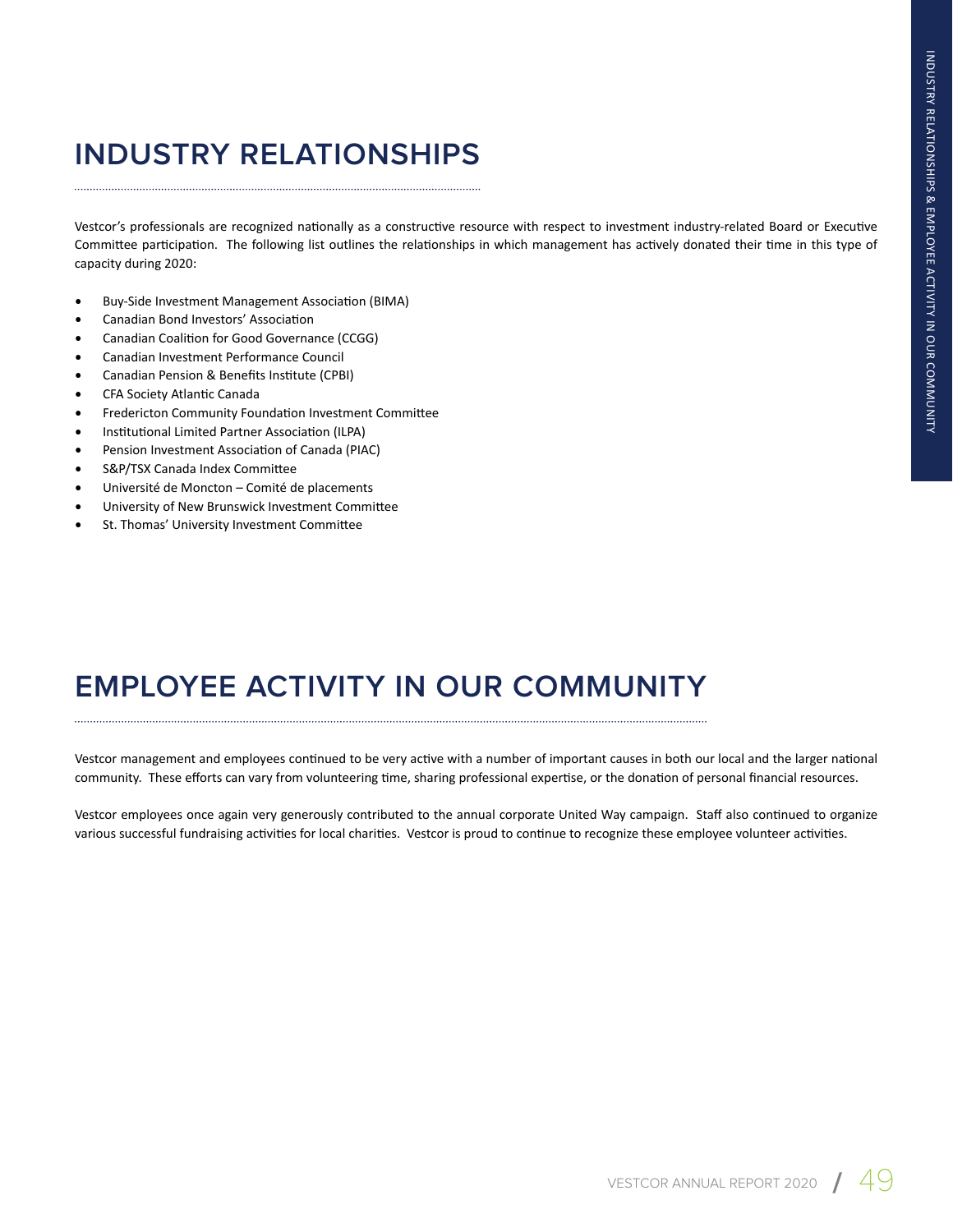# **VESTCOR INVESTMENT ENTITIES PERFORMANCE**

The specific performance of each Vestcor Investment Entity and its respective benchmark return for the period indicated to December 31, 2020 is outlined in the table below.

| <b>Entity</b>                                                                                       | 1 Yr<br>%        | 2 Yrs<br>%     | 3 Yrs<br>%   | 4 Yrs<br>℅   | 5 Yrs<br>℅   | 10 Yrs<br>%  | <b>Since</b><br>Inception <sup>1</sup><br>% |
|-----------------------------------------------------------------------------------------------------|------------------|----------------|--------------|--------------|--------------|--------------|---------------------------------------------|
| <b>NBIMC Nominal Bond Fund</b>                                                                      | 9.61             | 8.24           | 6.03         | 5.16         | 4.41         | 4.65         | 5.49                                        |
| <b>Benchmark</b>                                                                                    | 8.69             | 7.55           | 5.51         | 4.66         | 3.90         | 4.30         | 5.26                                        |
| <b>NBIMC Corporate Bond Fund</b>                                                                    | 8.52             | 8.28           | 5.80         | 5.08         | 4.84         |              | 4.72                                        |
| <b>Benchmark</b>                                                                                    | 8.74             | 8.39           | 5.90         | 5.27         | 4.96         |              | 4.66                                        |
| NBIMC International High Yield Fixed Income Fund<br><b>Benchmark</b>                                | 2.98<br>4.13     | 8.60<br>8.09   |              |              |              |              | 6.17<br>5.31                                |
| <b>NBIMC New Brunswick and Atlantic Canada</b><br>Fixed Income Opportunity Fund<br><b>Benchmark</b> | 5.54<br>8.69     | 4.95<br>7.55   | 4.15<br>5.51 | 3.98<br>4.66 | 3.61<br>3.90 | 4.48<br>4.30 | 6.09<br>5.26                                |
| <b>NBIMC Money Market Fund</b>                                                                      | 1.07             | 1.59           | 1.66         | 1.52         | 1.43         | 1.36         | 2.58                                        |
| <b>Benchmark</b>                                                                                    | 0.84             | 1.25           | 1.29         | 1.11         | 0.99         | 0.95         | 2.24                                        |
| NBIMC Student Investment Fund                                                                       | 9.15             | 11.61          | 6.57         | 6.58         | 7.32         | 5.49         | 6.97                                        |
| <b>Benchmark</b>                                                                                    | 8.40             | 11.06          | 6.17         | 6.11         | 7.06         | 5.42         | 6.75                                        |
| NBIMC Canadian Equity Index Fund                                                                    | 5.78             | 14.14          | 5.92         | 6.77         | 9.62         | 6.30         | 6.83                                        |
| <b>Benchmark</b>                                                                                    | 5.60             | 13.91          | 5.74         | 6.57         | 9.33         | 5.76         | 6.44                                        |
| NBIMC Canadian Small Cap Equity Fund<br><b>Benchmark</b>                                            | 16.54<br>12.87   | 17.56<br>14.34 |              |              |              |              | 5.34<br>3.77                                |
| NBIMC Low Volatility Canadian Equity Fund                                                           | (2.02)           | 10.65          | 4.27         | 5.70         | 7.82         |              | 8.74                                        |
| Benchmark <sup>2</sup>                                                                              | (1.36)           | 10.64          | 4.48         | 5.29         | 7.64         |              | 7.43                                        |
| <b>NBIMC External Canadian Equity Fund</b>                                                          | 6.77             | 14.48          | 6.21         | 6.95         | 9.06         | 6.60         | 9.87                                        |
| <b>Benchmark</b>                                                                                    | 5.60             | 13.91          | 5.74         | 6.57         | 9.33         | 5.76         | 8.92                                        |
| NBIMC External International Equity Fund                                                            | 4.71             | 10.43          | 3.98         | 8.01         | 5.77         | 9.54         | 6.18                                        |
| <b>Benchmark</b>                                                                                    | 5.92             | 10.77          | 4.86         | 7.73         | 5.61         | 8.16         | 5.05                                        |
| NBIMC EAFE Equity Index Fund                                                                        | 6.15             | 11.03          | 5.11         | 8.03         | 5.86         |              | 8.14                                        |
| <b>Benchmark</b>                                                                                    | 5.92             | 10.77          | 4.86         | 7.73         | 5.61         |              | 7.90                                        |
| NBIMC EAFE Equity Index Fund - Class N                                                              | 6.08             | 11.00          | 5.11         | 7.99         | 5.87         | 8.39         | 5.36                                        |
| <b>Benchmark</b>                                                                                    | 5.92             | 10.77          | 4.86         | 7.73         | 5.61         | 8.16         | 5.05                                        |
| NBIMC Low Volatility International Equity Fund                                                      | (2.75)           | 4.10           | 2.87         | 5.61         | 4.06         |              | 7.71                                        |
| Benchmark <sup>2</sup>                                                                              | (1.64)           | 4.42           | 3.87         | 6.23         | 3.84         |              | 7.73                                        |
| <b>NBIMC Low Volatility International Equity</b><br>Fund - Class N<br>Benchmark <sup>2</sup>        | (2.73)<br>(1.64) | 4.05<br>4.42   | 2.81<br>3.87 | 5.58<br>6.23 | 4.00<br>3.84 |              | 10.43<br>10.51                              |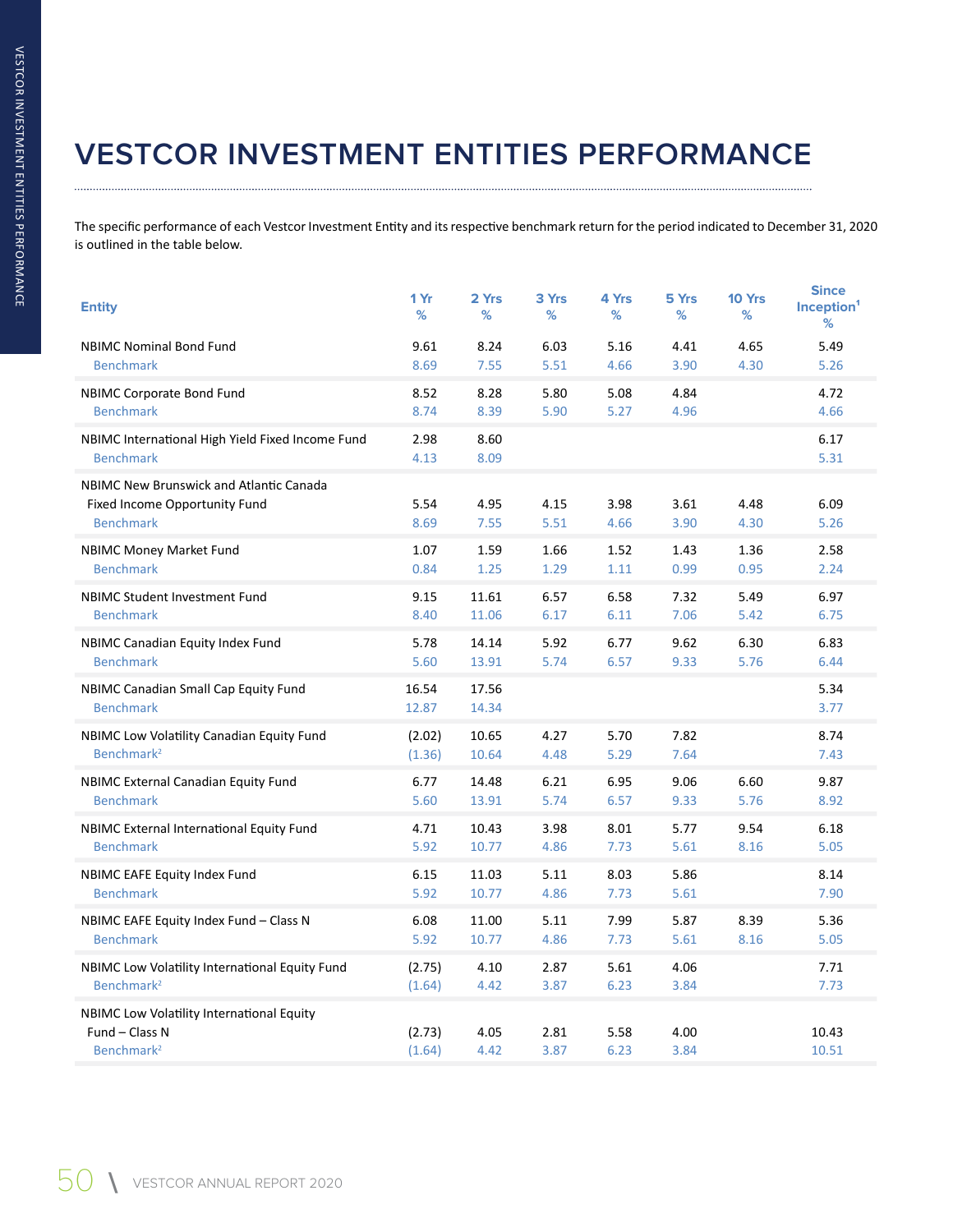| <b>Entity</b>                                                                      | 1 Yr<br>%          | 2 Yrs<br>℅     | 3 Yrs<br>%     | 4 Yrs<br>℅     | 5 Yrs<br>℅     | 10 Yrs<br>%    | <b>Since</b><br>Inception <sup>1</sup><br>% |
|------------------------------------------------------------------------------------|--------------------|----------------|----------------|----------------|----------------|----------------|---------------------------------------------|
| NBIMC Low Volatility Emerging Markets<br>Equity Fund - Class N<br><b>Benchmark</b> | 0.35<br>5.90       | 3.19<br>4.44   | 1.78<br>3.86   | 5.58<br>7.32   | 5.33<br>5.88   |                | 3.67<br>4.21                                |
| NBIMC U.S. Equity Index (2017) Fund<br><b>Benchmark</b>                            | 16.38<br>16.32     | 20.51<br>20.51 | 14.84<br>14.81 |                |                |                | 12.94<br>12.91                              |
| NBIMC U.S. Equity Index Fund - Class N<br><b>Benchmark</b>                         | 16.16<br>15.69     | 20.41<br>19.82 | 14.77<br>14.15 | 14.50<br>13.94 | 13.30<br>12.85 | 16.72<br>16.50 | 12.65<br>12.54                              |
| NBIMC U.S. Small Cap Equity Fund<br><b>Benchmark</b>                               | 17.77<br>17.40     | 18.43<br>18.04 |                |                |                |                | 11.28<br>10.52                              |
| NBIMC Low Volatility U.S. Equity (2017) Fund<br><b>Benchmark</b>                   | (0.59)<br>3.25     | 9.16<br>11.62  | 8.65<br>11.06  |                |                |                | 6.79<br>9.06                                |
| NBIMC Low Volatility U.S. Equity Fund - Class N<br>Benchmark <sup>2</sup>          | (0.41)<br>3.25     | 9.29<br>11.62  | 8.75<br>11.06  | 8.22<br>10.92  | 8.38<br>10.03  |                | 15.44<br>16.72                              |
| <b>NBIMC Inflation Linked Securities Fund</b><br><b>Benchmark</b>                  | 13.46<br>13.02     | 10.85<br>10.49 | 7.16<br>6.86   | 5.57<br>5.29   | 5.03<br>4.80   | 4.67<br>4.52   | 7.05<br>6.86                                |
| <b>NBIMC Canadian Real Estate Fund</b><br><b>Benchmark</b>                         | 1.83<br>5.62       | 6.46<br>5.86   | 9.27<br>5.86   | 10.72<br>5.76  | 10.64<br>5.67  | 11.09<br>5.60  | 11.48<br>5.72                               |
| NBIMC Canadian Real Estate Investment Trust Fund<br><b>Benchmark</b>               | (13.01)<br>(13.08) | 3.53<br>3.31   | 4.57<br>4.30   | 5.91<br>5.66   | 8.19<br>7.95   |                | 6.54<br>6.31                                |
| NBIMC Non-Canadian Private Real Estate Fund<br><b>Benchmark</b>                    | (20.23)<br>5.62    | (7.76)<br>5.86 | (1.21)<br>5.86 | 3.92<br>5.76   | 3.06<br>5.67   |                | 1.66<br>5.62                                |
| Vestcor Investments Private Real Estate, L.P.<br><b>Benchmark</b>                  | (0.04)<br>5.62     | 5.40<br>5.86   | 4.49<br>5.86   |                |                |                | 4.47<br>5.77                                |
| Vestcor Investments Private Real Estate 2, L.P.<br><b>Benchmark</b>                | 4.55<br>5.62       | 2.15<br>5.86   |                |                |                |                | 4.65<br>5.71                                |
| Vestcor Real Estate Fund Limited Partnership<br><b>Benchmark</b>                   | 0.59<br>5.62       |                |                |                |                |                | (0.25)<br>5.66                              |
| NBIMC International Real Estate (2017) Fund<br><b>Benchmark</b>                    | (8.76)<br>(6.79)   | 5.96<br>6.71   | 5.24<br>6.00   |                |                |                | 3.26<br>3.84                                |
| NBIMC International Real Estate Fund - Class N<br><b>Benchmark</b>                 | (7.16)<br>(7.60)   | 6.80<br>5.63   | 5.80<br>4.86   | 4.40<br>3.75   | 4.56<br>4.07   | 11.95<br>11.54 | 9.02<br>8.71                                |
| NBIMC Public Infrastructure (2017) Fund<br><b>Benchmark</b>                        | (0.56)<br>5.62     | 5.95<br>5.86   | 4.22<br>5.86   |                |                |                | 2.64<br>5.66                                |
| NBIMC Public Infrastructure Fund - Class N<br><b>Benchmark</b>                     | (2.00)<br>5.62     | 4.93<br>5.86   | 3.43<br>5.86   | 3.48<br>5.76   | 4.20<br>5.67   |                | 3.16<br>5.65                                |
| <b>NBIMC Infrastructure Fund</b><br><b>Benchmark</b>                               | 3.55<br>5.62       | 9.58<br>5.86   | 9.81<br>5.86   | 11.02<br>5.76  | 10.55<br>5.67  |                | 8.95<br>5.68                                |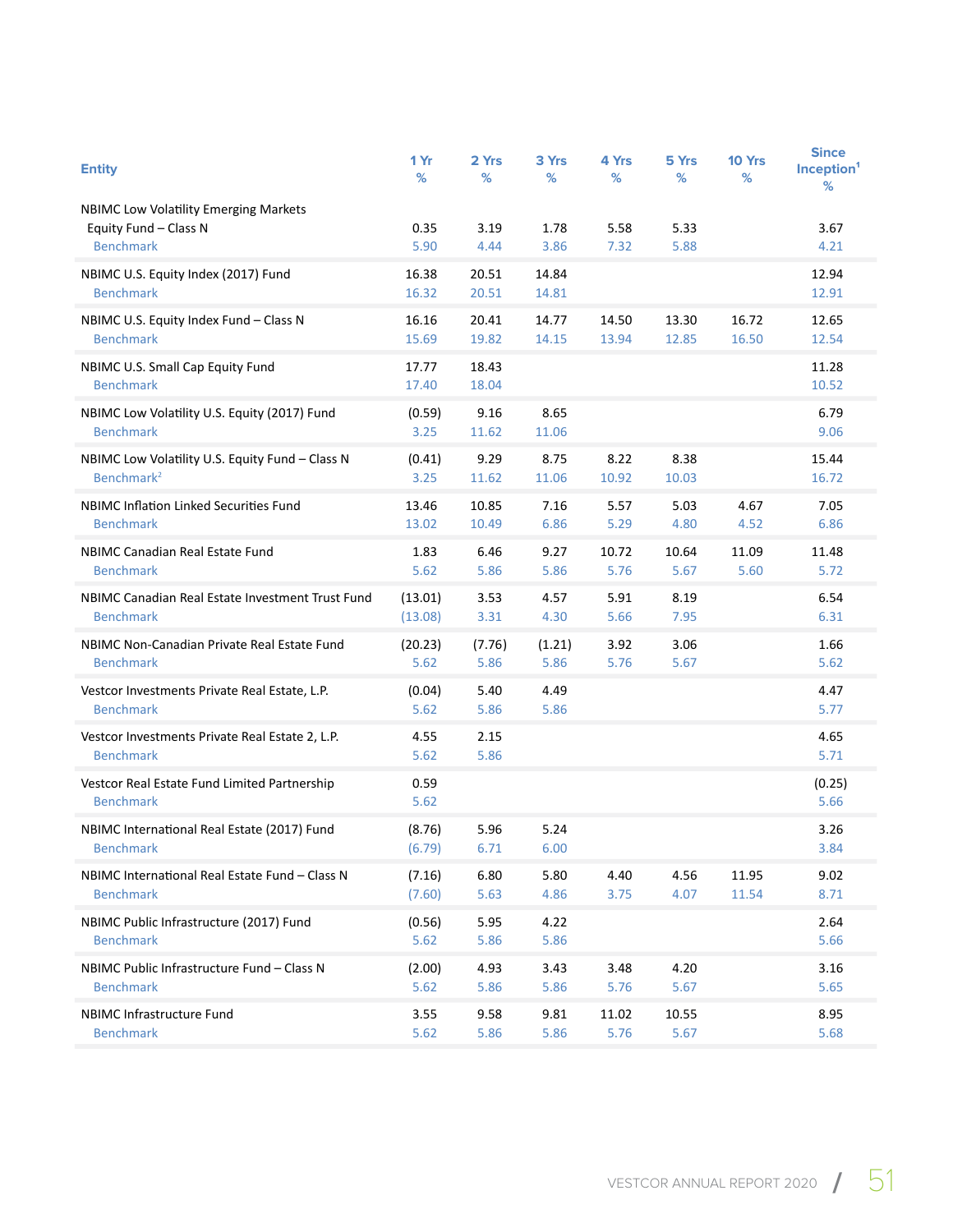| <b>Entity</b>                                    | 1 Yr<br>% | 2 Yrs<br>% | 3 Yrs<br>% | 4 Yrs<br>% | 5 Yrs<br>% | <b>10 Yrs</b><br>% | <b>Since</b><br>Inception <sup>1</sup><br>% |
|--------------------------------------------------|-----------|------------|------------|------------|------------|--------------------|---------------------------------------------|
| Vestcor Investments Infrastructure, L. P.        | 5.77      | 6.04       | 10.40      |            |            |                    | 10.86                                       |
| <b>Benchmark</b>                                 | 5.62      | 5.86       | 5.86       |            |            |                    | 5.66                                        |
| NBIMC Quantitative Strategies (2017) Fund        | 12.86     | 8.71       | 6.01       |            |            |                    | 6.51                                        |
| <b>Benchmark</b>                                 | 0.84      | 1.25       | 1.29       |            |            |                    | 1.18                                        |
| NBIMC Quantitative Strategies Fund - Class N     | 13.55     | 8.92       | 5.79       | 5.88       | 5.79       | 5.35               | 4.71                                        |
| <b>Benchmark</b>                                 | 0.84      | 1.25       | 1.29       | 1.11       | 0.99       | 0.95               | 1.00                                        |
| NBIMC Quantitative Strategic Beta (2017) Fund    | 2.04      | 4.47       | 4.60       |            |            |                    | 4.83                                        |
| <b>Benchmark</b>                                 | 0.84      | 1.25       | 1.29       |            |            |                    | 1.18                                        |
| NBIMC Quantitative Strategic Beta Fund - Class N | 1.33      | 4.30       | 4.50       | 4.58       |            |                    | 4.86                                        |
| <b>Benchmark</b>                                 | 0.84      | 1.25       | 1.29       | 1.11       |            |                    | 1.03                                        |
| NBIMC New Brunswick and Atlantic Canada          |           |            |            |            |            |                    |                                             |
| <b>Equity Opportunity Fund</b>                   | 23.95     | 16.57      | 10.84      | 14.72      | 12.92      | 22.07              | 10.53                                       |
| <b>Benchmark</b>                                 | 5.62      | 5.86       | 5.86       | 5.76       | 5.67       | 5.72               | 6.77                                        |
| <b>NBIMC Private Equity Fund</b>                 | 23.62     | 14.62      | 18.86      | 18.72      | 16.16      | 17.60              | 12.28                                       |
| <b>Benchmark</b>                                 | 10.29     | 15.14      | 8.91       | 10.32      | 9.01       | 11.43              | 8.27                                        |
| Vestcor Investments Private Equity, L. P.        | 19.01     | 9.64       | 11.11      |            |            |                    | 2.25                                        |
| <b>Benchmark</b>                                 | 13.23     | 15.95      | 8.80       |            |            |                    | 9.21                                        |

*1 On April 1, 2008, Vestcor implemented Canadian dollar benchmarks for international exposures. Prior to that date, the benchmarks for international exposures were reflected in the local currencies. To ensure comparative information is presented for performance and benchmarks, the Since Inception column above reflects the returns from the later of the first day of trading in the entity or, if an international entity, April 1, 2008.*

*2 Effective October 14, 2014 minimum volatility benchmarks replaced the market cap indices for Canadian, U.S., and EAFE Low Volatility public equity funds.*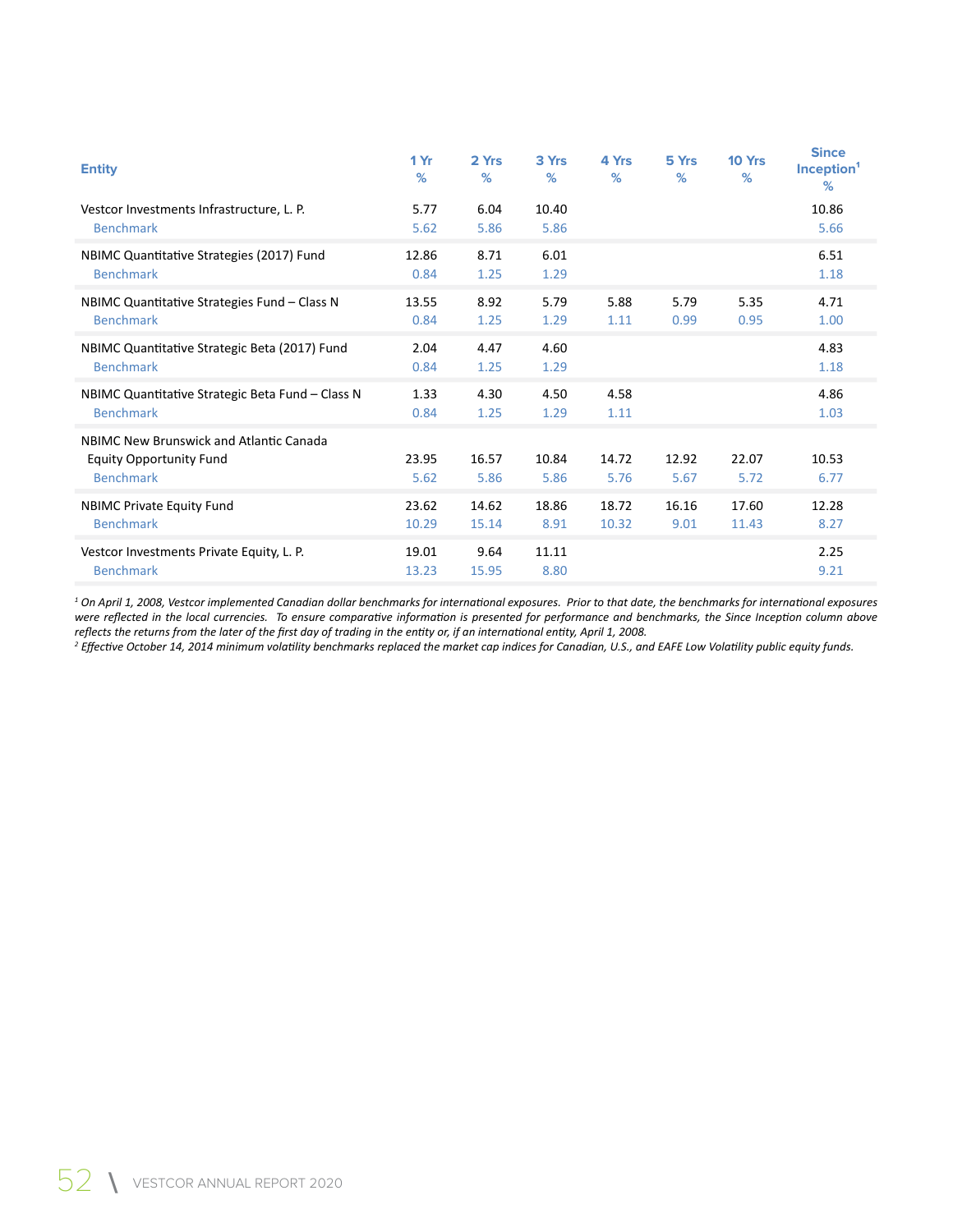# VESTCOR

**FINANCIAL STATEMENTS DECEMBER 31, 2020**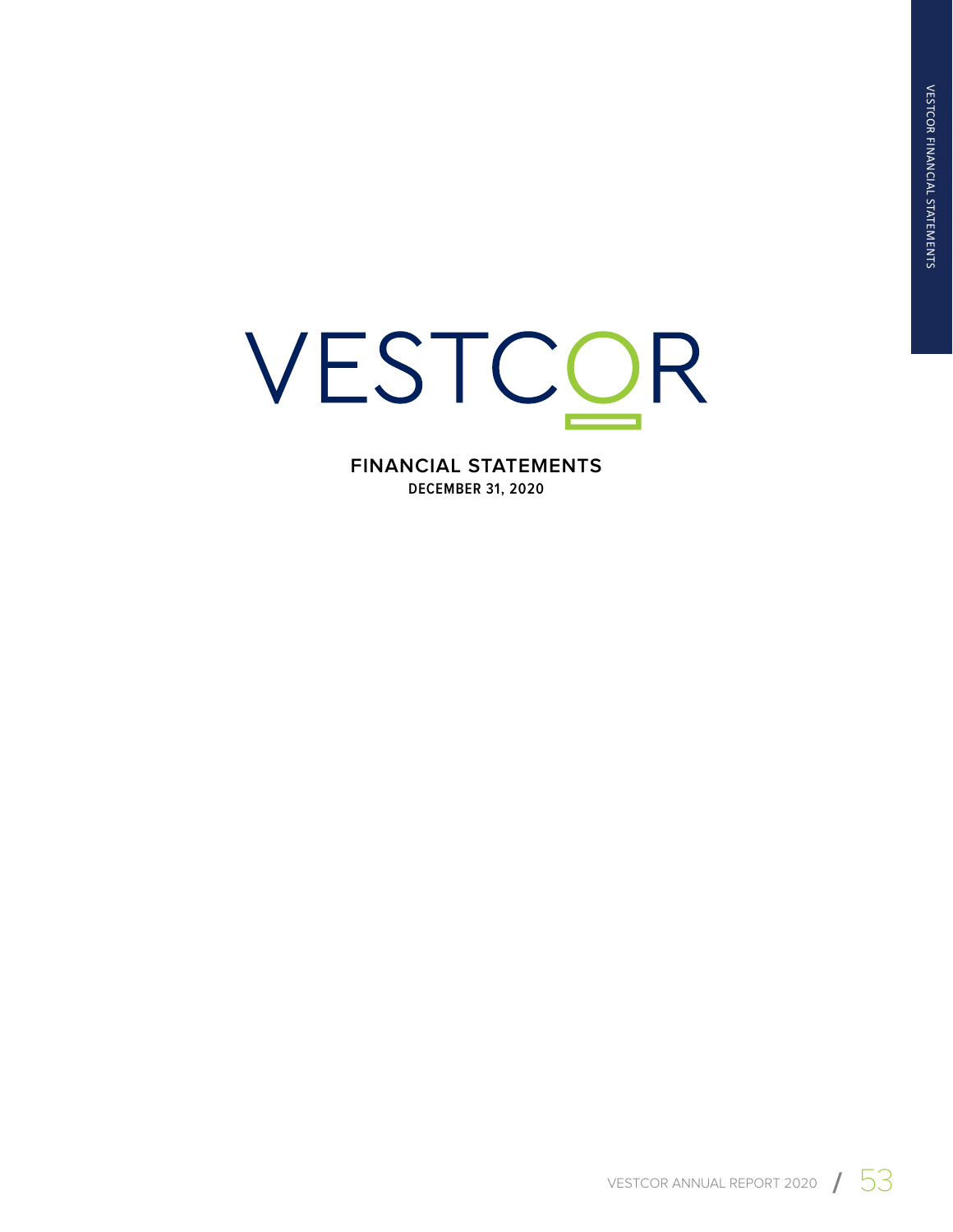## MANAGEMENT'S RESPONSIBILITY FOR FINANCIAL STATEMENTS

The following annual financial statements report the financial position and results of operations of Vestcor Inc. ("Vestcor") for the year ended December 31, 2020. They have been prepared by Management and approved by the Board of Directors.

Management prepared Vestcor's financial statements in accordance with CPA Handbook Part III - *Accounting Standards for Not-for-Profit Organizations*. The financial statements are general purpose financial statements and include a Statement of Financial Position, Statement of Operations and Changes in Net Assets and Statement of Cash Flow.

Management is responsible for the integrity and fair presentation of the financial statements, including amounts based on best estimates and judgments. Vestcor maintains systems of internal control and supporting procedures to provide reasonable assurance that accurate financial information is available, that assets are protected and that resources are managed efficiently.

Ultimate responsibility for the financial statements rests with the Board of Directors. The Board is assisted in its responsibilities by the Audit Committee, consisting of six independent Board members. The Audit Committee reviews the financial statements and recommends them for approval by the Board. The Audit Committee also reviews matters related to accounting, auditing, internal control systems, financial risk management and the scope, planning and audit findings of the internal and external auditors.

KPMG LLP, the external auditors of the financial statements, are directly accountable to the Audit Committee. They have conducted an independent examination of the financial statements in accordance with Canadian generally accepted auditing standards, performing such tests and other procedures as they consider necessary to express an opinion to the Board of Directors.

**[signed by]**

**[signed by]**

**John A. Sinclair** President and Chief Executive Officer

**Brent Henry, CPA, CA** Chief Financial Officer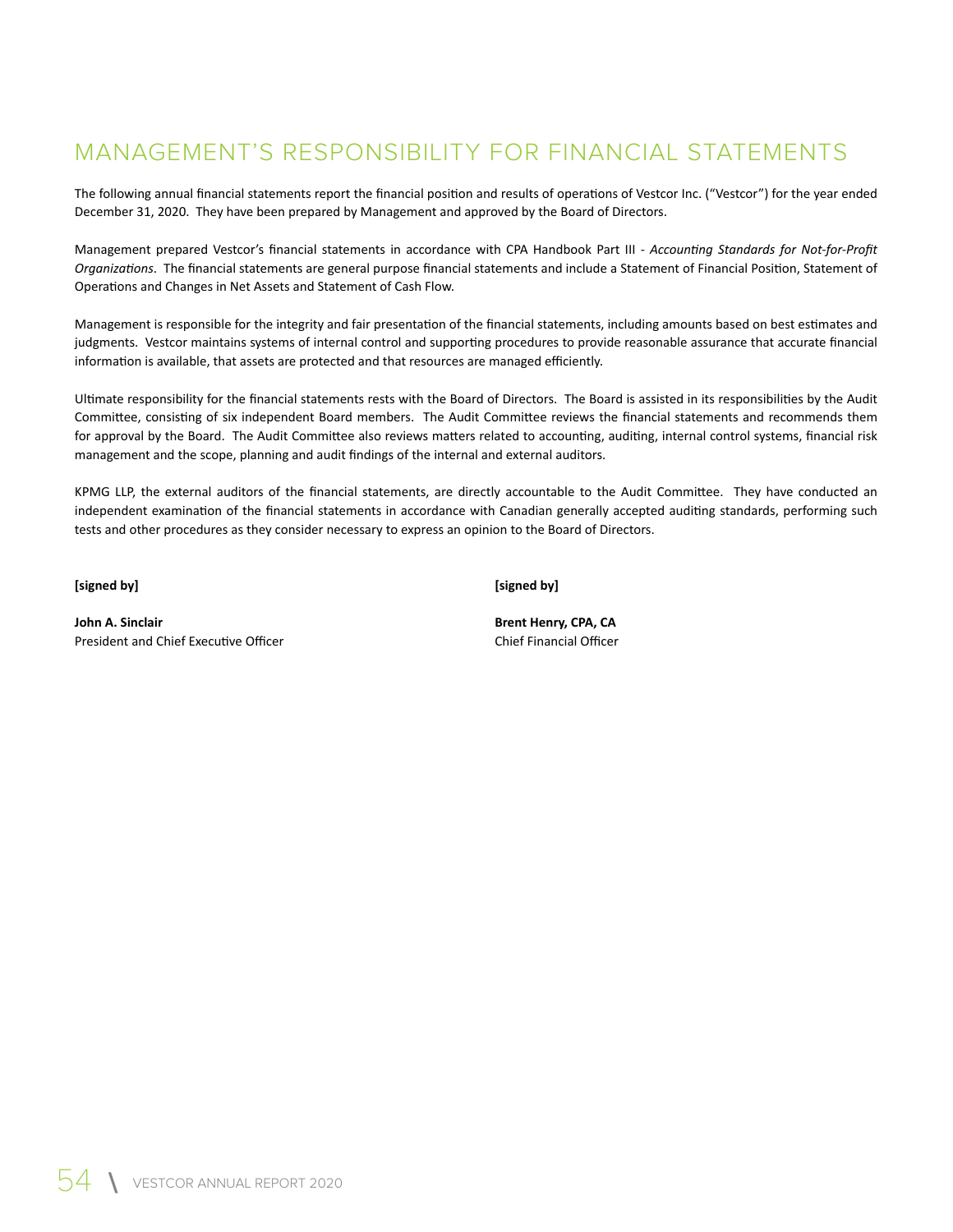

KPMG LLP Frederick Square 77 Westmorland Street, Suite 700 Fredericton NB E3B 6Z3 Canada Tel 506-452-8000 Fax 506-450-0072

## **INDEPENDENT AUDITORS' REPORT**

To the Shareholder of Vestcor Inc.

#### *Opinion*

We have audited the financial statements of Vestcor Inc. (the Entity) which comprise:

- the statement of financial position as at end of December 31, 2020
- the statement of operations and changes in net assets for the year then ended
- the statement of cash flow for the year then ended
- and notes to the financial statements, including a summary of significant accounting policies (Hereinafter referred to as the "financial statements").

In our opinion, the accompanying financial statements present fairly, in all material respects, the financial position of the Entity as at December 31, 2020, and its results of operations and its cash flows for the year then ended in accordance with Canadian accounting standards for not-for-profit organizations.

#### *Basis for Opinion*

We conducted our audit in accordance with Canadian generally accepted auditing standards. Our responsibilities under those standards are further described in the **"***Auditors' Responsibilities for the Audit of the Financial Statements***"** section of our auditors' report.

We are independent of the Entity in accordance with the ethical requirements that are relevant to our audit of the financial statements in Canada and we have fulfilled our other responsibilities in accordance with these requirements.

We believe that the audit evidence we have obtained is sufficient and appropriate to provide a basis for our opinion.

#### *Other Information*

Management is responsible for the other information. Other information comprises:

 the information, other than the financial statements and the auditors' report thereon, included in the annual report.

Our opinion on the financial statements does not cover the other information and we do not and will not express any form of assurance conclusion thereon.

© 2020 KPMG LLP, an Ontario limited liability partnership and a member firm of the KPMG global organization of independent member firms affiliated with KPMG International Limited, a private English company limited by guarantee. All rights reserved.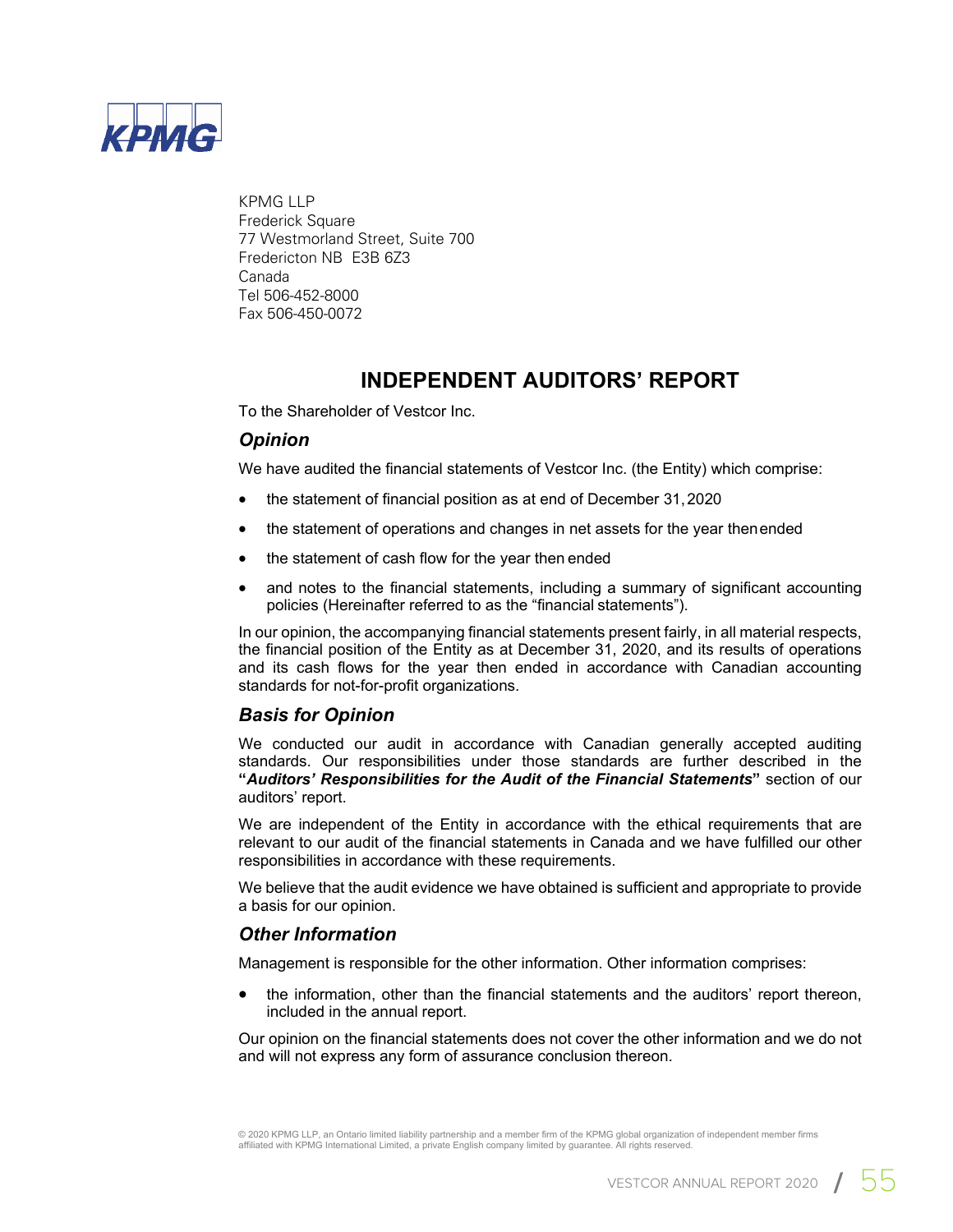

Page 2

In connection with our audit of the financial statements, our responsibility is to read the other information identified above and, in doing so, consider whether the other information is materially inconsistent with the financial statements or our knowledge obtained in the audit and remain alert for indications that the other information appears to be materially misstated.

We obtained the information, other than the financial statements and the auditors' report thereon, included in the annual report as at the date of this auditors' report.

If, based on the work we have performed on this other information, we conclude that there is a material misstatement of this other information, we are required to report that fact in the auditors' report.

We have nothing to report in this regard.

#### *Responsibilities of Management and Those Charged with Governance for the Financial Statements*

Management is responsible for the preparation and fair presentation of the financial statements in accordance with Canadian accounting standards for not-for-profit organizations, and for such internal control as management determines is necessary to enable the preparation of financial statements that are free from material misstatement, whether due to fraud or error.

In preparing the financial statements, management is responsible for assessing the Entity's ability to continue as a going concern, disclosing as applicable, matters related to going concern and using the going concern basis of accounting unless management either intends to liquidate the Entity or to cease operations, or has no realistic alternative but to do so.

Those charged with governance are responsible for overseeing the Entity's financial reporting process.

#### *Auditors' Responsibilities for the Audit of the Financial Statements*

Our objectives are to obtain reasonable assurance about whether the financial statements as a whole are free from material misstatement, whether due to fraud or error, and to issue an auditors' report that includes our opinion.

Reasonable assurance is a high level of assurance, but is not a guarantee that an audit conducted in accordance with Canadian generally accepted auditing standards will always detect a material misstatement when it exists.

Misstatements can arise from fraud or error and are considered material if, individually or in the aggregate, they could reasonably be expected to influence the economic decisions of users taken on the basis of the financial statements.

As part of an audit in accordance with Canadian generally accepted auditing standards, we exercise professional judgment and maintain professional skepticism throughout the audit.

We also:

 Identify and assess the risks of material misstatement of the financial statements, whether due to fraud or error, design and perform audit procedures responsive to those risks, and obtain audit evidence that is sufficient and appropriate to provide a basis for our opinion.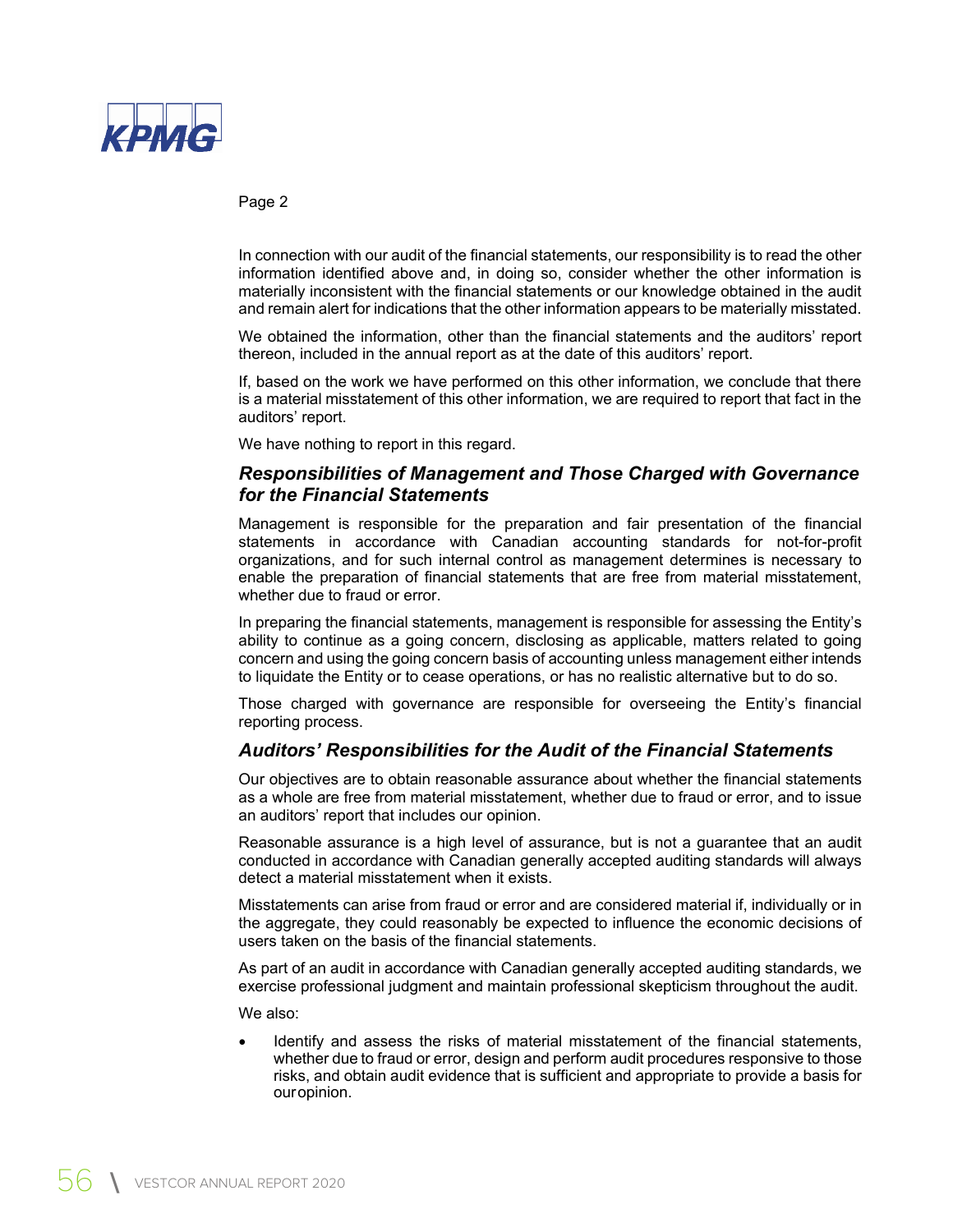

#### Page 3

The risk of not detecting a material misstatement resulting from fraud is higher than for one resulting from error, as fraud may involve collusion, forgery, intentional omissions, misrepresentations, or the override of internal control.

- Obtain an understanding of internal control relevant to the audit in order to design audit procedures that are appropriate in the circumstances, but not for the purpose of expressing an opinion on the effectiveness of the Entity's internal control.
- Evaluate the appropriateness of accounting policies used and the reasonableness of accounting estimates and related disclosures made by management.
- Conclude on the appropriateness of management's use of the going concern basis of accounting and, based on the audit evidence obtained, whether a material uncertainty exists related to events or conditions that may cast significant doubt on the Entity's ability to continue as a going concern. If we conclude that a material uncertainty exists, we are required to draw attention in our auditors' report to the related disclosures in the financial statements or, if such disclosures are inadequate, to modify our opinion. Our conclusions are based on the audit evidence obtained up to the date of our auditors' report. However, future events or conditions may cause the Entity to cease to continue as a going concern.
- Evaluate the overall presentation, structure and content of the financial statements, including the disclosures, and whether the financial statements represent the underlying transactions and events in a manner that achieves fair presentation.
- Communicate with those charged with governance regarding, among other matters, the planned scope and timing of the audit and significant audit findings, including any significant deficiencies in internal control that we identify during our audit.

KPMG LLP

Chartered Professional Accountants Fredericton, Canada

March 29, 2021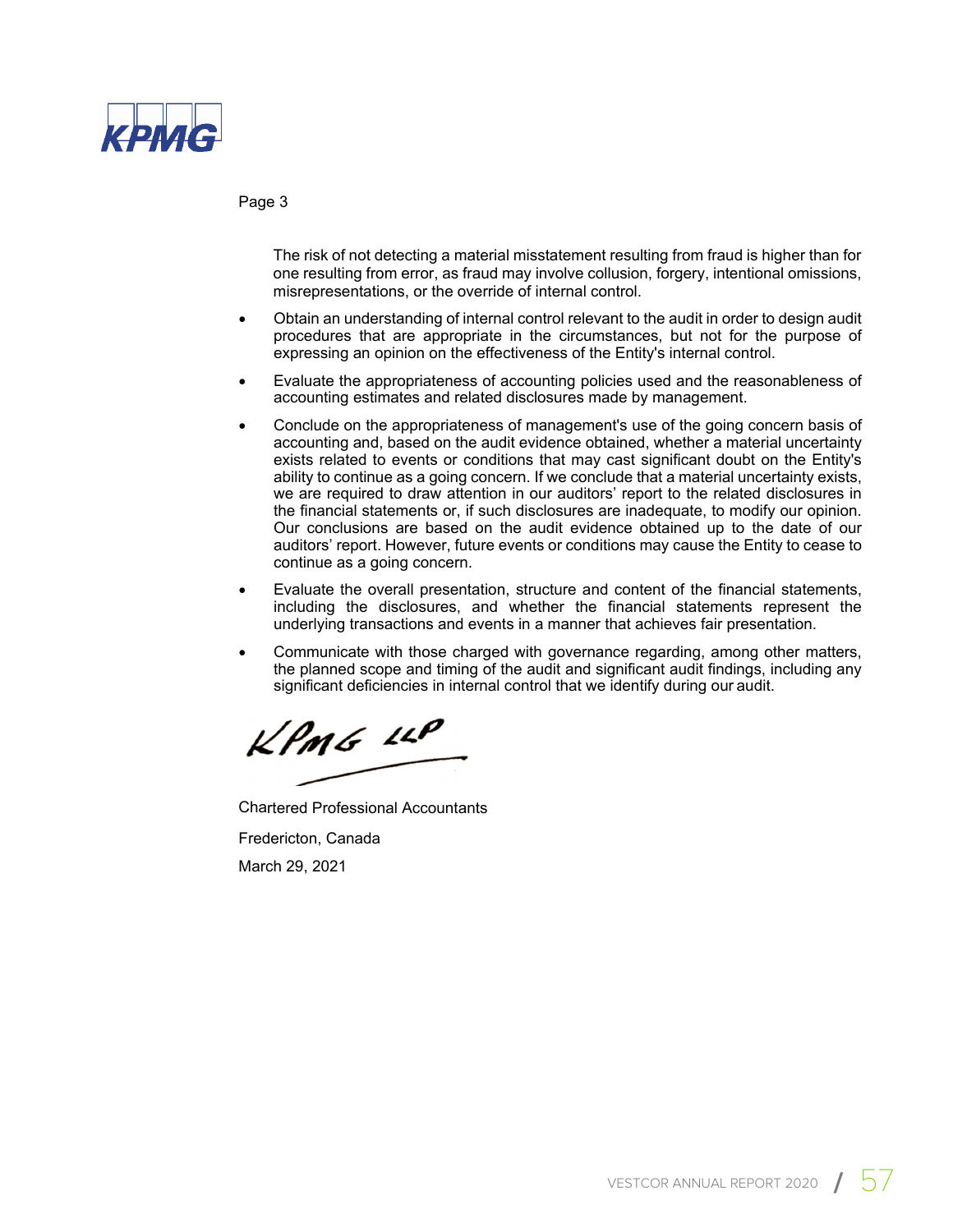#### **VESTCOR INC. Statement of Financial Position**  As at December 31

*(in thousands of Canadian dollars)* 

|                                                                 | 2020 |                |               | 2019           |
|-----------------------------------------------------------------|------|----------------|---------------|----------------|
| <b>ASSETS</b>                                                   |      |                |               |                |
| Current                                                         |      |                |               |                |
| Cash                                                            | \$   | 2,716          | <sup>\$</sup> | 1,983          |
| Accounts receivable (note 10)                                   |      | 6,566          |               | 9,231          |
| Accounts receivable – Vestcor Corp. (note 10)                   |      | 822            |               |                |
| Other receivables                                               |      | 32             |               | 65             |
| Prepaid expenses                                                |      | 1,434          |               | 628            |
| Total current assets                                            |      | 11,570         |               | 11,907         |
| Long-term accounts recoverable for supplemental pension         |      | 362            |               | 344            |
| Capital assets (note 3)                                         |      | 3,713          |               | 512            |
| Intangible assets (note 4)                                      |      | 4,041          |               | 4,172          |
|                                                                 | \$   | 19,686         | \$            | 16,935         |
| <b>LIABILITIES AND NET ASSETS</b>                               |      |                |               |                |
| Current                                                         |      |                |               |                |
| Accounts payable and accrued liabilities (note 5)               | \$   | 11,541         | \$            | 11,879         |
| Current portion of term loan (note 10)                          |      | 117            |               |                |
| Current portion of supplemental pension (note 6)                |      | 27             |               | 26             |
| Total current liabilities                                       |      | 11,685         |               | 11,905         |
| Supplemental pension (note 6)                                   |      | 362            |               | 344            |
| Term loan payable (note 10)                                     |      | 2,618          |               |                |
| Deferred contributions related to capital and intangible assets |      |                |               |                |
| (note 7)                                                        |      | 5,019          |               | 4,684          |
| <b>Total liabilities</b>                                        |      | 19,684         |               | 16,933         |
| Unrestricted net assets                                         |      | $\mathfrak{D}$ |               | $\overline{2}$ |
|                                                                 | \$   | 19,686         | \$            | 16,935         |

*See accompanying notes to financial statements*  Contractual obligations and contingencies *(note 9)* 

Approved on behalf of the Board:

[signed by] [signed by] Michael W. Walton Donna Bovolaneas<br>
Chairman of the Board Chair of the Audit (

Chair of the Audit Committee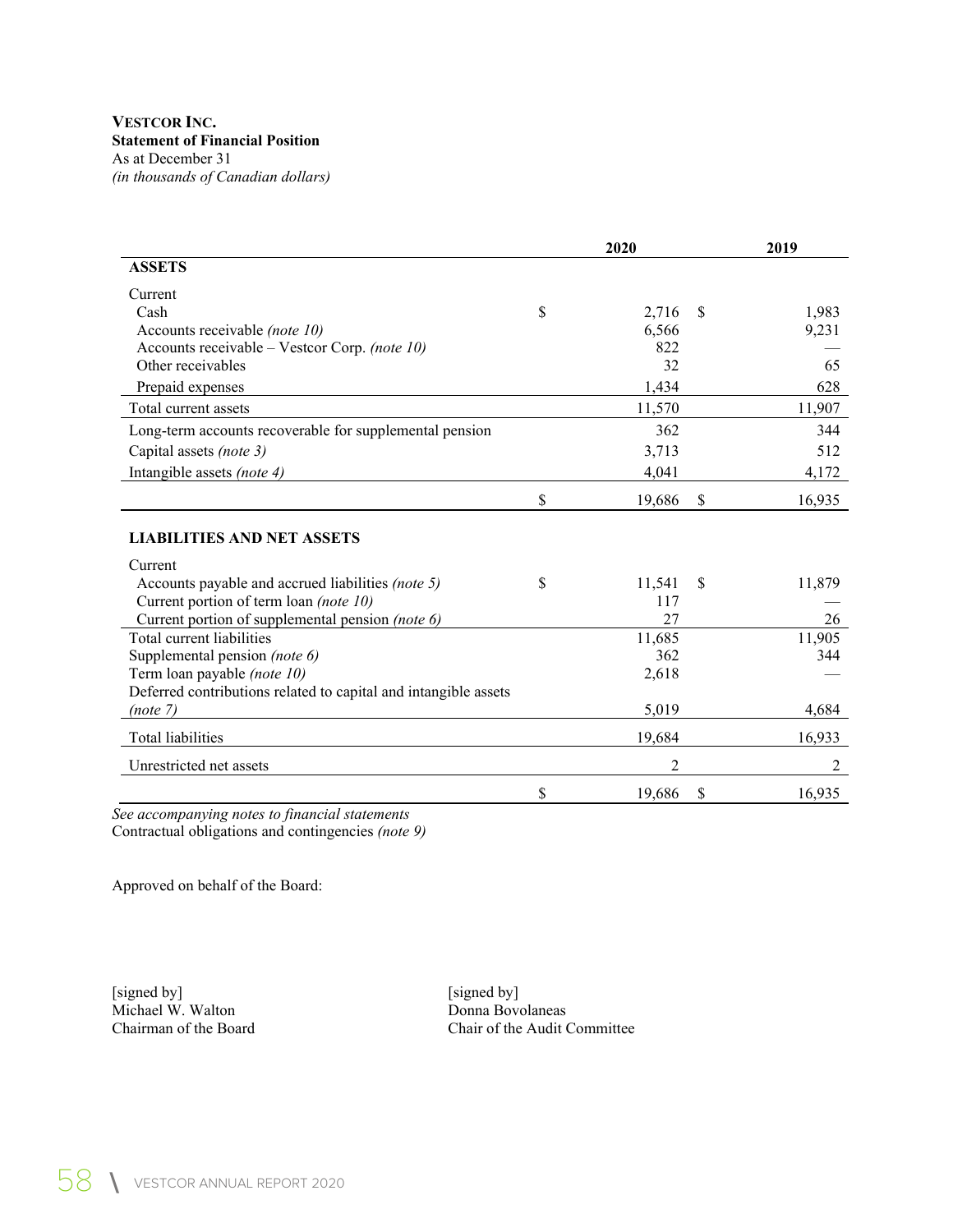#### **VESTCOR INC.**

#### **Statement of Operations and Change in Net Assets**

For the year ended December 31

*(in thousands of Canadian dollars)* 

|                                                                  |    | 2020   |               | 2019   |
|------------------------------------------------------------------|----|--------|---------------|--------|
| <b>REVENUE</b>                                                   |    |        |               |        |
| Investment management fees (note 10)                             | \$ | 21,107 | <sup>\$</sup> | 20,918 |
| Pension administration fees (note 10)                            |    | 7,760  |               | 7,755  |
| Benefits administration fees                                     |    | 1,434  |               | 1,423  |
| Amortization of deferred contributions related to capital assets |    | 824    |               | 271    |
| Other                                                            |    | 117    |               | 21     |
| <b>Total revenue</b>                                             |    | 31,242 |               | 30,388 |
| <b>EXPENSES</b>                                                  |    |        |               |        |
| Salaries and benefits                                            |    | 18,217 |               | 18,568 |
| Information systems                                              |    | 4,527  |               | 4,507  |
| External investment management                                   |    | 3,711  |               | 3,352  |
| Securities custody                                               |    | 1,219  |               | 1,386  |
| Office and business                                              |    | 1,158  |               | 1,276  |
| Professional services                                            |    | 729    |               | 467    |
| Office rent                                                      |    | 857    |               | 561    |
| Amortization of capital assets                                   |    | 824    |               | 271    |
| <b>Total expenses</b>                                            |    | 31,242 |               | 30,388 |
| <b>Excess of revenue over expenses</b>                           |    |        |               |        |
| Unrestricted net assets, beginning of year                       |    | 2      |               | 2      |
| Unrestricted net assets, end of year                             | S  | 2      | S             | 2      |

*See accompanying notes to financial statements*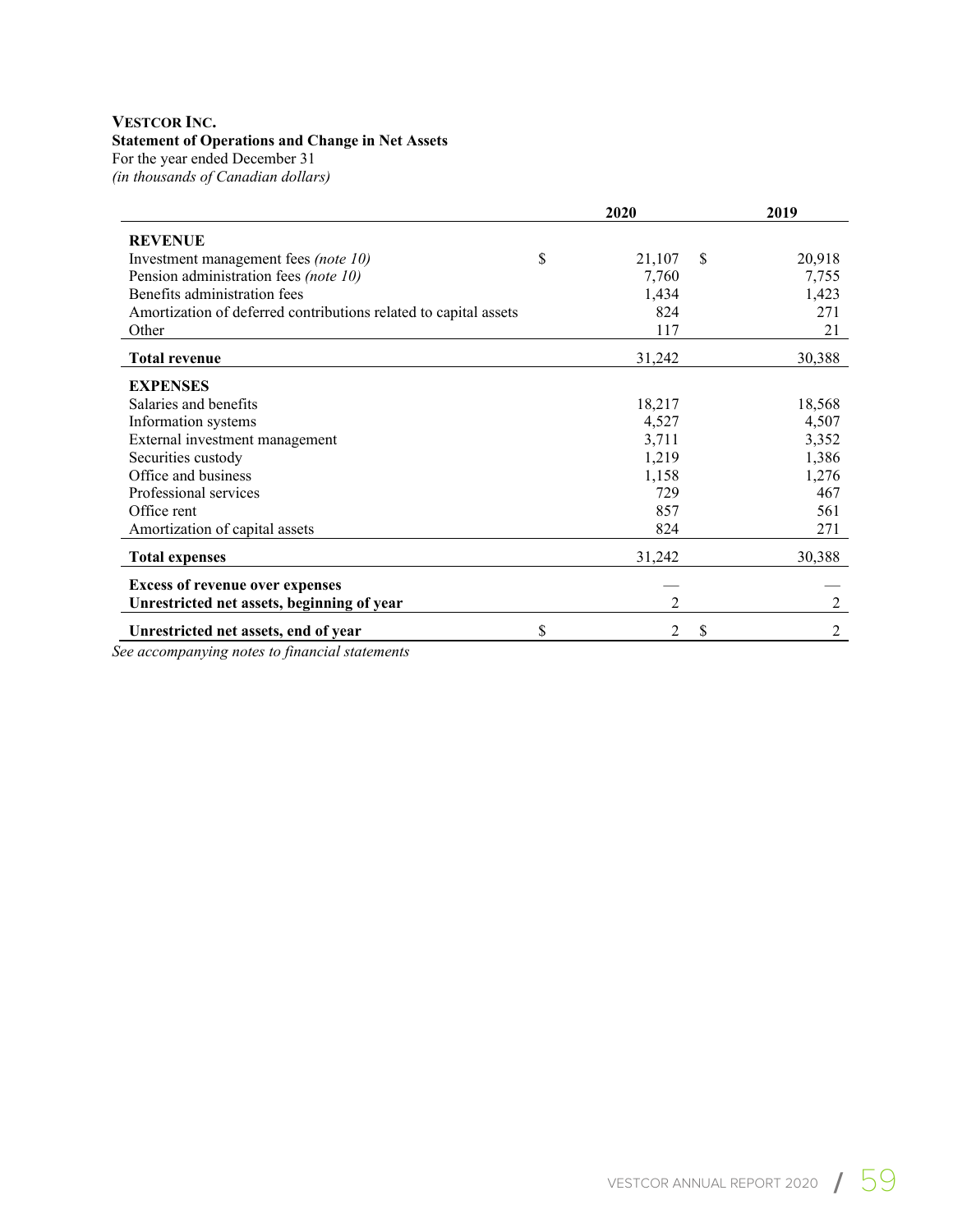## **VESTCOR INC.**

**Statement of Cash Flow** 

For the year ended December 31 *(in thousands of Canadian dollars)* 

|                                                                 | 2020              | 2019     |
|-----------------------------------------------------------------|-------------------|----------|
| <b>OPERATING ACTIVITIES</b>                                     |                   |          |
| <b>Excess of revenue over expenses</b>                          | \$<br>\$          |          |
| Non-cash items:                                                 |                   |          |
| Amortization of capital and intangible assets                   | 824               | 271      |
| Amortization of deferred contributions related to capital and   |                   |          |
| intangible assets                                               | (824)             | (271)    |
| Loss on disposal of capital assets                              | 51                |          |
| Writedown of deferred contributions related to capital and      |                   |          |
| intangible assets                                               | (51)              |          |
| Supplemental pension                                            | 46                | 39       |
| Changes in non-cash operating working capital:                  |                   |          |
| Decrease (increase) in accounts receivable                      | 2,647             | (501)    |
| Increase in Vestcor Corp accounts receivable                    | (822)             |          |
| Decrease in other receivables                                   | 33                | $\tau$   |
| Increase in prepaid expenses                                    | (806)             | (255)    |
| (Decrease) increase in accounts payable and accrued             |                   |          |
| liabilities                                                     | (338)             | 2,645    |
| Net cash provided by operating activities                       | 760               | 1,935    |
| <b>INVESTING ACTIVITIES</b>                                     |                   |          |
| Purchases of capital and intangible assets                      | (3,945)           | (2, 413) |
| Deferred contributions related to capital and intangible assets | 1,210             | 2,413    |
| Net cash used in investing activities                           | (2,735)           |          |
| <b>FINANCING ACTIVITY</b>                                       |                   |          |
| Payment of supplemental pension                                 | (27)              | (26)     |
| Proceeds from Vestcor Corp loan                                 | 2,735             |          |
| Net cash provided by (used in) financing activity               | 2,708             | (26)     |
| <b>INCREASE IN CASH DURING YEAR</b>                             | 733               | 1,909    |
| Cash, beginning of year                                         | 1,983             | 74       |
| <b>CASH, END OF YEAR</b>                                        | \$<br>\$<br>2,716 | 1,983    |

*See accompanying notes to financial statements*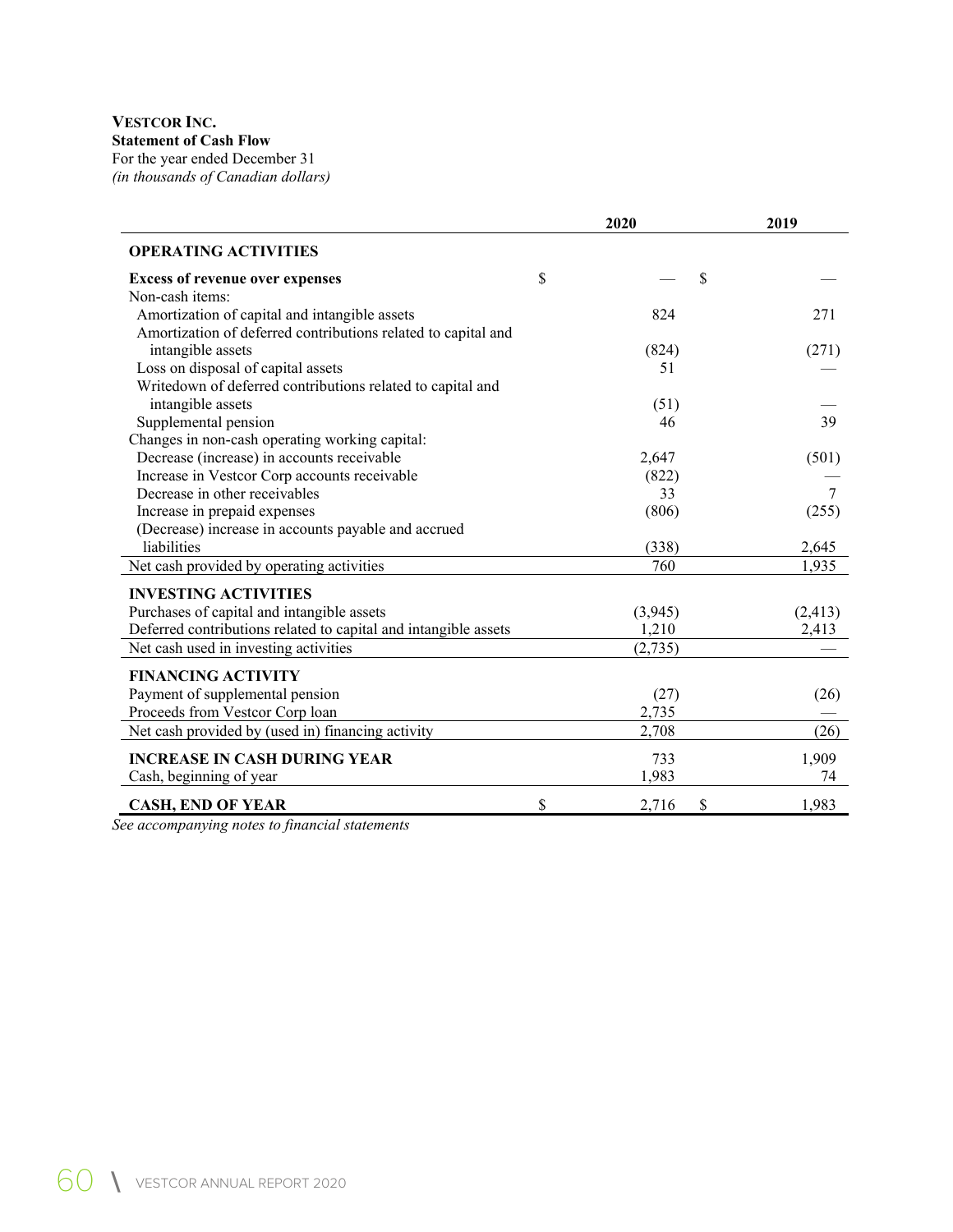#### **1. Nature of Operations**

Vestcor Inc. ("Vestcor") was created on January 1, 2018 upon the amalgamation of Vestcor Investment Management Corporation ("VIMC") and Vestcor Pension Services Corporation ("VPSC"), both wholly-owned entities of Vestcor Corp. Vestcor Corp. is a not-for-profit organization without share capital whose Members consist of the New Brunswick Public Service Pension Plan ("NBPSPP") and New Brunswick Teachers' Pension Plan ("NBTPP"). The Vestcor operating entities were transferred to Vestcor Corp. from the Province of New Brunswick on October 1, 2016.

Vestcor's mandate is to provide pension and benefits administration, and investment management and advisory services to pension, trust, endowment or similar funds within the public sector.

Vestcor recovers all operating expenses and capital expenditures on a cost recovery basis. Vestcor is exempt from income taxes under Subsection 149(1)(l) of the *Income Tax Act* (Canada).

#### **2. Significant Accounting Policies**

*(a) Basis of presentation*

These financial statements present the operations of Vestcor for the year ended December 31, 2020 with comparative figures for the year ended December 31, 2019. They have been prepared in accordance with CPA Handbook Part III – *Accounting Standards for Not-for-Profit Organizations*. The significant accounting policies used in the preparation of these financial statements are as follows:

*(b) Revenue recognition*

Fees for services are recognized in revenue as services are performed and collection is probable. Vestcor follows the deferral method of accounting for contributions. Contributions restricted for the purchase of capital assets are deferred and amortized into revenue on a straight-line basis at rates corresponding with amortization rates for the related capital assets.

*(c) Capital assets*

Capital assets are recorded at acquisition cost less accumulated amortization. When a capital asset no longer contributes to the corporation's ability to provide services, its carrying amount is written down to its residual value. Capital assets are amortized over their estimated useful lives, calculated on a straight-line basis, using the following rates:

| Computer equipment      | - 3 and 5 years                 |
|-------------------------|---------------------------------|
| Furniture and equipment | $-12.5$ years                   |
| Leasehold improvements  | - over the remaining lease term |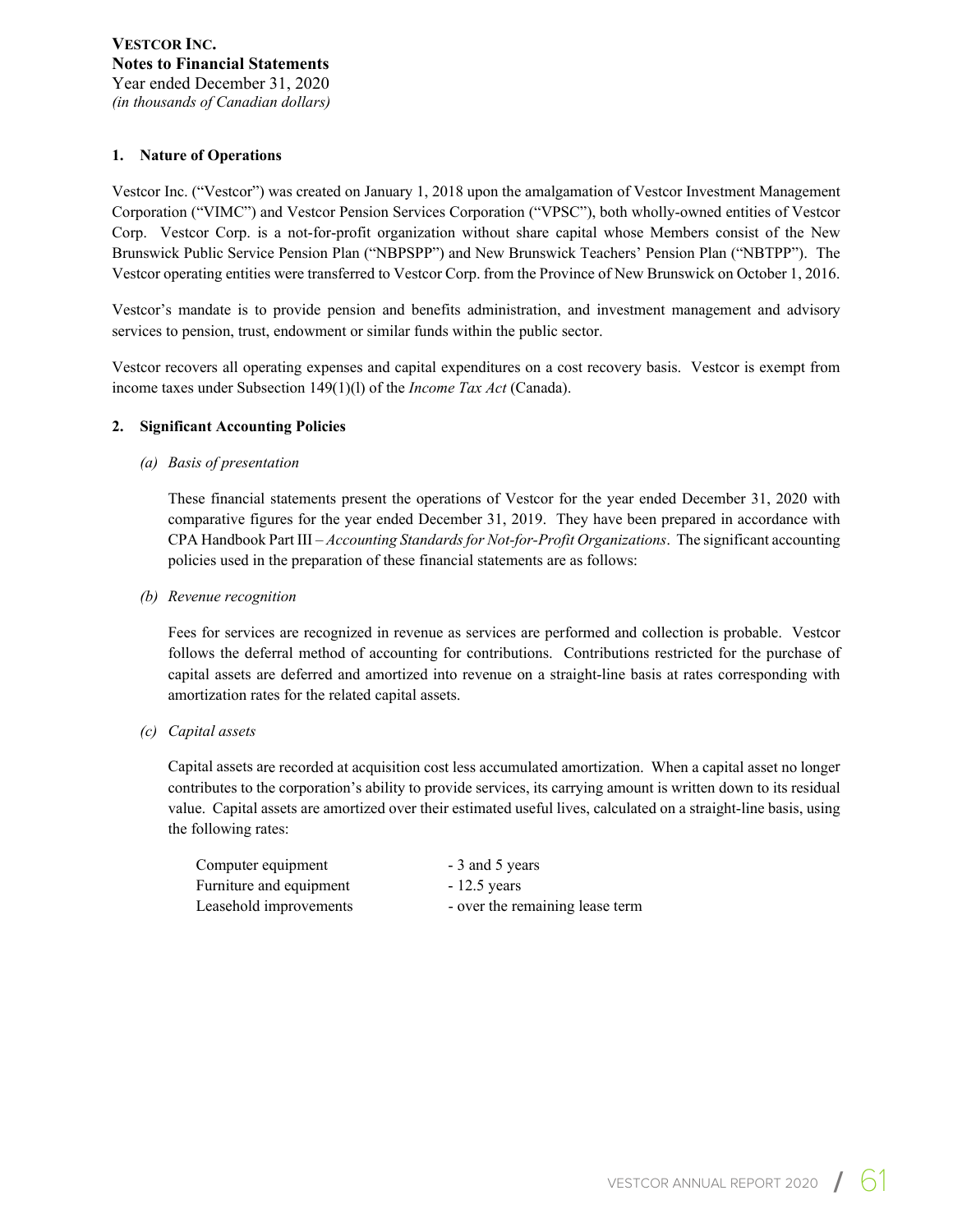#### **2. Significant Accounting Policies** *(continued)*

#### *(d) Intangible assets*

Intangible assets are related to consulting costs incurred for implementation of a third-party pension and benefits administration system. System development costs are recognized as an intangible asset when the capitalization criteria have been met. This includes: the ability to demonstrate technical feasibility; the company's intention to complete the implementation; the availability of adequate technical and financial resources to complete the development; the use of the system once implemented; and the ability to demonstrate that the asset will generate future economic benefits. Development costs that do not meet the capitalization criteria are expensed as incurred. Intangible assets are amortized on a straight-line basis over their estimated useful life of 10 years. Amortization of intangible assets commenced upon implementation of the system on January 1, 2020.

#### *(e) Employee future benefits*

Full-time employees are members of the NBPSPP, a contributory target benefit plan. Prior to January 1, 2014, full-time employees were members of the *Public Service Superannuation Act*, a contributory defined benefit multiemployer plan. In addition, certain employees are also members of a retirement compensation arrangement sponsored by the Province of New Brunswick. These plans' assets and liabilities are not segregated. Since it is not practicable to obtain all of the information required for a materially precise attribution of Vestcor's portion of the obligations, Vestcor uses defined contribution accounting to account for its portion of these plans. Accordingly, employer contributions are expensed as incurred.

#### *(f) Financial instruments*

Financial instruments are recorded at fair value on initial recognition. All financial instruments are subsequently recorded at cost or amortized cost, unless management has elected to carry any such financial instruments at fair value. Vestcor has not elected to carry any such financial instruments at fair value.

Financial assets are assessed for impairment on an annual basis at the end of the fiscal year if there are indicators of impairment. If there is an indicator of impairment, Vestcor determines if there is a significant adverse change in the expected amount or timing of future cash flows from the financial asset. If there is a significant adverse change in the expected cash flows, the carrying value of the financial asset is reduced to the highest of the present value of the expected cash flows, the amount that could be realized from selling the financial asset or the amount Vestcor expects to realize by exercising its right to any collateral. If events and circumstances reverse in a future period, an impairment loss will be reversed to the extent of the improvement, not exceeding the initial carrying value.

#### *(g) Use of estimates*

The preparation of the financial statements requires management to make estimates and assumptions that affect the reported amounts of assets and liabilities and disclosure of contingent assets and liabilities at the date of the financial statements and the reported amounts of revenue and expenses during the year. Key items subject to such estimates and assumptions include the net recoverable amount of accounts receivable, determination of the estimated useful life and selection of rates of amortization of capital assets *(note 3)* and deferred contributions *(note 6)* and the estimated actuarial liability for supplemental pension *(note 6).*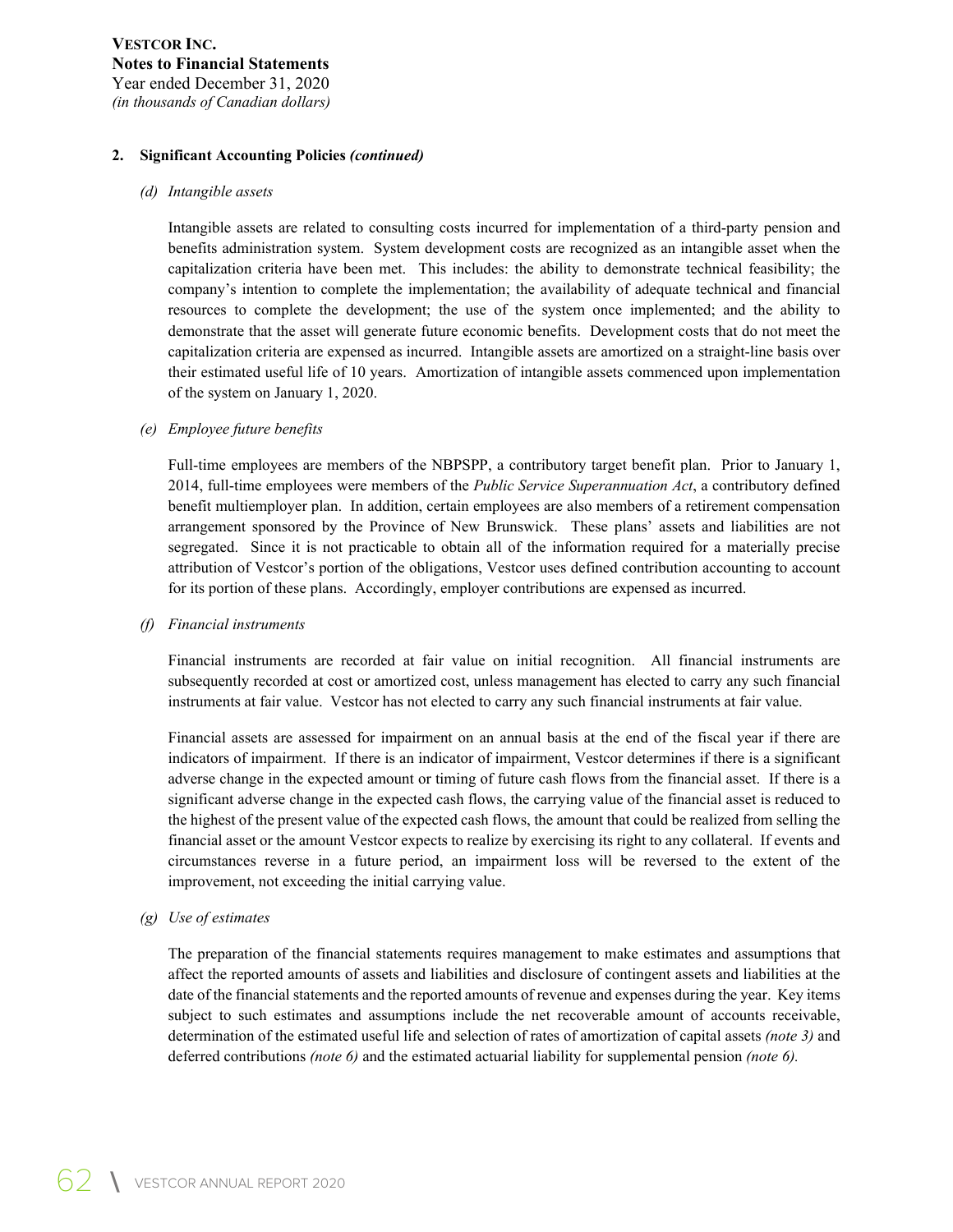*(in thousands of Canadian dollars)*

#### **3. Capital Assets**

|                                 | Computer<br>equipment |               | <b>Furniture</b><br>and<br>equipment | Leasehold<br>improvements |   | 2020<br><b>Total</b> |
|---------------------------------|-----------------------|---------------|--------------------------------------|---------------------------|---|----------------------|
| Cost                            |                       |               |                                      |                           |   |                      |
| Opening balance                 | \$<br>2,213           | <sup>\$</sup> | 538                                  | \$<br>541                 | S | 3,292                |
| Purchases                       | 1,039                 |               | 411                                  | 2,206                     |   | 3,656                |
| Disposals                       | (1, 425)              |               | (354)                                | (373)                     |   | (2,152)              |
| Closing balance                 | 1,827                 |               | 595                                  | 2,374                     |   | 4,796                |
| <b>Accumulated amortization</b> |                       |               |                                      |                           |   |                      |
| Opening balance                 | 1.914                 |               | 417                                  | 449                       |   | 2,780                |
| Amortization expense            | 367                   |               | 15                                   | 22                        |   | 404                  |
| Disposals                       | (1,425)               |               | (354)                                | (322)                     |   | (2,101)              |
| Closing balance                 | 856                   |               | 78                                   | 149                       |   | 1,083                |
| Net book value                  | \$<br>971             |               | 517                                  | 2,225                     |   | 3,713                |

|                                 | Computer<br>equipment | <b>Furniture</b><br>and<br>equipment | Leasehold<br>improvements |              | 2019<br><b>Total</b> |
|---------------------------------|-----------------------|--------------------------------------|---------------------------|--------------|----------------------|
| Cost                            |                       |                                      |                           |              |                      |
| Opening balance                 | \$<br>2,035           | \$<br>530                            | \$<br>501                 | $\mathbb{S}$ | 3,066                |
| Purchases                       | 206                   | 8                                    | 40                        |              | 254                  |
| Disposals                       | (28)                  |                                      |                           |              | (28)                 |
| Closing balance                 | 2,213                 | 538                                  | 541                       |              | 3,292                |
| <b>Accumulated amortization</b> |                       |                                      |                           |              |                      |
| Opening balance                 | 1,711                 | 403                                  | 423                       |              | 2,537                |
| Amortization expense            | 231                   | 14                                   | 26                        |              | 271                  |
| Disposals                       | (28)                  |                                      |                           |              | (28)                 |
| Closing balance                 | 1,914                 | 417                                  | 449                       |              | 2,780                |
| Net book value                  | \$<br>299             | \$<br>121                            | \$<br>92                  | \$           | 512                  |

#### **4. Intangible assets**

|                                 |    | 2020<br><b>Total</b> |   | 2019<br><b>Total</b> |
|---------------------------------|----|----------------------|---|----------------------|
| Cost                            |    |                      |   |                      |
| Opening balance                 | \$ | 4,172                | S | 2,015                |
| Purchases                       |    | 289                  |   | 2,157                |
| Closing balance                 |    | 4,461                |   | 4,172                |
| <b>Accumulated amortization</b> |    |                      |   |                      |
| Opening balance                 |    |                      |   |                      |
| Amortization expense            |    | 420                  |   |                      |
| Closing balance                 |    | 420                  |   |                      |
| Net book value                  | S  | 4.041                |   | 4.172                |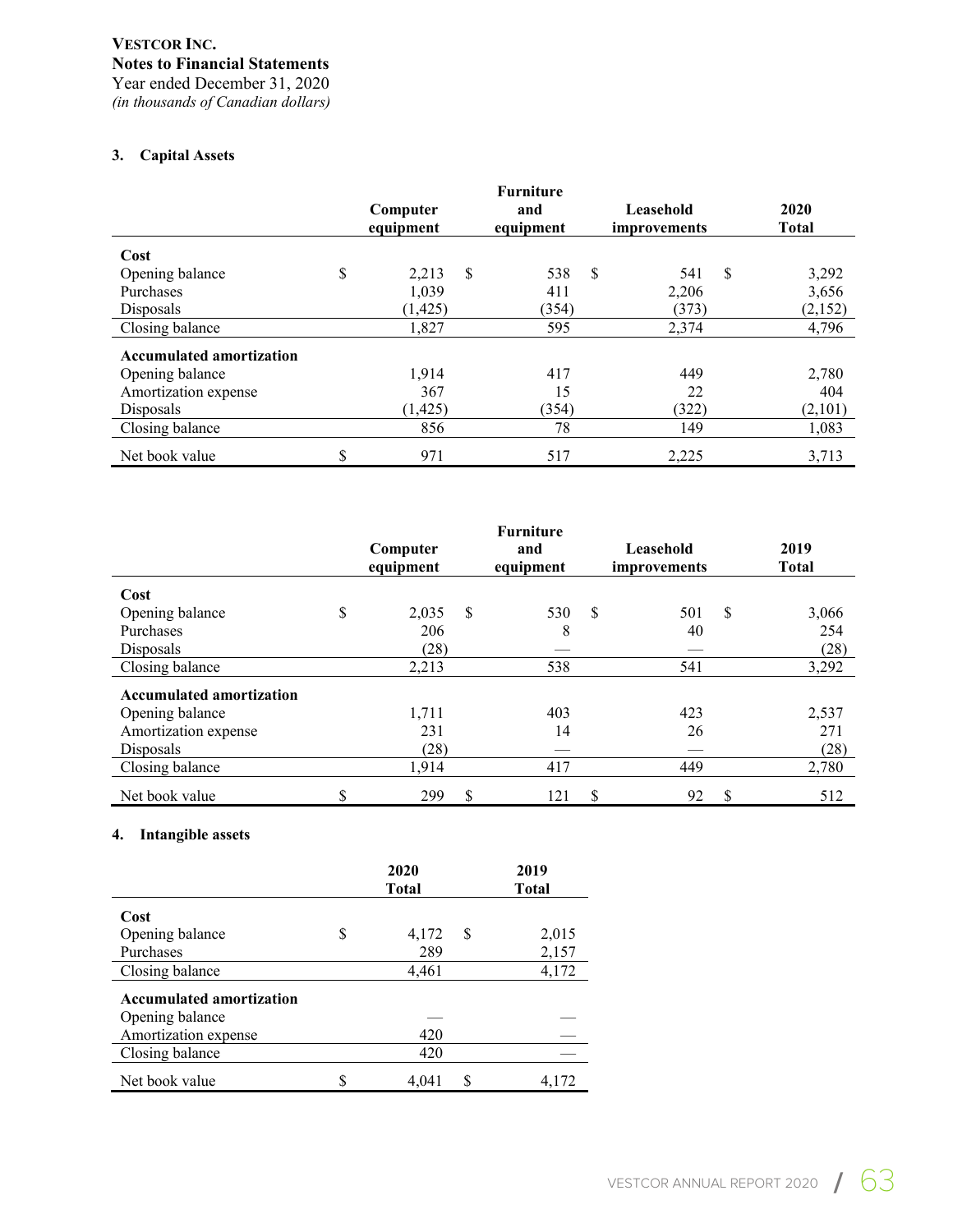#### **4. Intangible assets** *(continued)*

Development costs incurred during the year in connection with the implementation of a new pension and benefits administration system were \$289 (2019 - \$2,157). Amortization commenced in January 2020.

#### **5. Government Remittances**

Included in accounts payable and accrued liabilities in the Statement of Financial Position are government remittances at December 31, 2020 of \$57 (2019 - \$287) which include amounts payable for GST/HST.

#### **6. Supplemental Pension**

Vestcor has an estimated liability of \$389 (2019 - \$370) for special supplemental pension relating to past service awarded during 2003-2004. The accrued liability was determined by an actuarial valuation carried out as of December 31, 2020. The accrued liability is equivalent to the present value of the expected future payments. The ultimate cost to Vestcor will vary based on the rise in the consumer price index and demographic factors. Changes in the expected liability are recorded in the period the change occurs. Payments are recovered in fees charged to clients.

#### **7. Deferred Contributions Related to Capital and Intangible Assets**

The balance of unamortized deferred contributions consists of the following:

|                                                       | 2020  | 2019  |
|-------------------------------------------------------|-------|-------|
| Balance, beginning of period                          | 4.684 | 2,544 |
| Additional contributions received, net                | 1.210 | 2.411 |
| Less amounts amortized to revenue                     | (824) | (271) |
| Less write down related to disposal of capital assets | (51)  |       |
| Balance, end of period                                | 5.019 | 4.684 |

#### **8. Employee Future Benefits**

Vestcor is a participating employer in the NBPSPP. For the year ended December 31, 2020, Vestcor expensed contributions of \$1,190 (2019 - \$1,165) under the terms of the NBPSPP pension plan. Vestcor is also a participating employer in a retirement compensation arrangement ("RCA"). For the year ended December 31, 2020, Vestcor expensed contributions of \$154 (2019 - \$151) under the terms of the RCA.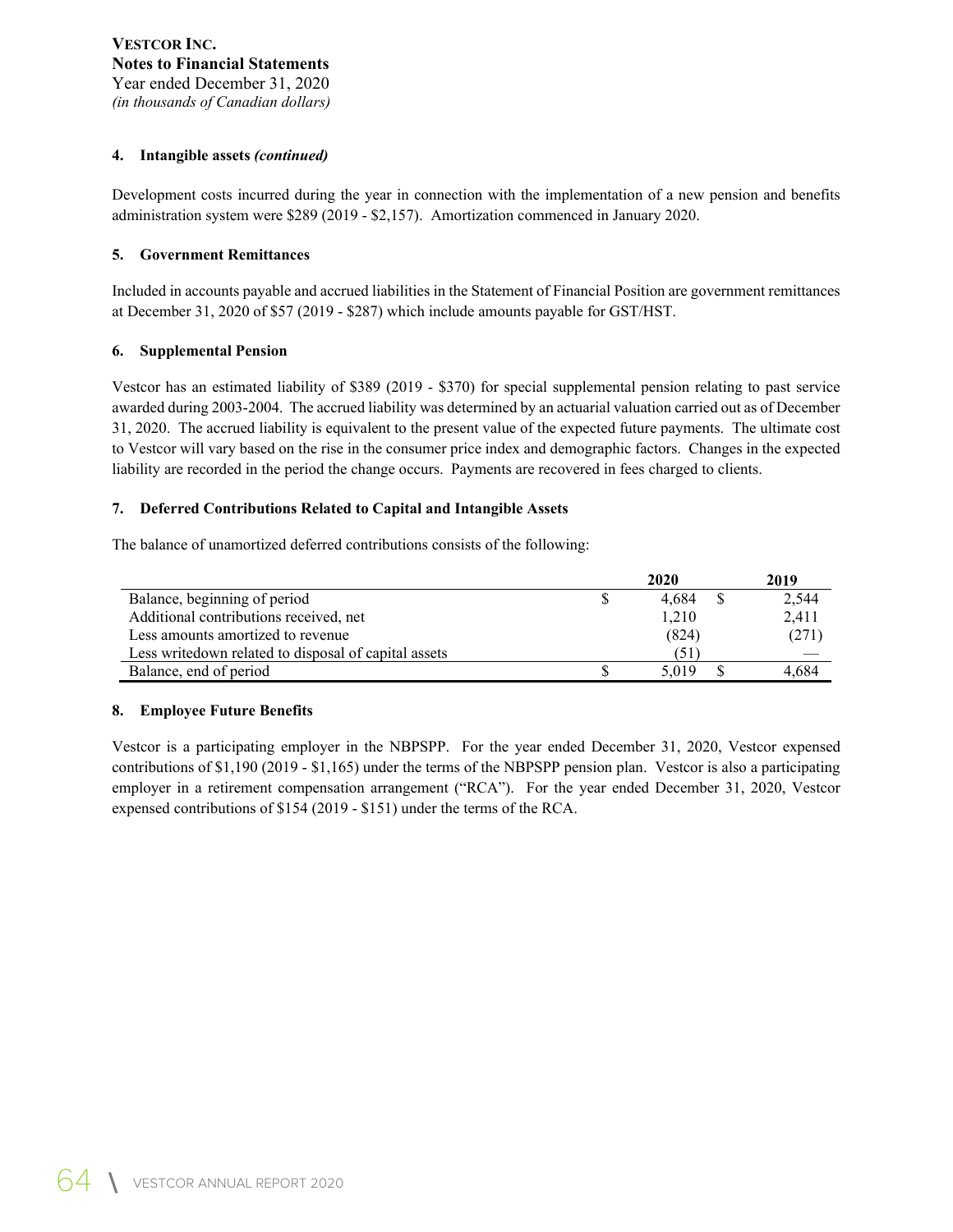#### **9. Contractual Obligations and Contingencies**

Vestcor leases certain of its premises under an operating lease which expires on January 31, 2022. The future minimum lease payments for the lease are \$256 per annum. Upon signing this lease, Vestcor received a lease inducement in the amount of \$25 which is being amortized to office rent expense in the Statement of Operations on a straight-line basis over the term of the lease. A first charge on certain of Vestcor's leasehold improvements, furniture and equipment has been pledged to the landlord as collateral for the lease inducement. Vestcor has provided notice of early termination of this lease effective January 31, 2021.

Vestcor also occupies certain office space leased by the Province of New Brunswick under a ten year operating lease which expired on October 31, 2020. Vestcor paid a rental charge in the amount of \$30 per month to the Province of New Brunswick.

On November 1, 2020, Vestcor entered into a Temporary Tenancy Agreement for certain of its premises which expires on January 31, 2021. Vestcor pays a monthly gross lease amount of \$25 per month.

Vestcor leases certain of its premises under an operating lease for an initial term of twenty years commencing on September 1, 2020. The future minimum lease payments are \$805 annually for the first ten years and thereafter adjusted annually by the Consumer Price Index All-Canada Index.

#### **10. Related Party Transactions and Balances**

Vestcor offers investment management and pension administration services to the NBPSPP and NBTPP. Investment management and pension administration services for all clients are billed using the cost recovery method. Costs that are directly attributable to a specific client are charged directly to that client. All other costs are allocated among clients according to their prorata share of assets under management for investment management services and according to the effort involved to administer their plans for pension administration services. For the year ended December 31, 2020, Vestcor billed \$12,341 and \$8,564 to the NBPSPP and NBTPP respectively (2019 - \$12,110 and \$8,351 respectively) for these services, which are included in investment management and pension administration fees in the Statement of Operations. At December 31, 2020, NBPSPP and NBTPP owed Vestcor \$2,655 and \$1,949 (2019 - \$3,887 and \$2,680) respectively for such fees. These amounts are included in accounts receivable.

Under an unsecured Term Loan agreement with its shareholder, Vestcor Corp. Vestcor may draw advances up to a maximum amount of \$3,000 for certain capital expenditures including leasehold improvements, furniture and equipment. During the year, Vestcor was advanced \$2,735. The loan is repayable in equal monthly installments consisting of principal and interest at a rate of 1.597% per annum and matures on December 31, 2040. Expected loan repayments over the next five years are approximately \$170 per year.

Vestcor is economically dependent upon the revenue received from its clients by virtue of the cost recovery business model under which it operates.

#### **11. Indemnifications**

Vestcor provides indemnifications to its officers and directors pursuant to certain corporate by-laws. Vestcor may be required to compensate these individuals in the event of a claim being made against them. The contingent nature of these indemnification obligations prevents Vestcor from making a reasonable estimate of the maximum potential payments that Vestcor would be required to make. To date, Vestcor has not received any claims nor made any payments pursuant to such indemnifications.